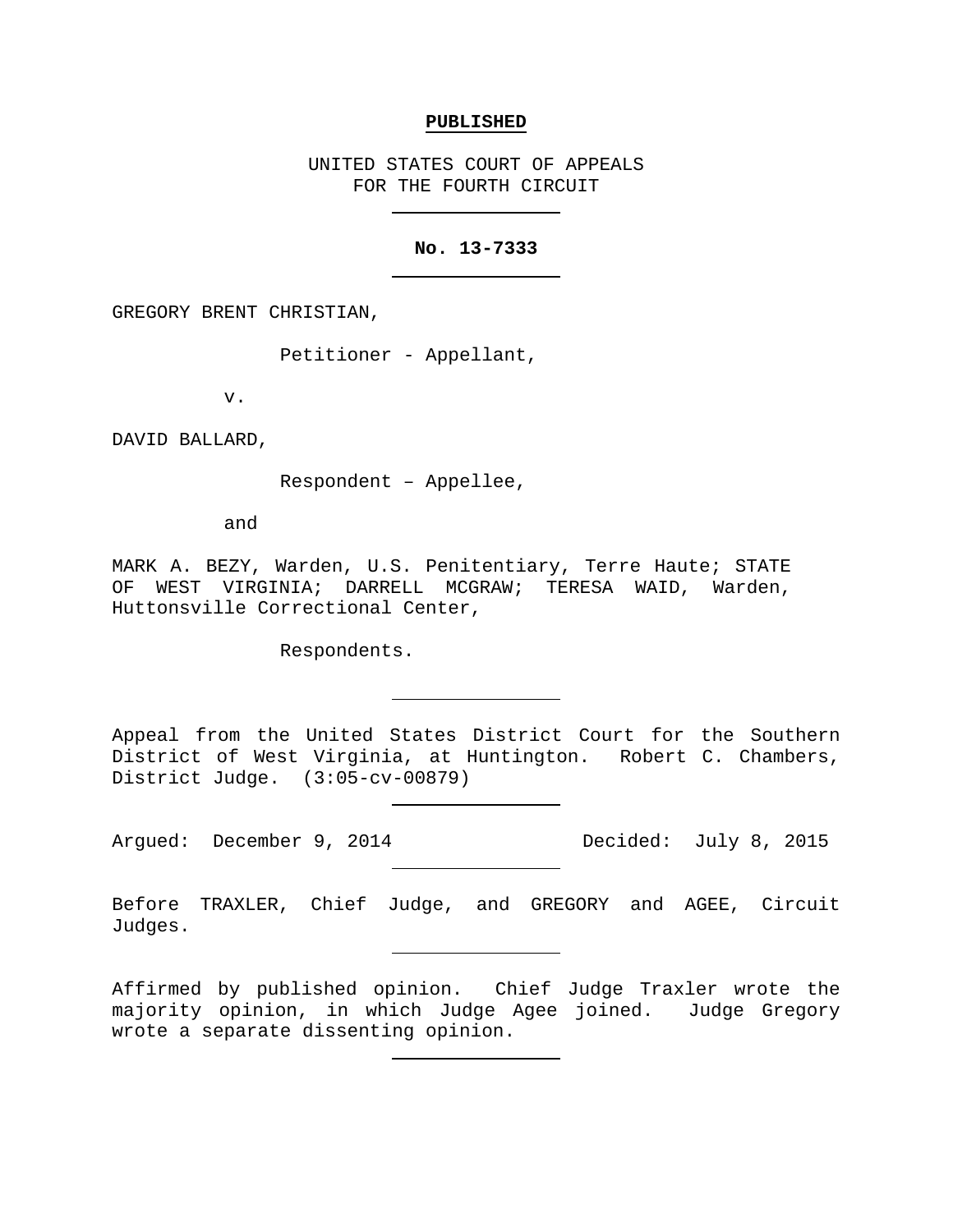**ARGUED**: Matthew Nis Leerberg, SMITH MOORE LEATHERWOOD, LLP, Raleigh, North Carolina, for Appellant. Elbert Lin, OFFICE OF THE ATTORNEY GENERAL OF WEST VIRGINIA, Charleston, West Virginia, for Appellee. **ON BRIEF**: Patrick Morrisey, Attorney General, Christopher S. Dodrill, Assistant Attorney General, OFFICE OF THE ATTORNEY GENERAL OF WEST VIRGINIA, Charleston, West Virginia, for Appellee.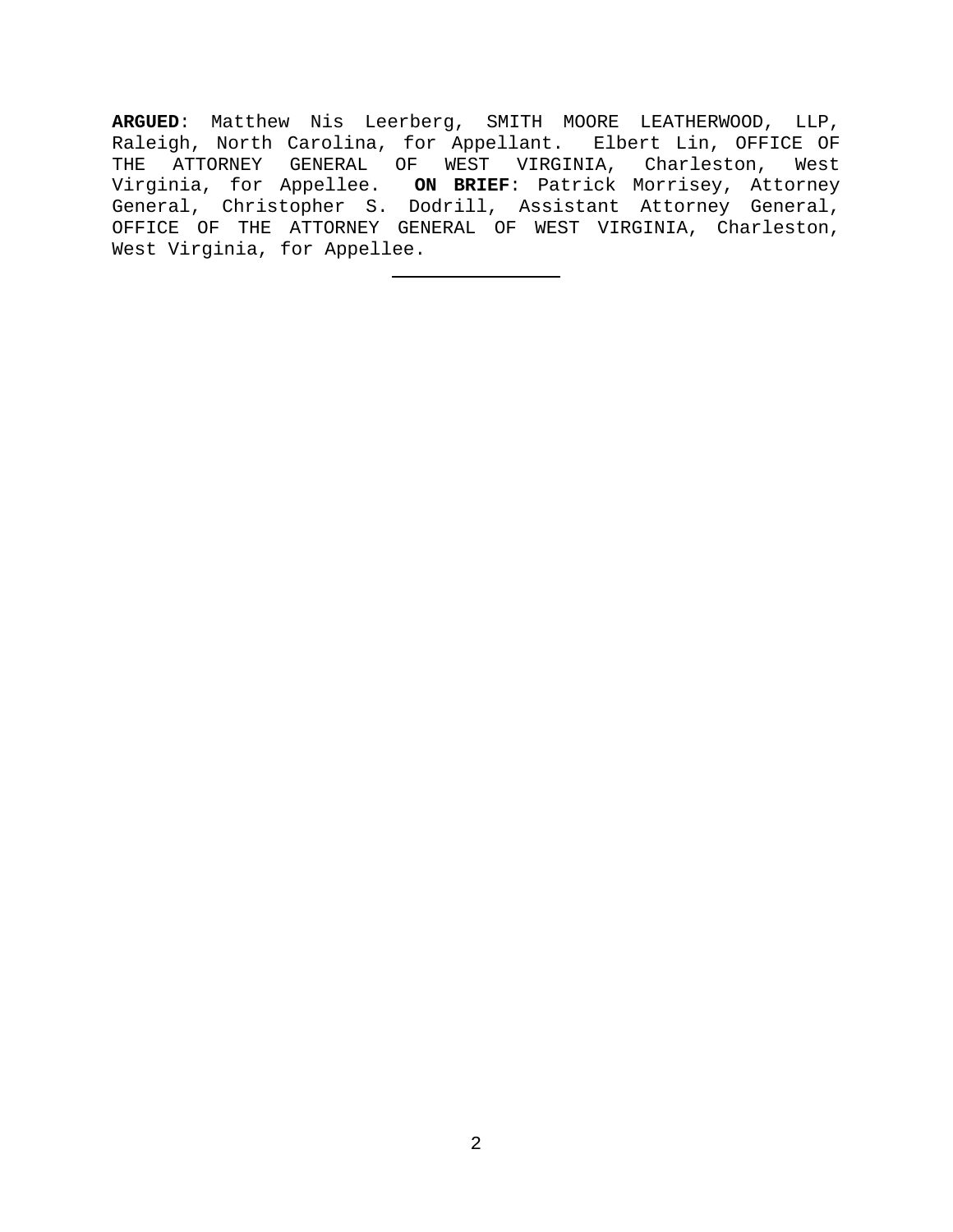TRAXLER, Chief Judge:

In September 2003, petitioner Gregory Brent Christian ("Christian") pled guilty in West Virginia state court to two counts of first-degree armed robbery, and to one count of malicious assault arising out of his shooting of a police officer who was investigating the robberies. Pursuant to a plea agreement, Christian was sentenced to concurrent terms of 25 years imprisonment on the robbery counts, and to a consecutive term of 3-15 years imprisonment on the malicious assault count. In addition, the plea agreement allowed Christian to transfer immediately into federal custody and to serve his state sentences consecutively to the 5-year federal prison sentence that he had received for possession of a destructive device and possession of a firearm by a convicted felon.

In state post-conviction proceedings, Christian asserted that he was innocent of the armed robberies and that, while he did shoot at the police officer, the officer had instead been shot by another officer at the scene. Among other things, Christian claimed that his trial counsel failed to investigate the crimes and prepare for trial, that the prosecutor withheld exculpatory evidence, and that his guilty plea was involuntarily coerced by counsel, the prosecutor, and the conditions of the state court jail. Following an evidentiary hearing, the state court denied relief.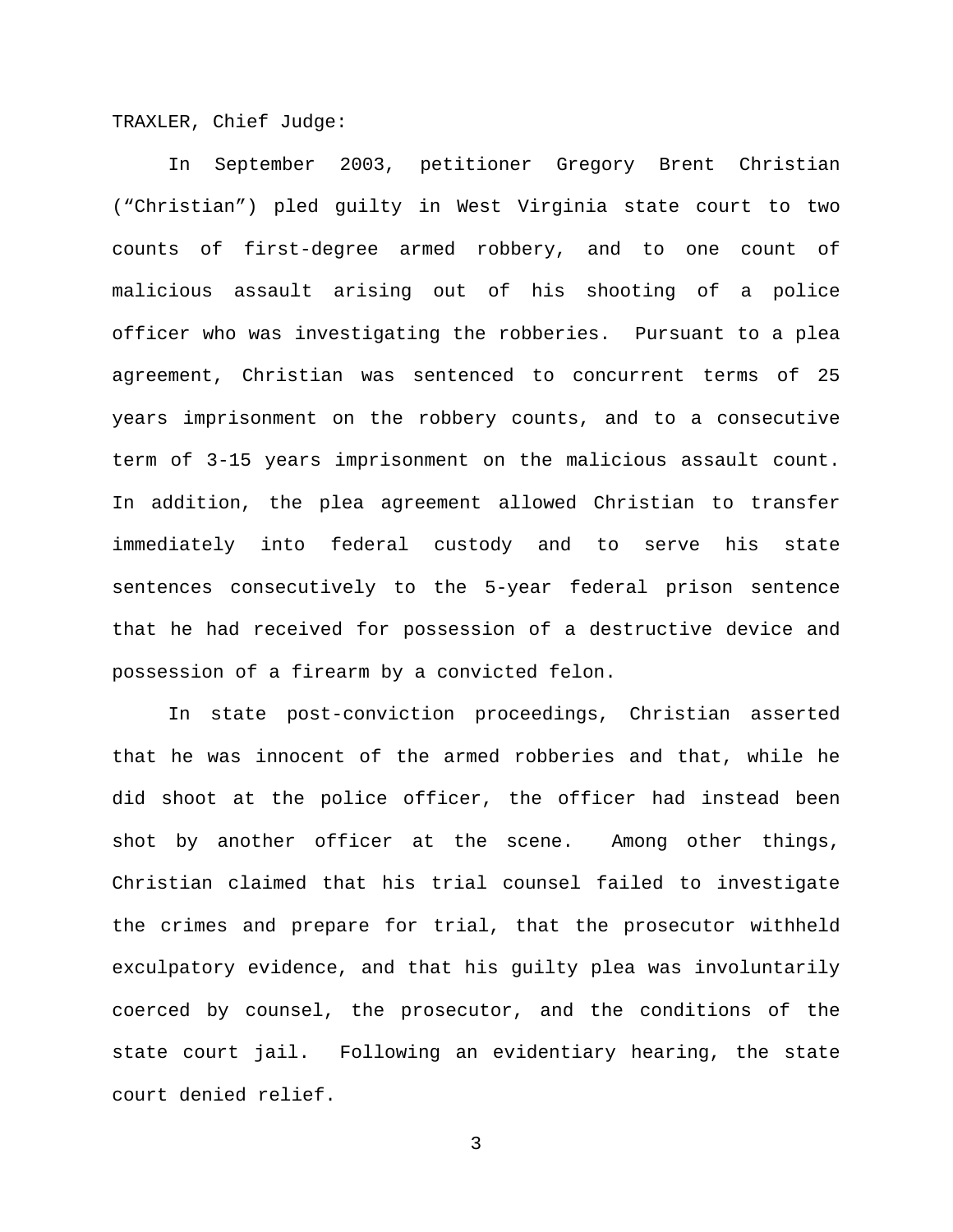Christian next petitioned the district court for federal habeas relief under 28 U.S.C. § 2254. The district court denied relief but granted a certificate of appealability on the issue of whether trial counsel had rendered ineffective assistance in advising Christian regarding the applicability of the West Virginia recidivist statute. Because Christian has failed to demonstrate that the West Virginia state court's rejection of this claim resulted from an unreasonable factual or legal determination, based upon the conflicting evidence presented to it, we affirm.

I.

During the late evening and early morning hours of June 3 and 4, 2002, a Pizza Hut restaurant and a Marathon gas station, located in Huntington, West Virginia, were robbed at gunpoint. Officer Joe Combs and two other police officers responded to the robberies and were advised that the suspects might be at the apartment of Tammy Maynard. A car matching the description of the suspect vehicle was parked in front of Maynard's apartment. When the officers knocked on Maynard's door, she assured them that no one was inside and allowed them to enter. As the officers entered the apartment, however, Christian, who was hiding in the shadows of the hallway, began shooting at them. Officer Combs suffered a gunshot wound to the chest. Following an exchange of gunfire, Christian surrendered.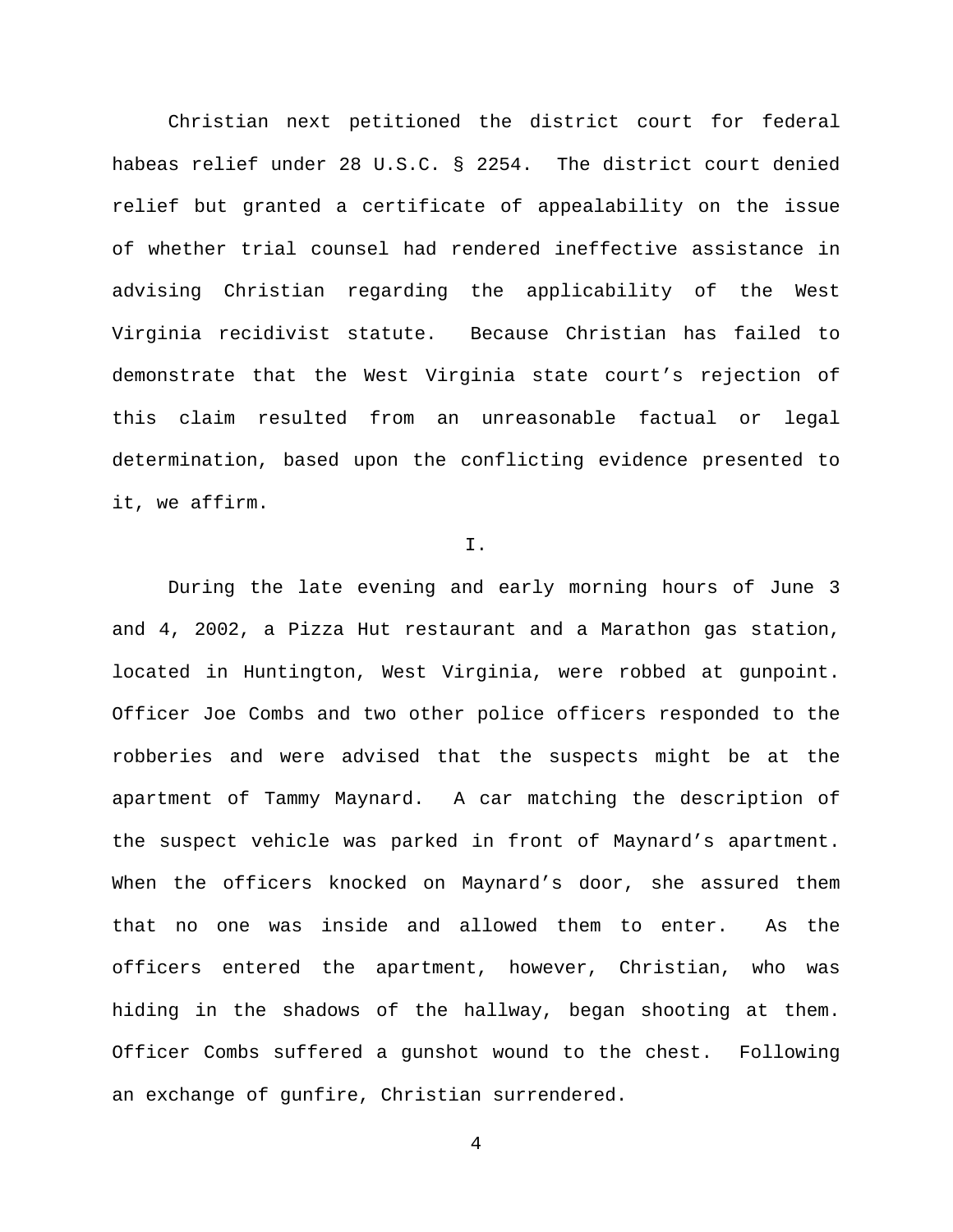Gerald Henderson, a public defender, was appointed to represent Christian. Christian admitted to the police that he shot Officer Combs, but claimed that he thought he was shooting at "a black drug dealer that [he had] just robbed." J.A. 383. Christian admitted to Henderson "in their initial interview that [he] had committed the robberies." J.A. 255.

Henderson reviewed the discovery provided by the state, including pictures, an FBI report, Christian's taped statement, and the statements of the police officers. He also participated in several preliminary hearings. Among other incriminating evidence were the statements of Richard Adams, who was also in Maynard's residence when Officer Combs was shot, and those of Maynard. Adams confessed to the two armed robberies and identified Christian as his accomplice. Maynard received money from one of the robberies and believed that Christian knew he was shooting at a police officer. At least one robbery eyewitness identified Christian from a photo line-up. Although Christian did not specifically confess to the police that he robbed the Marathon or Pizza Hut, one of the police officers stated that Christian later admitted that he "figured it was the police [coming into the apartment] because [he] had just robbed a place." J.A. 374 (emphasis added).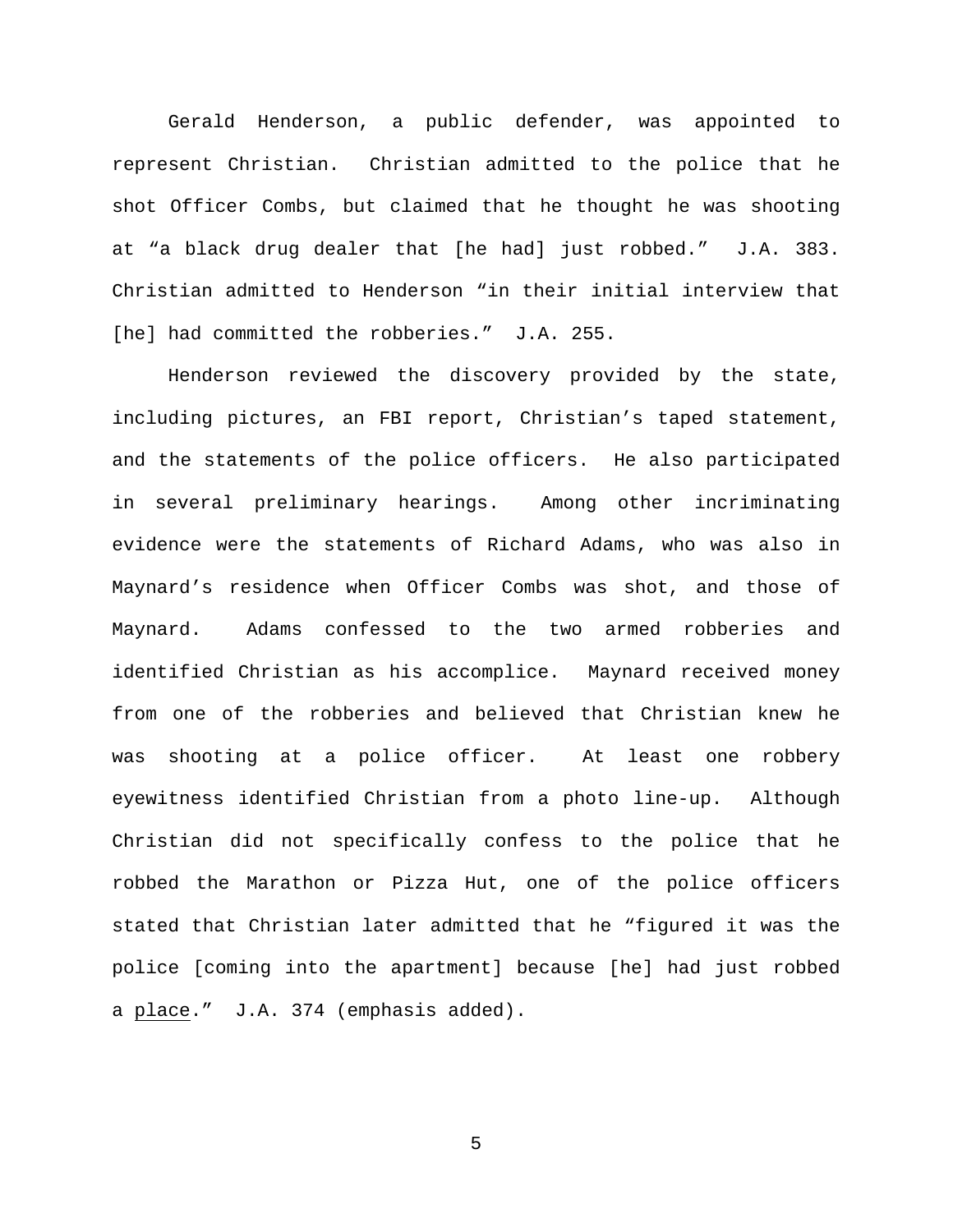Christian and Adams were subsequently indicted in the Circuit Court of Cabell County, West Virginia, for two counts of first-degree robbery involving the use of a firearm (Counts I and II). See W. Va. Code  $\S$   $61-2-12(a)(1)$ . Christian was also indicted for malicious assault on a police officer (Count III). See W. Va. Code § 61-2-10b(b). In a separate federal indictment, Christian was charged with possession of a Molotov Cocktail, in violation of 26 U.S.C. §§ 5861(d), 5845, and possession of a firearm by a convicted felon, in violation of 18 U.S.C. §§ 922(g)(1), 924(a)(2).

Under West Virginia law, first-degree armed robbery is punishable by a determinate term of imprisonment of not less than ten years, but "which may be any number of years from ten to life." State ex rel. Faircloth v. Catlett, 267 S.E.2d 736, 737 (W. Va. 1980); see W. Va. Code § 61-2-12(a)(1). Henderson testified that the maximum penalty that had been upheld by the West Virginia Supreme Court "was 231 years on one count of armed robbery" and that "the last three trials here on armed robbery each individual got between 60 and 80 years." J.A. 450. Malicious assault of a police officer is punishable by an indeterminate term of imprisonment of "not less than three nor more than fifteen years." W. Va. Code § 61-2-10b(b). Good-time credits allow a prisoner the opportunity to cut his total

6

A.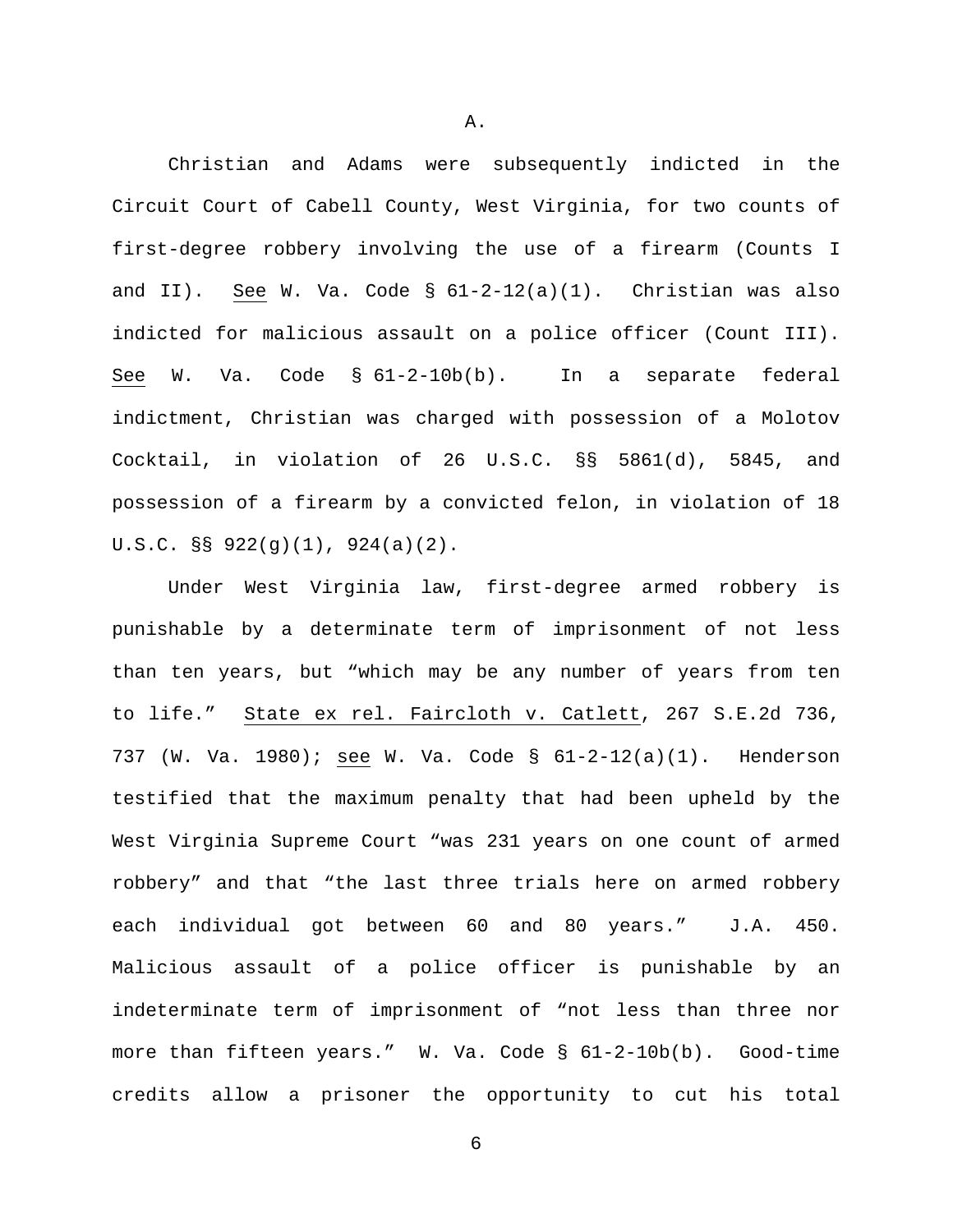sentence in half, but are not applicable to a life sentence. See W. Va. Code § 28-5-27(c),  $(d)$ .<sup>[1](#page-6-0)</sup>

Under West Virginia's recidivist statute, a defendant convicted of a second felony offense will have five years added to his determinate sentence. See W. Va. Code § 61-11-18(a). If the court imposes an indeterminate sentence, the minimum term is doubled. See id. A defendant convicted of a third felony offense shall be sentenced to life in prison, without eligibility for parole for 15 years. See W. Va. Code §§ 61-11- 18(c), 62-12-13(c). The prosecuting attorney must give information of prior felony offenses to the trial court "immediately upon conviction and before sentence." W. Va. Code § 61-11-19. A separate recidivist proceeding is then held, in which a factual determination must be made, either by admission or by jury, that the defendant is the same person. See id.

As relevant to his sentencing in this case, Christian had two qualifying felony convictions. However, because these prior convictions were returned on the same day, they would only have

<span id="page-6-0"></span> <sup>1</sup> "[F]or good conduct in accordance with" West Virginia's state statute, inmates "shall be granted one day good time for each day he or she is incarcerated, including any and all days in jail awaiting sentence which are credited by the sentencing court to his or her sentence." W. Va. Code § 28-5-27(a), (c). The good-time credits are "deducted from the maximum term of indeterminate sentences or from the fixed term of determinate sentences." W. Va. Code § 28-5-27(b).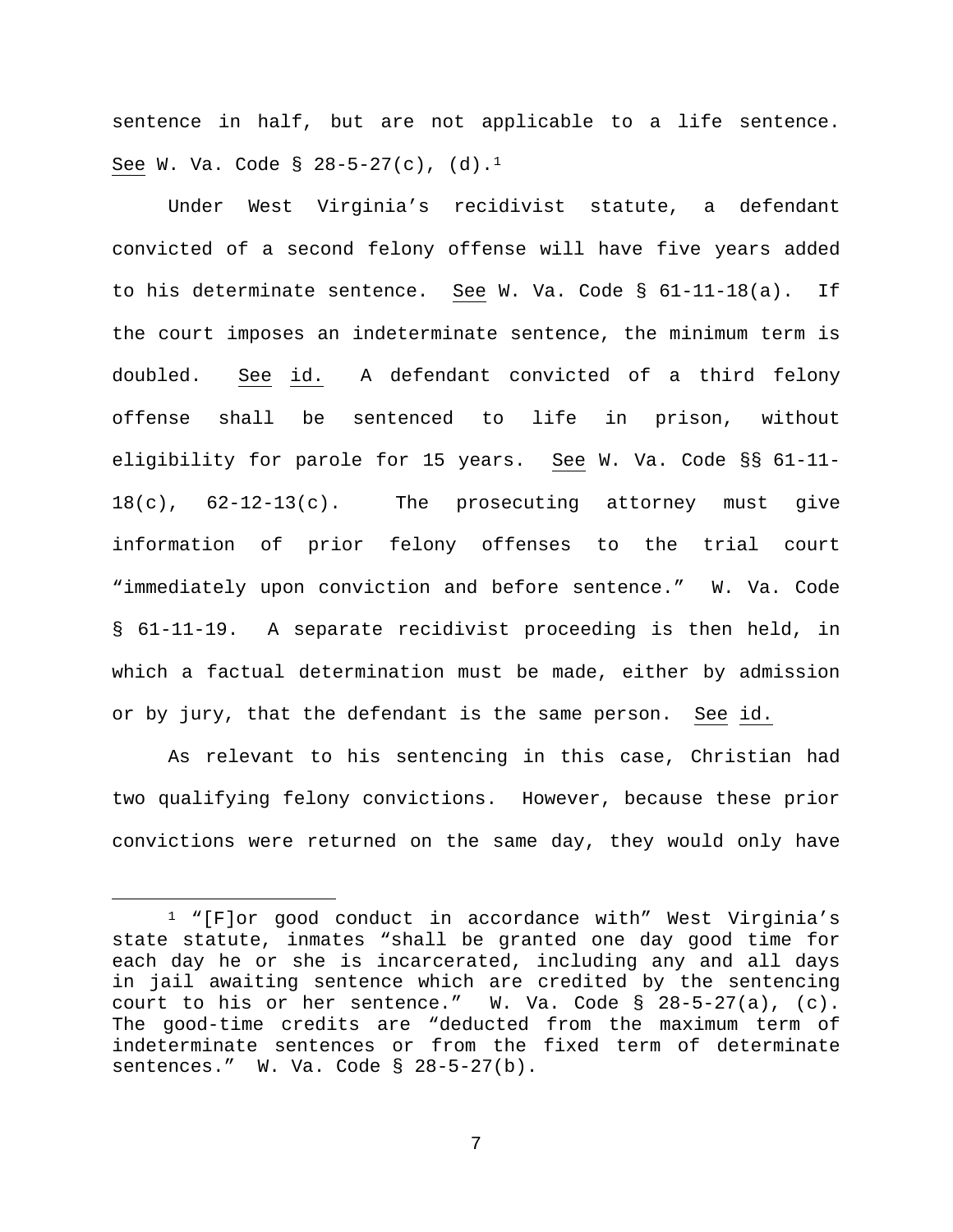counted as a single felony for purposes of the recidivist statute. See State ex rel. Hill v. Boles, 143 S.E.2d 467, 468 (W. Va. 1965).<sup>2</sup> Thus, Christian had one strike against him and, if convicted of the 2002 state charges, he was subject to a recidivist information that could have raised his minimum determinate sentence for one robbery to 15 years, and his minimum indeterminate sentence for the malicious assault to 6-15 years.

B.

In order to properly evaluate whether Christian's trial counsel rendered deficient advice regarding Christian's exposure to an enhanced sentence under the West Virginia recidivist statute, it is necessary to recount in some detail the circumstances of counsel's representation and the plea negotiations that took place.

As noted above, Christian admitted to Henderson in their initial interview that he committed the armed robberies, for which he faced unlimited determinate state prison sentences from

<span id="page-7-0"></span> <sup>2</sup> Christian was convicted in March 1990 of burglary and of grand larceny, in violation of W. Va. Code § 61-3-11 and § 61- 3-13, respectively. Christian had also pled guilty to an additional grand larceny charge in September 1988. All three convictions were included as prior felonies in the federal However, the district court below determined that Christian had been granted state habeas relief from his 1988 conviction and could find no indication that he was retried on that charge.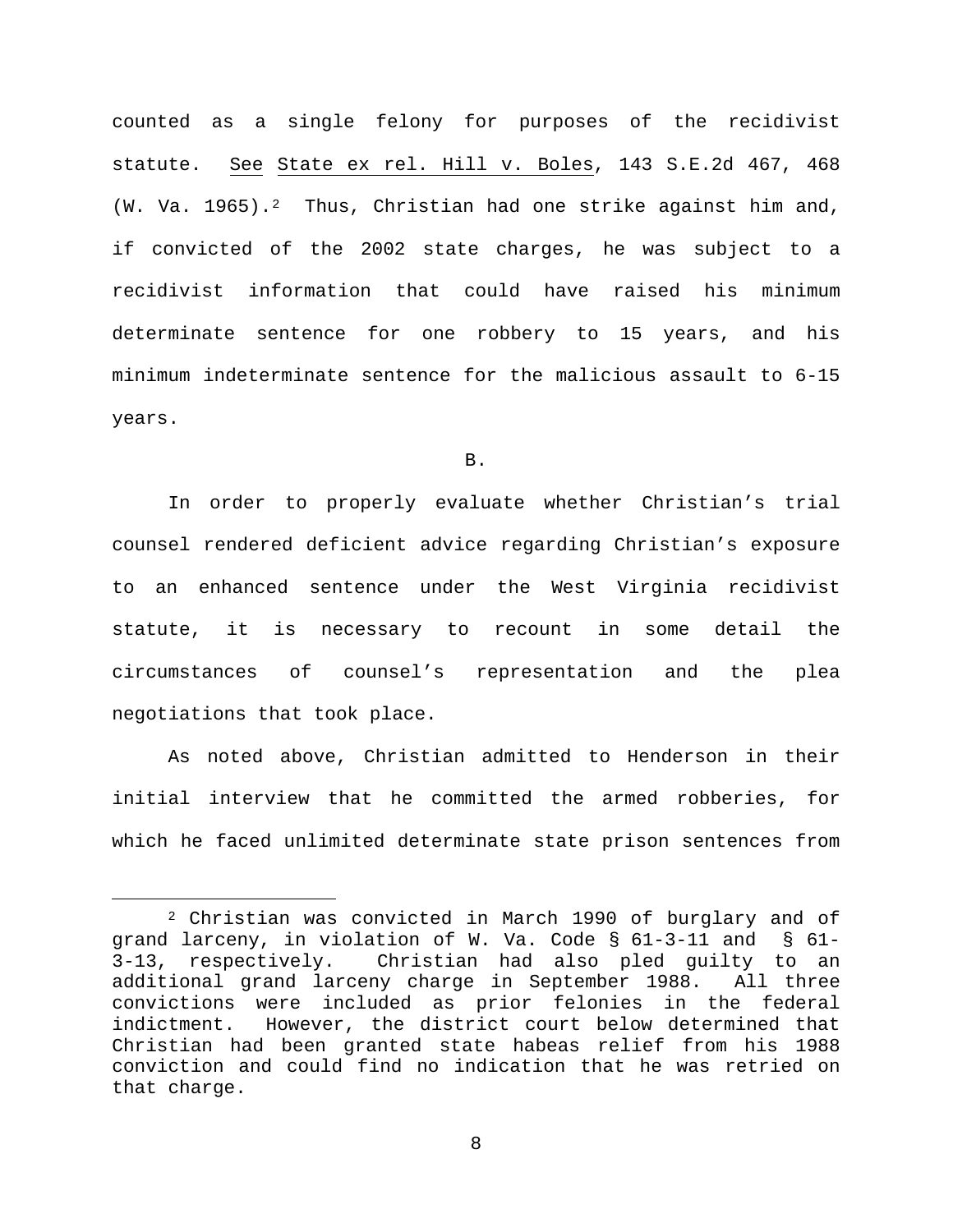10 years to life imprisonment, and that he shot Officer Combs, for which he faced a 3-15 year indeterminate prison sentence, without regard to any recidivist exposure. In addition, Christian was facing federal prison sentences for his destructive device and firearm charges. Christian "directed [Henderson] to engage in plea negotiations from the onset of counsel's representation," J.A. 255, and this was done in cooperation with his federal public defender ("FPD").

As early as December 2002, Christian was willing to accept a 25-year sentence for both robberies, plus the 3-15 year sentence for the malicious assault, provided the time he received for the robberies was "concurrent with any time he receive[d] on his pending Federal charges." J.A. 594. Christian "suffers from Hepatitis C and substantial liver damage," id., and he wanted to serve as much of his time as possible in the federal penitentiary, where he felt the conditions were better. At the time, Christian's FPD expected Christian's federal sentence to be 188 months. Under this circumstance, Christian would be able to serve most if not all of his state sentence on the robbery charges in federal prison (with application of the state good time credits), leaving him to serve only the 3-15 years on the malicious assault charge in state prison. Christian would also be eligible for parole from the malicious assault conviction in three years, once he began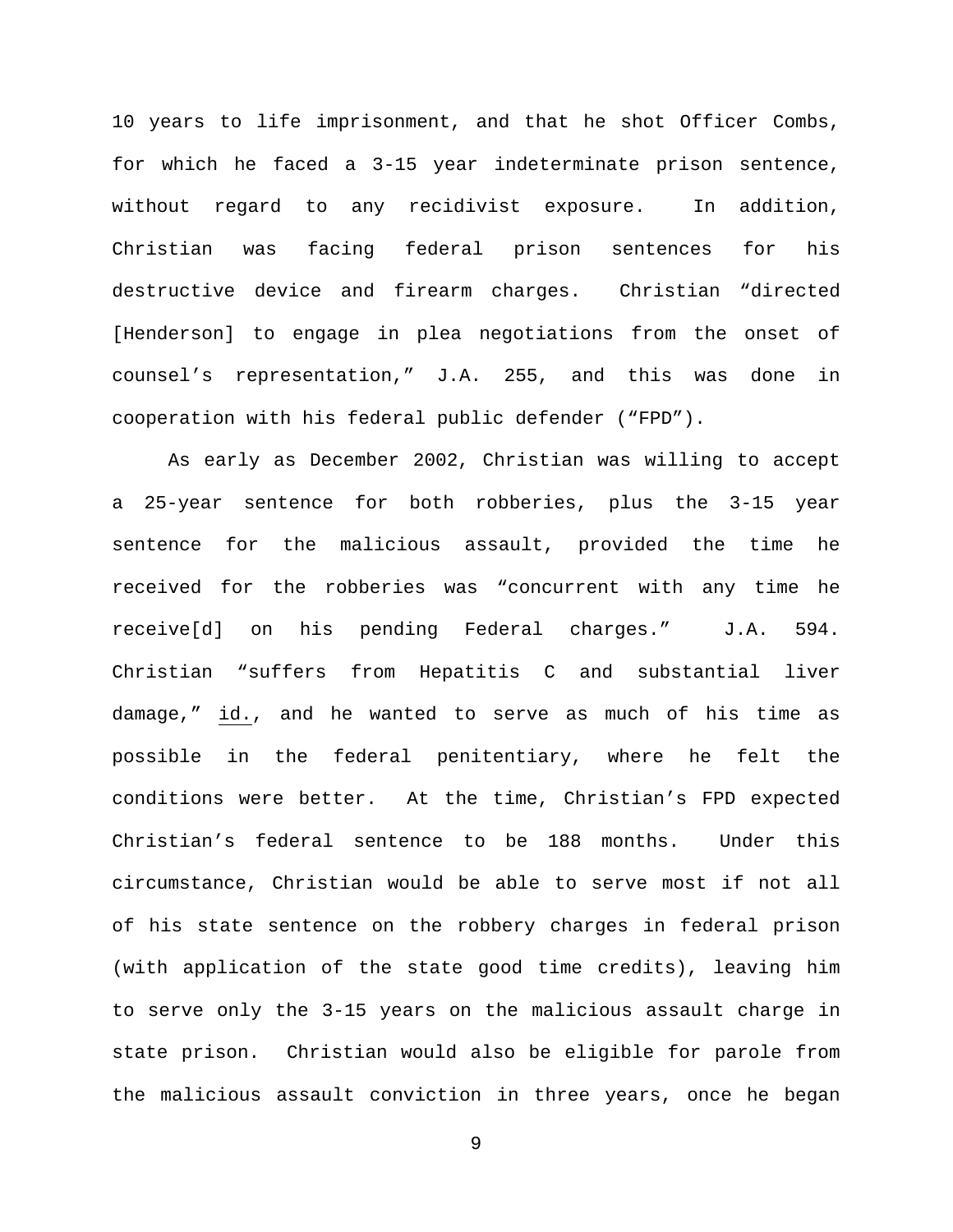serving that sentence, although counsel acknowledged that there was a good chance that Christian would not survive that long in light of his poor health.

The state prosecutor was willing to consider Christian's proposal if Christian supplied proof of his medical problems, but he would not agree to a concurrent sentencing recommendation until Christian actually received his federal sentence. Christian's FPD also advised Christian that the federal charges would have to be resolved first to achieve a concurrent sentence with the state charges, and he "agreed to pay for a physician to examine Mr. Christian and report on his current condition and life expectancy." J.A. 594.

Christian pled guilty to the federal charges on February 11, 2003. On May 27, 2003, however, he was unexpectedly sentenced to a term of only 63 months in federal prison, with a recommendation that he be medically evaluated for Hepatitis C and any other serious medical conditions. Plea negotiations continued on the state charges, but it was clear that Christian would not be able to serve the bulk of his expected state time in federal prison as he had hoped.

On July 23, 2003, Henderson advised the prosecutor that Christian was willing to plead guilty to the malicious assault count only, provided the 3-15 year sentence ran concurrently with his federal sentence. This proposal would have allowed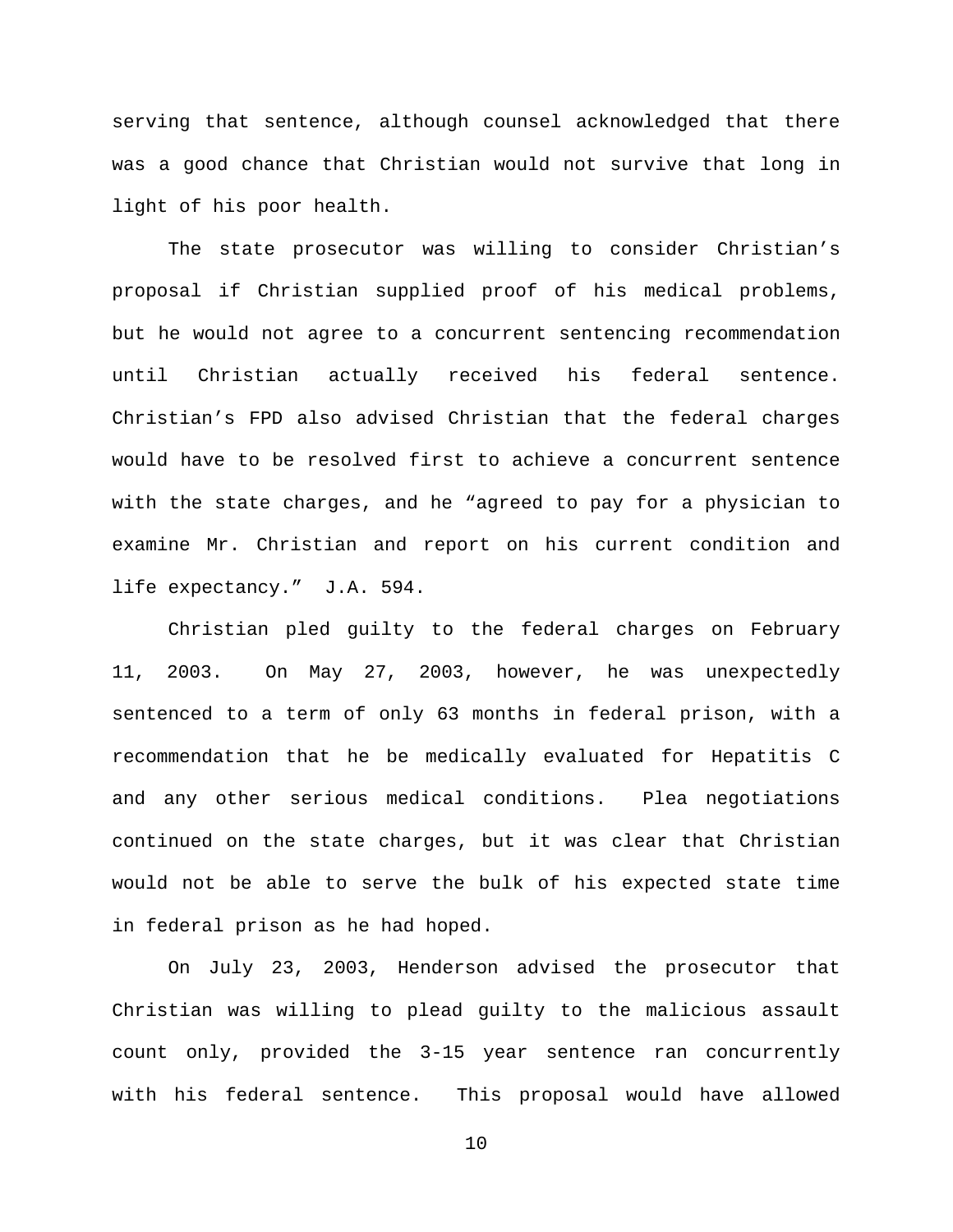Christian to serve out the bulk of his state sentence on this single count in federal prison first, and it appears that Henderson and Christian agreed that it would be best to sever the officer-shooting charge from the armed robberies, due to its high-profile nature.

The state prosecutor responded with a plea offer of 40 years on the robberies, concurrent with the federal sentence, plus the consecutive 3-15 years on the malicious assault. Christian countered with a request for 30 years on the robberies instead. No mention was made during these negotiations of Christian's exposure to a recidivist proceeding or sentence.

On August 29, 2003, Christian agreed to the terms of the final plea agreement with the state. Under the agreement, the prosecutor would recommend a 25-year sentence for each robbery, to be served concurrently with each other and with credit for the time Christian had already served in the Cabell County jail, plus 3-15 years for the shooting of Officer Combs, all to be served after Christian exhausted his 5-year federal sentence. The prosecutor also agreed to a number of specific conditions that Christian had requested:

(1) Christian's time served in the Cabell County Jail would be applied to the first-degree robbery sentences, and the malicious assault sentence would be served consecutive to it;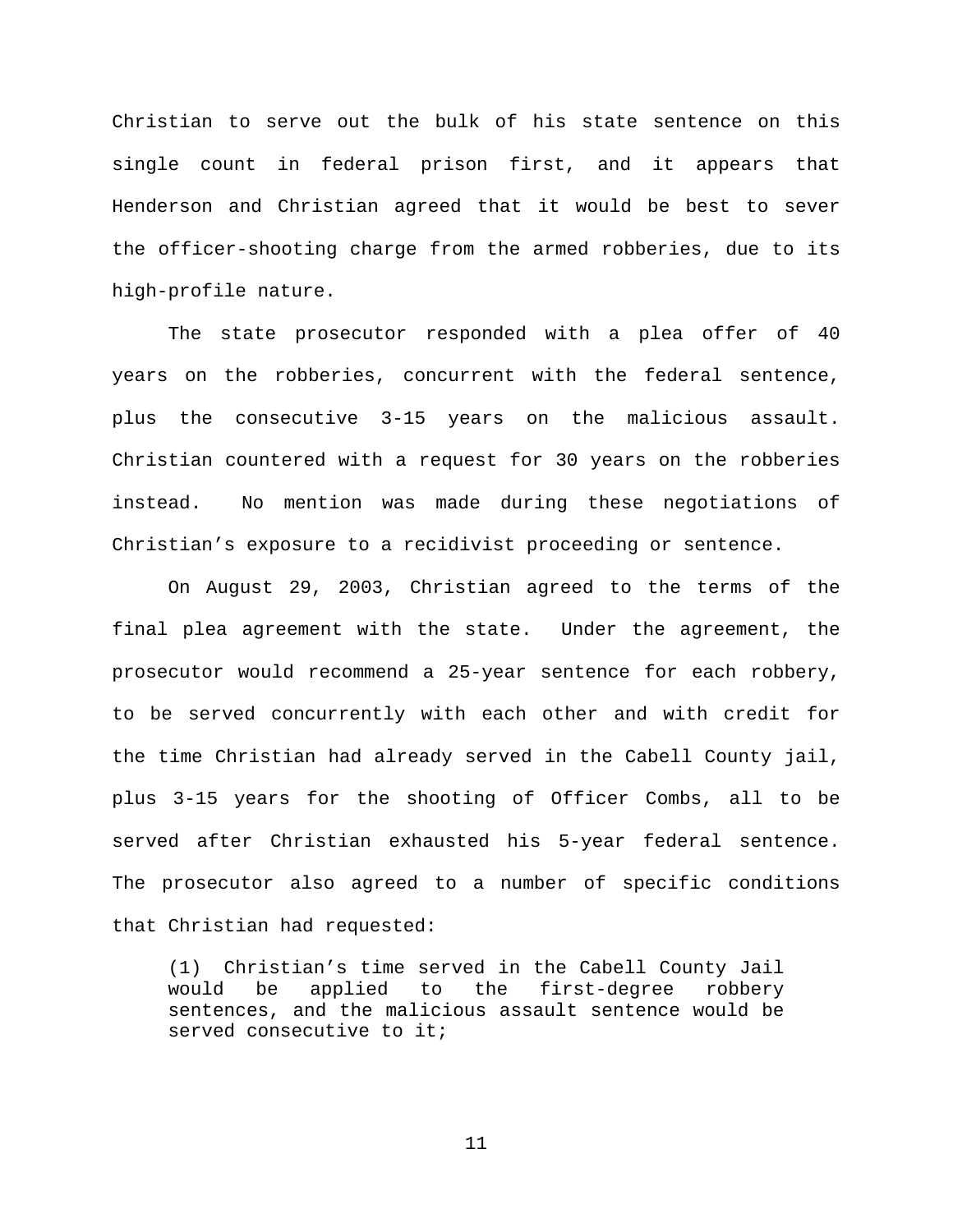(2) Christian would be allowed to waive the presentence investigation and be immediately sentenced on his plea date;

(3) The prosecutor and defense counsel would "state on the record that [they] both waive this right and that it is clearly [Christian's] desire and in his best interests to be returned immediately to Federal custody;"

(4) The prosecutor would immediately "call the Federal Marshall . . . and make the necessary arrangements" to transfer custody;

(5) There would "be absolutely no mention[] . . . of Mr. Christian's Hepatitis C condition" by "anyone associated with th[e] case;"

(6) The prosecutor would take steps to have all of the court costs waived, in the pending case and any others involving Christian, so that Christian "at least could apply for a driver's license" if released; and

(7) There would "BE NO RECIDIVIST" filed against Christian after he pled guilty.

J.A. 597, 267. Under this arrangement, Christian would still be able to serve his 5-year federal sentence first, and there would be no delay in his ability to be immediately transferred to federal custody. Upon his release from federal prison, Christian would be eligible for parole from his state sentence in approximately 11 years. If parole were denied, Christian would be able to exhaust his entire state sentence in approximately 19 years. Christian was 32 years old at the time.

C.

On September 2, 2003, Christian arrived in state court to enter his guilty plea. At the beginning of the plea hearing,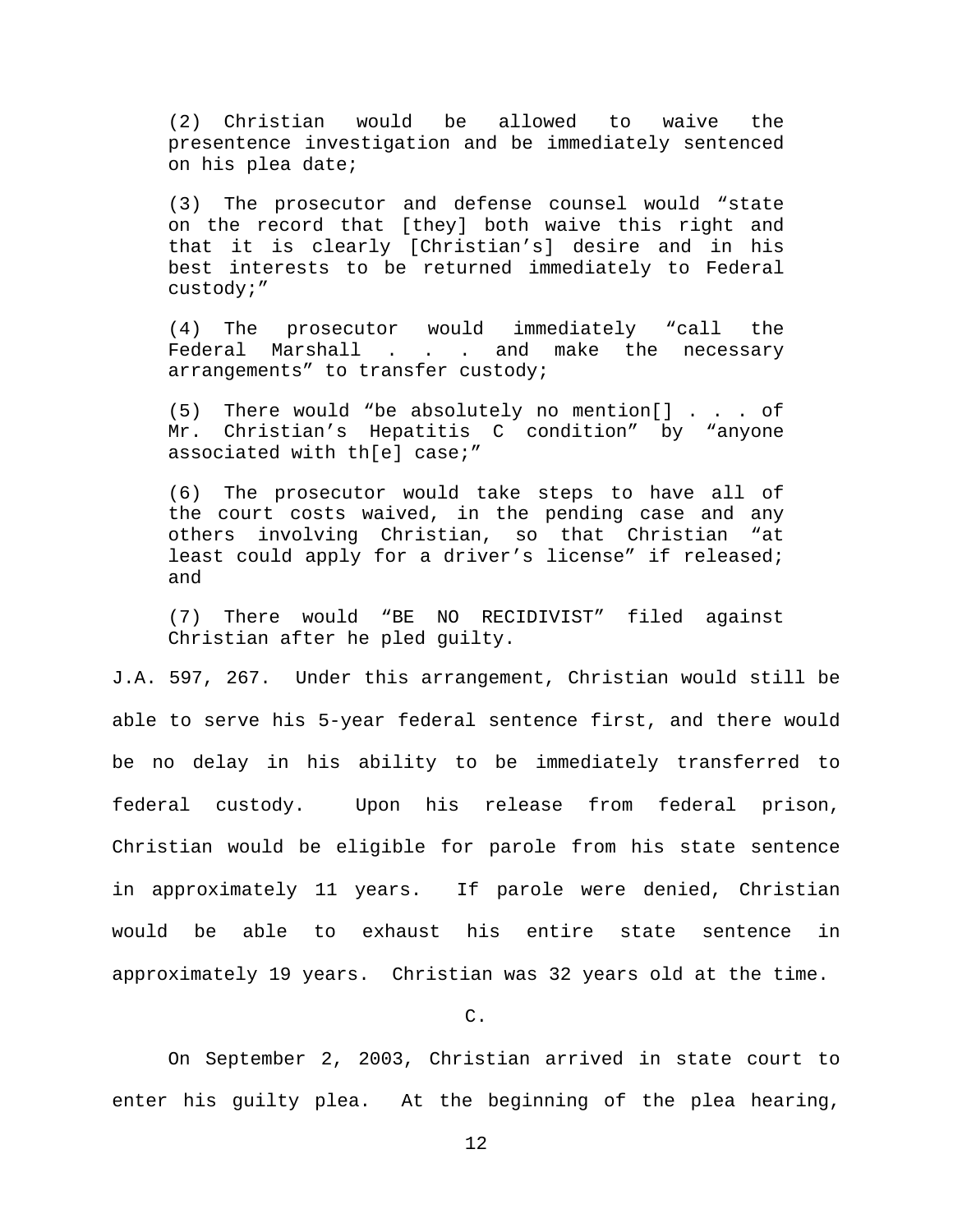however, the trial court conveyed its understanding that Christian had decided to enter a partial plea instead of the full plea. Counsel then informed the court that Christian "[ha]s changed his mind and has rethought it and he's decided it's the best thing just to go through with the original plea." J.A. 265.

In the plea questionnaire, Christian confirmed that he understood the minimum penalty ("10 years") and maximum penalty ("unlimited") for each robbery charge, as well as the mandatory 3-15 year penalty for the officer shooting. J.A. 605. Christian denied having "me[t] at any time with the prosecutor . . . concerning [his] plea of guilty when [his] counsel was not present." J.A. 606. Christian further represented that he was "satisfied with the representation [he] received from [his] lawyer." J.A. 268.

Christian admitted on the record: "I robbed a Marathon station and a Pizza Hut restaurant" with a firearm, J.A. 269, and "I shot the police officer with the firearm," J.A. 270. The trial court then explained to Christian the potential recidivist consequences if he were to go through with the current plea and commit a third felony in the future:

Q: Do you understand that under [West Virginia's] three strikes law, these will count as another strike against you, and that in the future if you're found guilty or plead guilty to any felonies, the fact that these are on your record could be used to increase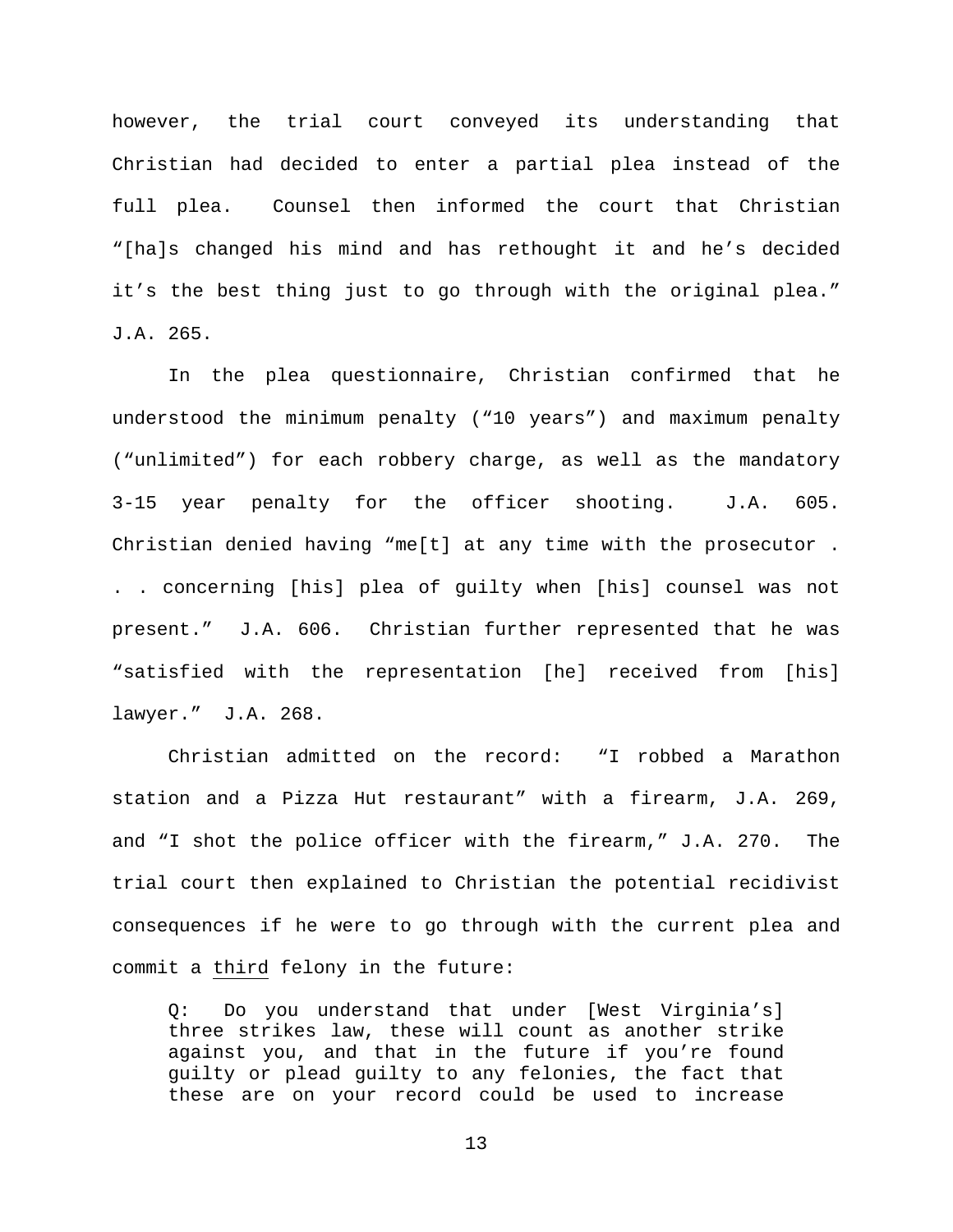your penalties, and in your case, could give you life in prison because it would be strike three.

A: Yes, sir.

J.A. 270 (emphasis added).

When given an opportunity to speak in support of his request, Christian made the following additional representation:

I would just like to apologize to the police officer for what happened that morning. I did a drug that I've never done before in my lifetime. I did some crack cocaine and my life just changed just like that. It's a powerful drug. I mean, it's a horrible drug. There's – I don't use that as no excuse. I mean, I accept the responsibility for what's happened. But I never done a drug like that before, and just all of a sudden I do this drug and out of money and I go rob a store and . . . rob a Pizza Hut.

J.A. 274. Henderson told the court that Christian had also written a letter to Officer Combs apologizing for these "very serious and very horrible crimes," and that they were "very fortunate" that Officer Combs was present to speak to the court. J.A. 275. Officer Combs described his investigation and the shooting incident, and essentially spoke in support of Christian's sentencing request. He confirmed that Christian had apologized to him, and also added that Christian had told him that "he wanted to get involved in a restitution program . . . in prison." J.A. 277. Officer Combs told Christian, "What I'll take from you is the time the Judge is going to sentence you to. I'll take that. And hopefully you can do something productive with that time." J.A. 277.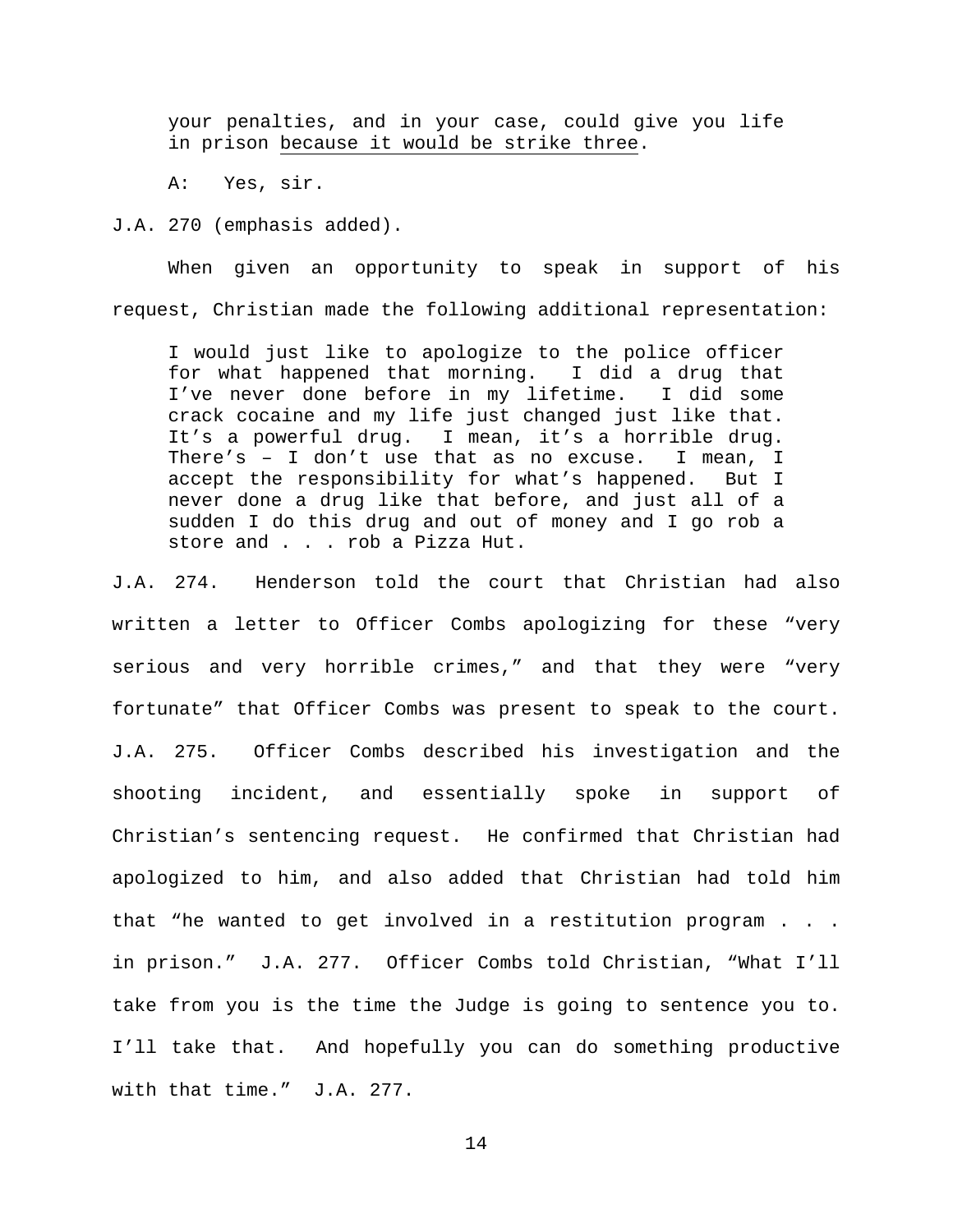At the conclusion of the hearing, the court sentenced Christian in accordance with the recommended plea agreement, and Christian was transferred into federal custody the following day, as promised. He did not appeal.

# II.

Nearly four years later, in July of 2007, Christian filed a pro se habeas petition in the state circuit court seeking relief from his state court convictions.[3](#page-14-0) In his petition, Christian refuted virtually every factual representation that he made at his guilty plea hearing. He claimed that he was actually innocent of the crimes and had been coerced into pleading guilty by his counsel, the prosecutor, and the conditions of his confinement in the Cabell County Jail. With regard to the armed robberies, Christian claimed "that his identity was mistaken for someone else and that the co-defendant, Richard Adams, wrongfully accused [him of being his accomplice] in exchange for the police ending a possible homicide investigation against Mr. Adams." J.A. 243. With regard to the shooting of Officer Combs, Christian claimed that Officer Combs did not announce himself at the apartment and that he thought he was shooting at an intruder (but not, as he admitted having told the police

<span id="page-14-0"></span> <sup>3</sup> Between 2003 and 2007, Christian filed three petitions for a writ of habeas corpus in the original jurisdiction of the state supreme court, which were summarily refused.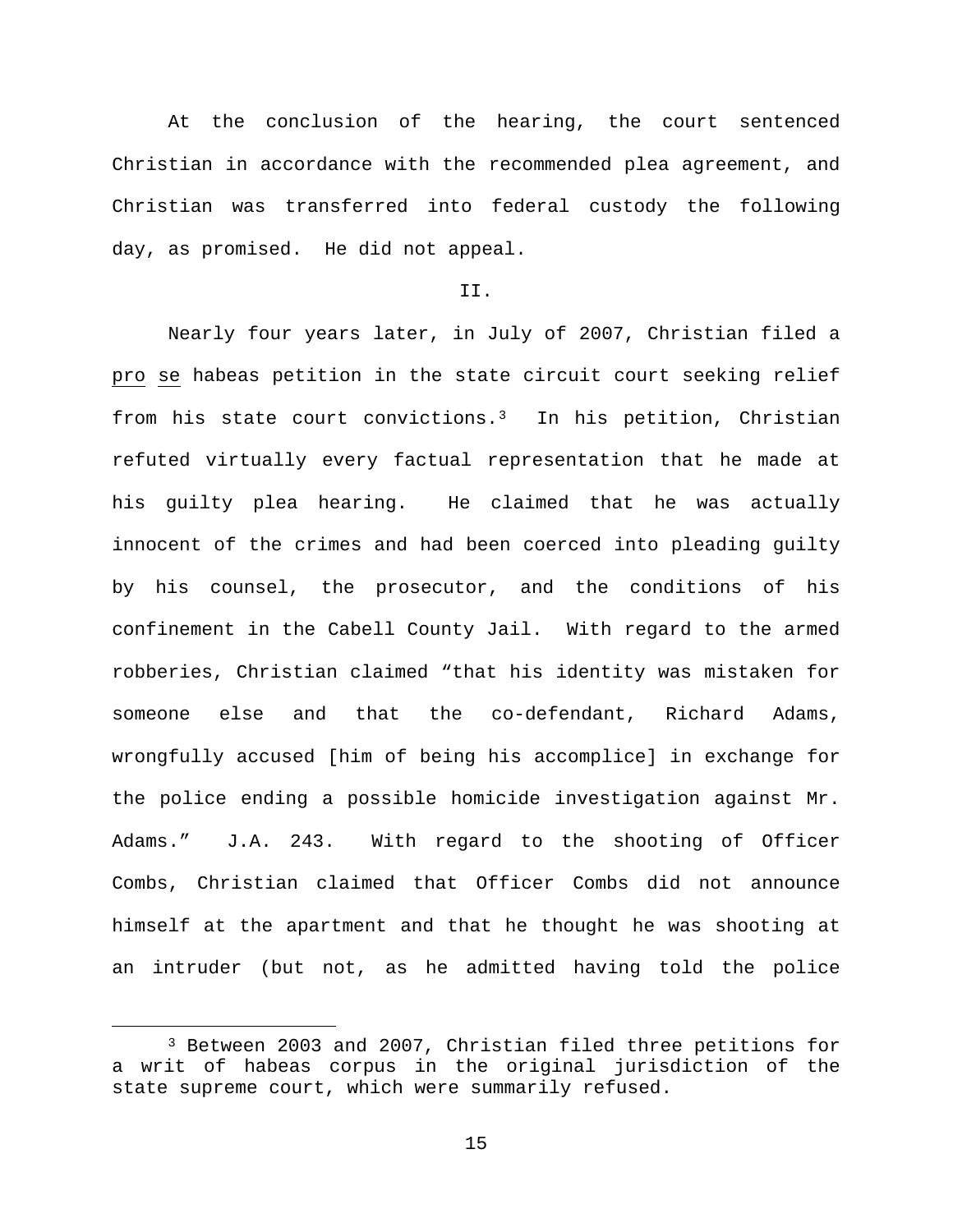earlier, a drug dealer that he had just robbed). In addition, Christian claimed that the ballistics report would have shown that Officer Combs was likely shot by his own partner and not by Christian.

A.

The majority of Christian's habeas claims fell into three categories. First, Christian alleged that his Sixth Amendment right to effective assistance of counsel was violated in seven separate respects, all revolving around his claim that counsel ignored his claims of innocence, refused to prepare for trial, refused to file motions on his behalf, and "pressured [him] into pleading guilty rather than honoring [his] requests for a jury trial. Essentially, Christian [claimed that] his guilty plea was brought about because trial counsel only divulged to [him] the evidence that tended to prove [his] guilt rather than any evidence that may have tended to exonerate [him]." J.A. 254.

Second, Christian claimed that the prosecutor withheld favorable evidence that would have supported his claims of innocence, including the ballistics evidence that he claimed might have exonerated him from the shooting of Officer Combs. In an amended petition, Christian additionally claimed, again contrary to the representation he made at the time of his plea, that when the state prosecutor learned of Christian's lastminute decision to reject the plea agreement and to plead guilty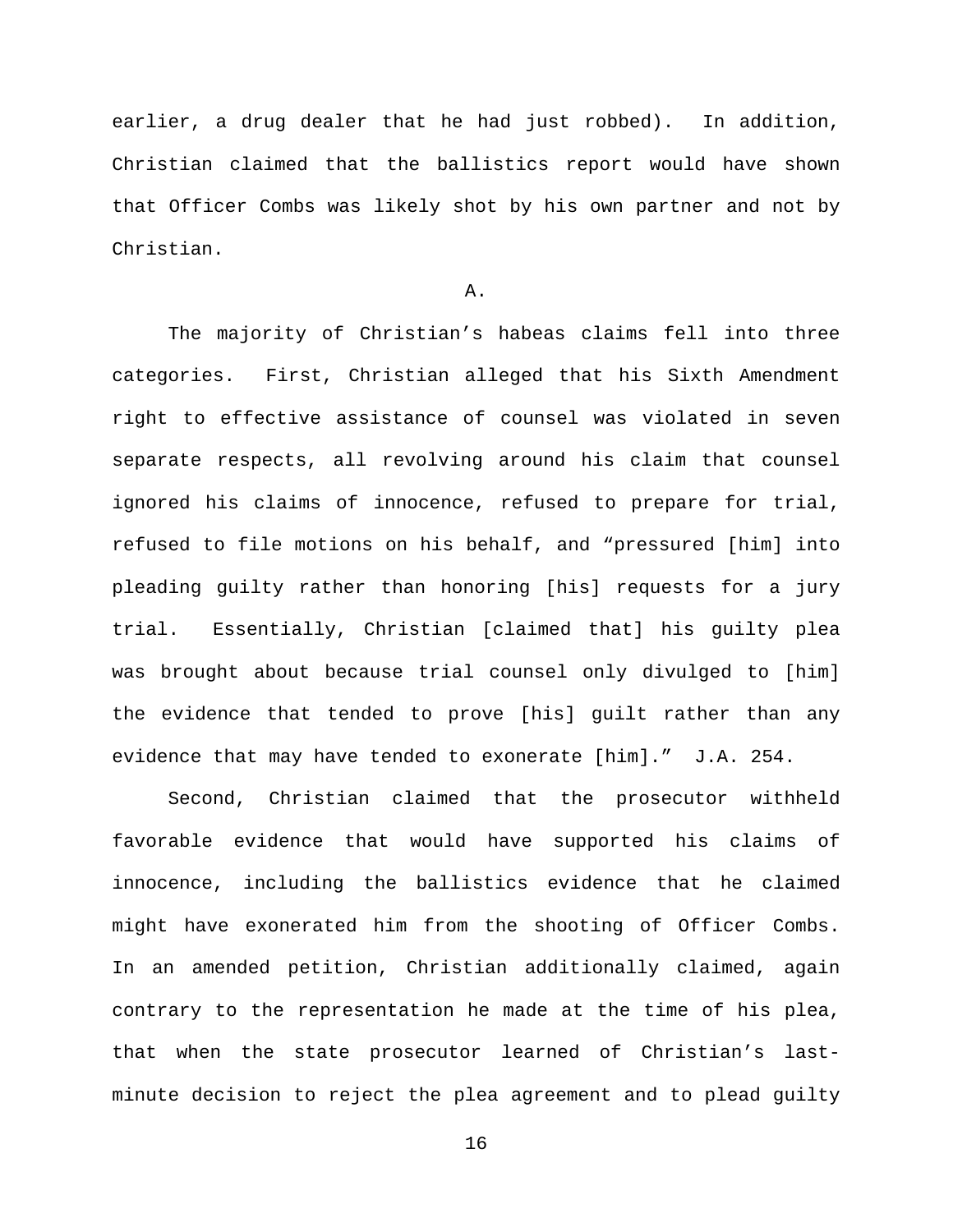to just the malicious assault charge on the morning of his plea, the prosecutor improperly approached Christian outside the presence of his counsel about his decision. Specifically, Christian claimed:

the state's prosecutor approached the petitioner without the presence of his counsel and stated "this is a shocker, are you sure you know what you['re]<br>doing?". The petitioner responded "can you get my The petitioner responded "can you get my attorney?". The petitioner believes that the exchange triggered a chain reaction, which led the petitioner to plead guilty to all counts of the indictment. . . .

Counsel then informed the petitioner that the prosecution would seek enhancement under the Recidivist Statute if the petitioner persisted with pleading guilty to [the single count] of the<br>indictment. As a result of the prosecutor's position, As a result of the prosecutor's position, the petitioner pled guilty to all three counts of the indictment with the prosecutor agreeing not to request that recidivist proceedings be pursued against the petitioner.

J.A. 209 (emphasis added); see also S.J.A. 12 (alleging that "the Prosecutor threatened that he would pursue recidivist proceedings against Petitioner (interpreted by Petitioner as meaning a life sentence), if he elected to plead to only count III, rather than all counts"); S.J.A. 13 (alleging "that the prosecution used the threat of recidivist proceedings to inspire Mr. Christian's guilty plea").

Finally, Christian claimed that his guilty plea was involuntarily coerced by the conditions at the Cabell County Jail. Christian alleged that he was subjected to ongoing "beatings and death threats," and that counsel ignored his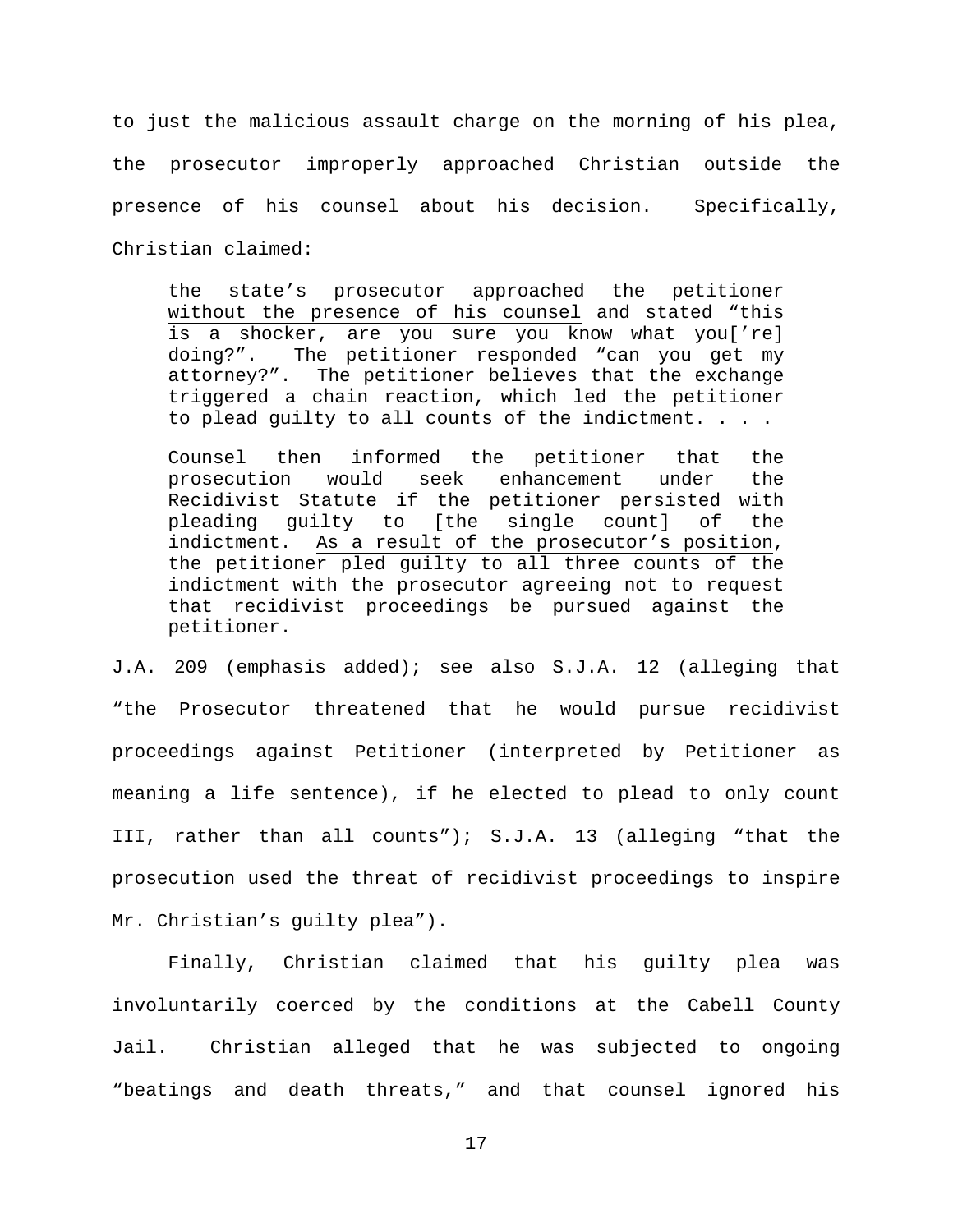requests to file a motion for alternative confinement and "exploited [this abuse] to compel him to plead guilty." J.A. 182. According to Christian, his counsel "negotiated a plea agreement to where, upon pleading guilty to all counts, Mr. Christian would immediately be sentenced and expeditiously removed from the Cabell County Jail (from the reach of his assailants) and relocated to a federal facility," J.A. 182, and "often indicated that [Christian] could quickly escape the life threatening danger that overshadowed him at the Cabell County Jail, if he would only plead guilty to all of the charged violations," J.A. 182. Christian similarly alleged that "[o]n the [day of his plea], Counsel . . . vigorously emphasized that unless Mr. Christian pled guilty to all counts, he would not receive the plea agreement, and would therefore remain at the Cabell County Jail." J.A. 183.

Christian did not allege an ineffective-assistance-ofcounsel claim based on counsel's advice as to the applicability of the recidivist statute. However, in connection with his involuntary plea claim, Christian made the following pro se allegation:

In contrast to the ballistics laboratory report . . ., Counsel coer[c]ed Mr. Christian into believing that a jury trial would be utterly hopeless on the<br>shooting incident. Counsel thereafter slovenly Counsel thereafter slovenly advised Mr. Christian that if he pled guilty to only the shooting incident, there would be no plea agreement, and that the Prosecution would seek a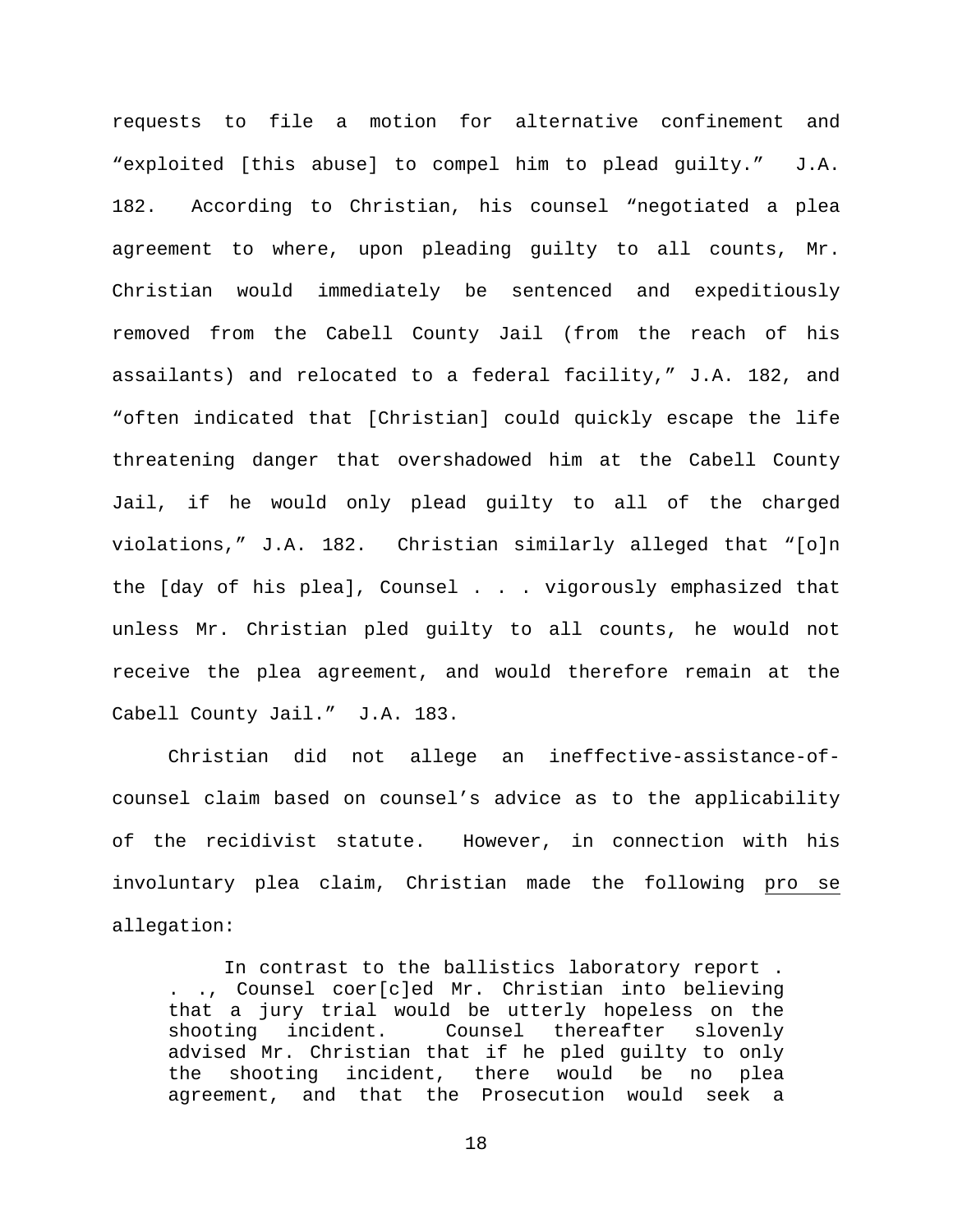sentence in accordance with West Virginia's recidivist laws, [interpreted by Mr. Christian as meaning a mandatory life sentence]. However, after pleading guilty Mr. Christian learned that West Virginia's recidivist laws could not have lawfully applied to him.

J.A. 183 (emphasis added). After state habeas counsel was appointed to represent Christian, an amended petition was filed on his behalf. Although the amended petition refined Christian's claims that counsel was constitutionally deficient in numerous respects, it also did not allege that counsel's recidivist advice was constitutionally deficient or that, but for this advice, Christian would not have pled guilty. With regard to the involuntary plea claim, the amended petition stated as follows:

The petitioner further avers that his lawyer coerced him into believing that a jury trial would be utterly hopeless regarding the charge of maliciously wounding a police officer. His counsel advised the petitioner that if he pled guilty to only the shooting incident there w[ould] be no plea agreement and that the prosecution would then seek a sentence under West Virginia's recidivist laws. Trial counsel made the petitioner believe that the plea agreement was in the petitioner's best interest even though the agreement required the petitioner to plead guilty to all counts of the indictment. The petitioner asserts that his lawyer emphasized that unless the petitioner pled guilty to all counts, the petitioner would then remain at the horrid conditions of Cabell County Jail.

J.A. 210. Thus, the amended petition repeated Christian's prior pro se claim that counsel "coerced him into believing" that he could not defeat the officer-shooting charge, but did not allege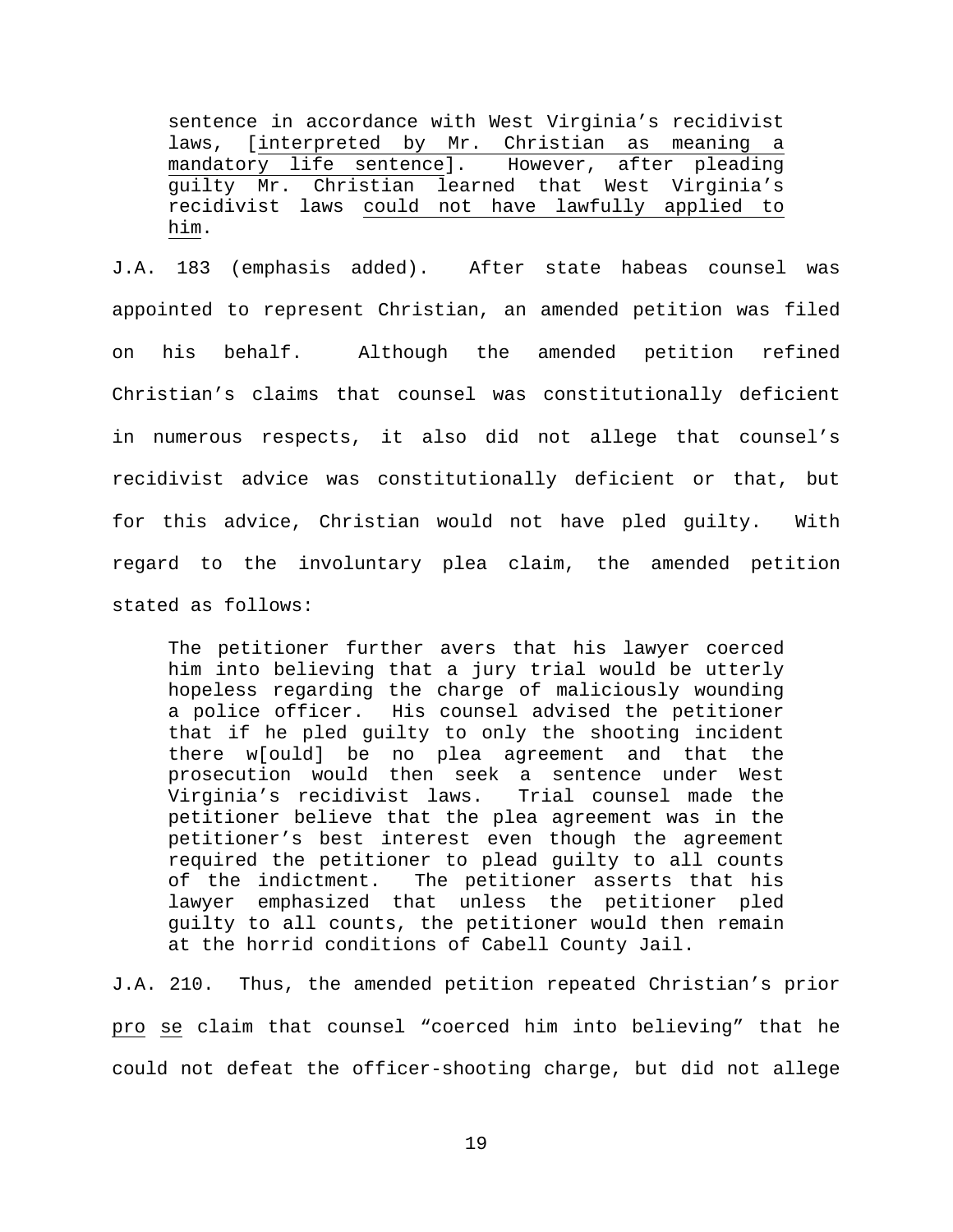that counsel's recidivist advice was incorrect or constitutionally deficient. Moreover, the amended petition omitted Christian's prior pro se claim that he "interpreted" counsel's statement about the prosecutor's intent as "meaning a mandatory life sentence," as well as his incorrect assertion that "West Virginia's recidivist laws could not have lawfully applied to him." J.A. 183.

B.

On November 30, 2010, the state habeas court conducted an omnibus evidentiary hearing to address Christian's claims. Both Henderson and Christian testified at the hearing and gave markedly different accounts of the events in question. Ultimately, the state court denied Christian's habeas petition in its entirety, based primarily on credibility determinations and a failure of factual proof.<sup>[4](#page-19-0)</sup>

The bulk of Christian's testimony revolved around his claim that he was innocent, that he told counsel that he was innocent, and that he told counsel that he did not think he actually shot Officer Combs. He testified that he begged counsel to

<span id="page-19-0"></span> <sup>4</sup> During state post-conviction proceedings, Christian was intermittently appointed counsel and allowed to proceed pro se, at his request. Ultimately, the state court appointed state habeas counsel to act as co-counsel with Christian at the evidentiary hearing. Under the odd arrangement, Christian's habeas counsel questioned Christian, and Christian was allowed to personally question Henderson.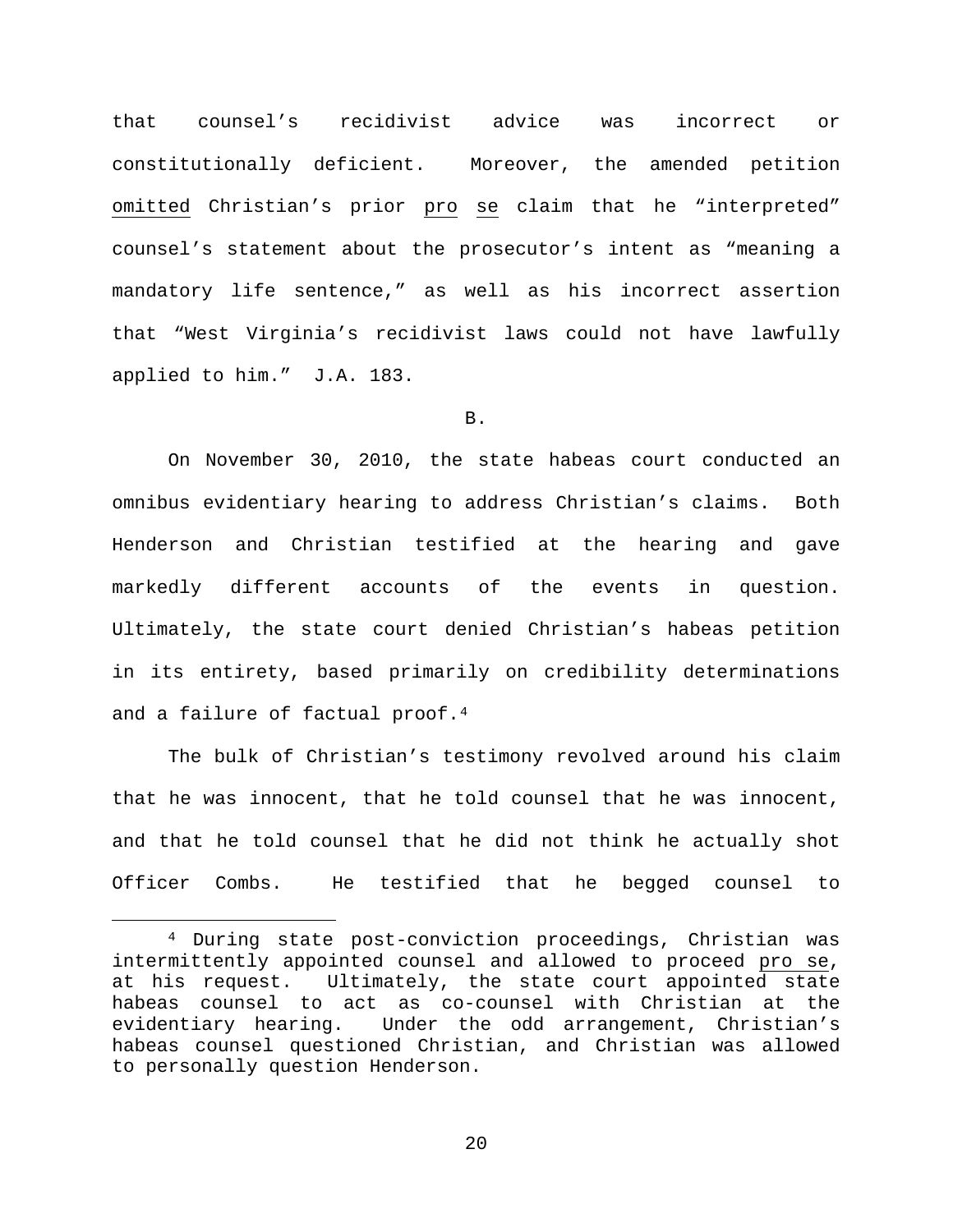investigate the crimes and file motions on his behalf, but that counsel refused to do so and pressured him to plead guilty instead. According to Christian:

[counsel] would come in and tell me all the negative, you know, you've got to, you know, you're caught redhanded with a smoking gun, you've got people that identified you out of a photo lineup, you got Adams who has implicated you, you've got Sergeant Johnson who has testified to this, and he would mention things like you're going to get 100 years in prison. And quite frankly, I know as odd as this may sound, I told him that I did not care if I got 2 or 300 years, I wanted a trial.

J.A. 563; see also J.A. 548 ("I remember one time him yelling, You're going to get 100 years in prison just for one robbery like the other guy did. And . . . I looked at him and I said, I do not care if I get 300 years in prison, I want a trial.").

Christian testified that he "lied to the court" at the plea hearing and that "[w]ithin a few hours  $\ldots$  of entering the plea," he regretted the decision and unsuccessfully attempted to contact counsel to see if "the judge would have allowed [him] to withdraw it." J.A. 569. He testified that he had "buyer's remorse" and felt that "it just wasn't the package [he] bargained for." J.A. 555. However, Christian admitted that it was not the state court bargain that he failed to realize, but rather the benefits of the plea to the federal charges that "didn't pan out" as he had hoped. J.A. 566. According to Christian, he felt "tricked" into pleading guilty to the federal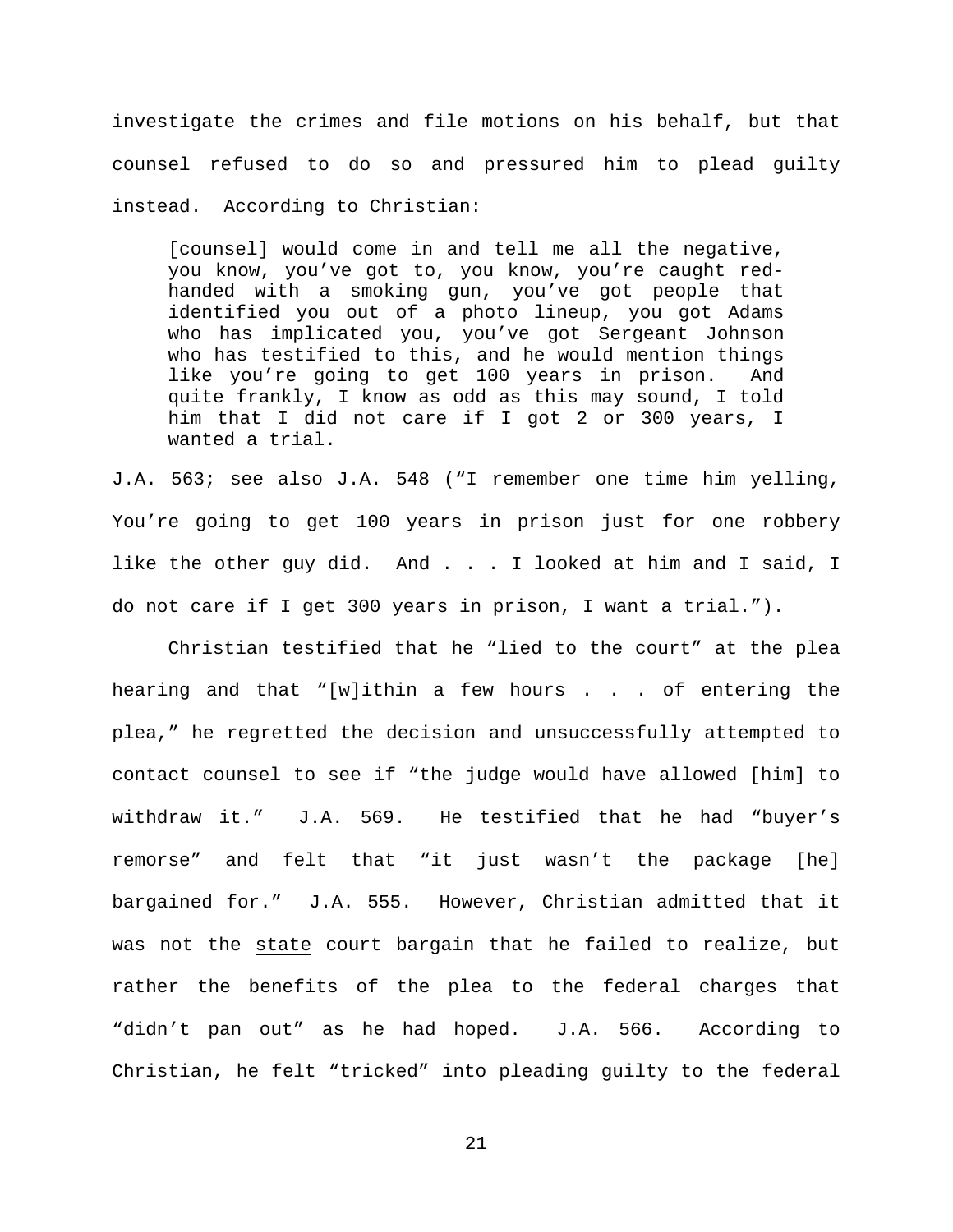counts on the promise that his state sentence would "run with this mandatory time . . . in federal court." J.A. 558. After he pled guilty to the federal charges, however, his federal sentence "plummet[ed] down to 63 months." J.A. 559. Christian testified that, "I agreed to a plea because I thought I was facing a mandatory federal sentence, and of course later we found it was less than we thought, but at the time it was my request that [counsel] conduct . . . the investigations, file the motions and continuously prepare my case for trial, and that's just something he wasn't willing to do." J.A. 553.

In sum, while Christian did obtain the benefit of serving his federal time first, he complained that he did not get enough time in federal prison and had counted on more when he entered his guilty plea to the federal charges. And Christian thought "that it should have been only fair that that 40 years was ran concurrent being that I moved to my detriment and pled . . . to the federal counts as they had asked me to do." J.A. 560.

With regard to Christian's allegations regarding the state prosecutor's "threat" of recidivist proceedings on the morning of his plea, and counsel's alleged advice in response thereto, Christian briefly testified as follows:

Q: At the time you pled, did you believe you were eligible for [a] recidivist life sentence?

A: Absolutely, yes.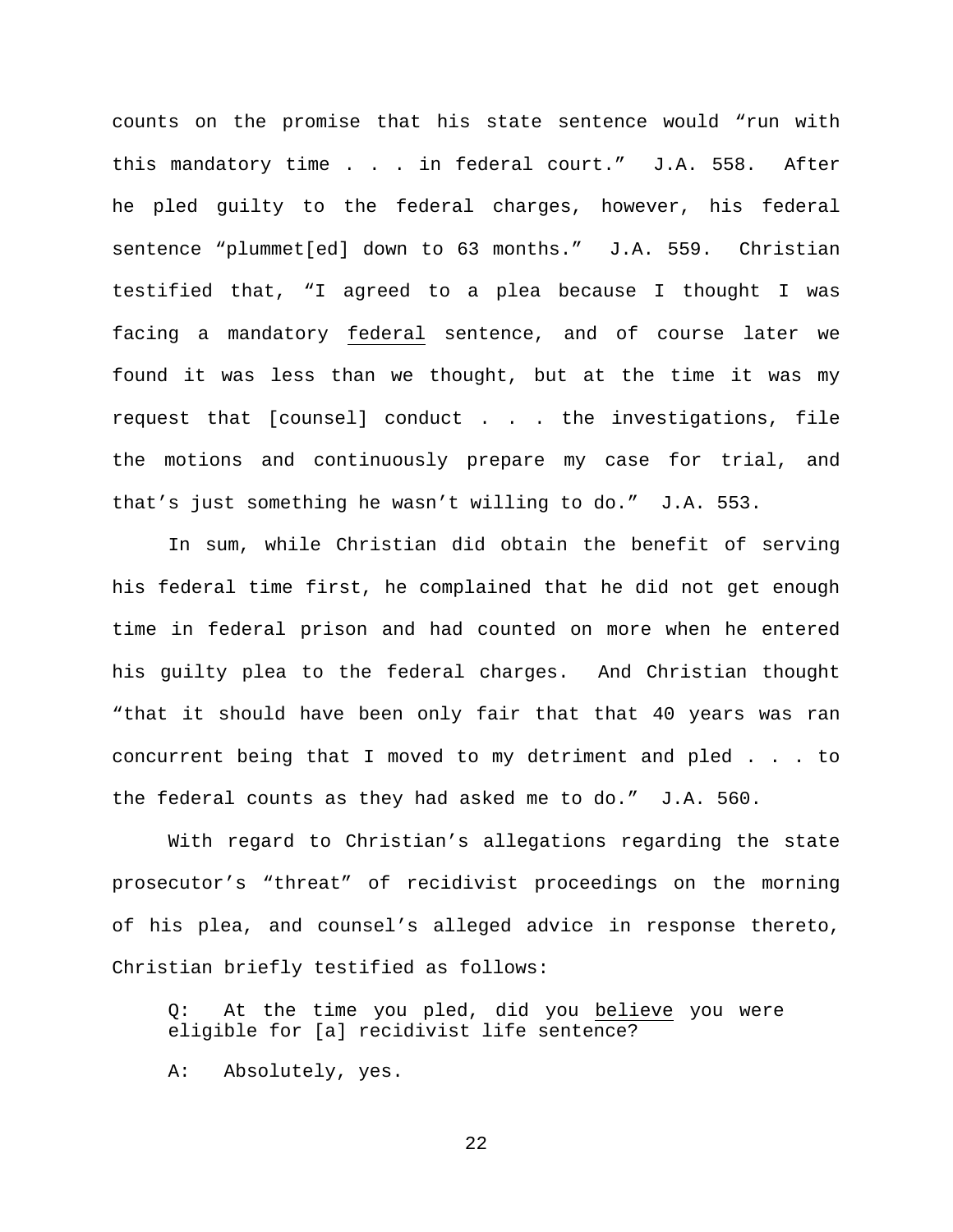Q: That was based on Mr. Henderson advising you of that?

A: Absolutely. We discussed it right there in that room. He told me, . . . Greg, you're going to walk in that courtroom and you're going to plead guilty to<br>malicious assault on a police officer. You've got malicious assault on a police officer. them two prior felonies. He said, Hate to be the one to tell you, but what they're going to do – you're entering this guilty plea. It wasn't a plea, I was just pleading outright. I was just trying to get rid<br>of that charge, that was the idea. It wasn't a plea of that charge, that was the idea. agreement or an arrangement. I'm going to walk in and just plead guilty to this malicious assault, let them have that so I can go to trial on the robberies I did not commit.

And that's when . . . he left and comes back and said, I've got some bad news. And that's when he describes to me what would happen if I did just plead to the malicious assault, and we had some concerns about that.

Matter of fact, even with that, though, even with that I was still not going to – I still did not waiver. What happened was he left, [the prosecutor] come in there and he said, You sure you know what you're doing. And then after that [the prosecutor] went and got Henderson and they both come back, and when they come back that's when the deal was rebrokered back into the original thing.

J.A. 553-54 (emphasis added).

Henderson had little memory of the specifics of his representation of Christian, which by that time had occurred over seven years prior, but he was able to testify in part from his case files and the plea negotiation letters. See J.A. 391 ("I can't recall any specific conversations."); J.A. 392 ("I can't recall a specific conversation that many years ago.").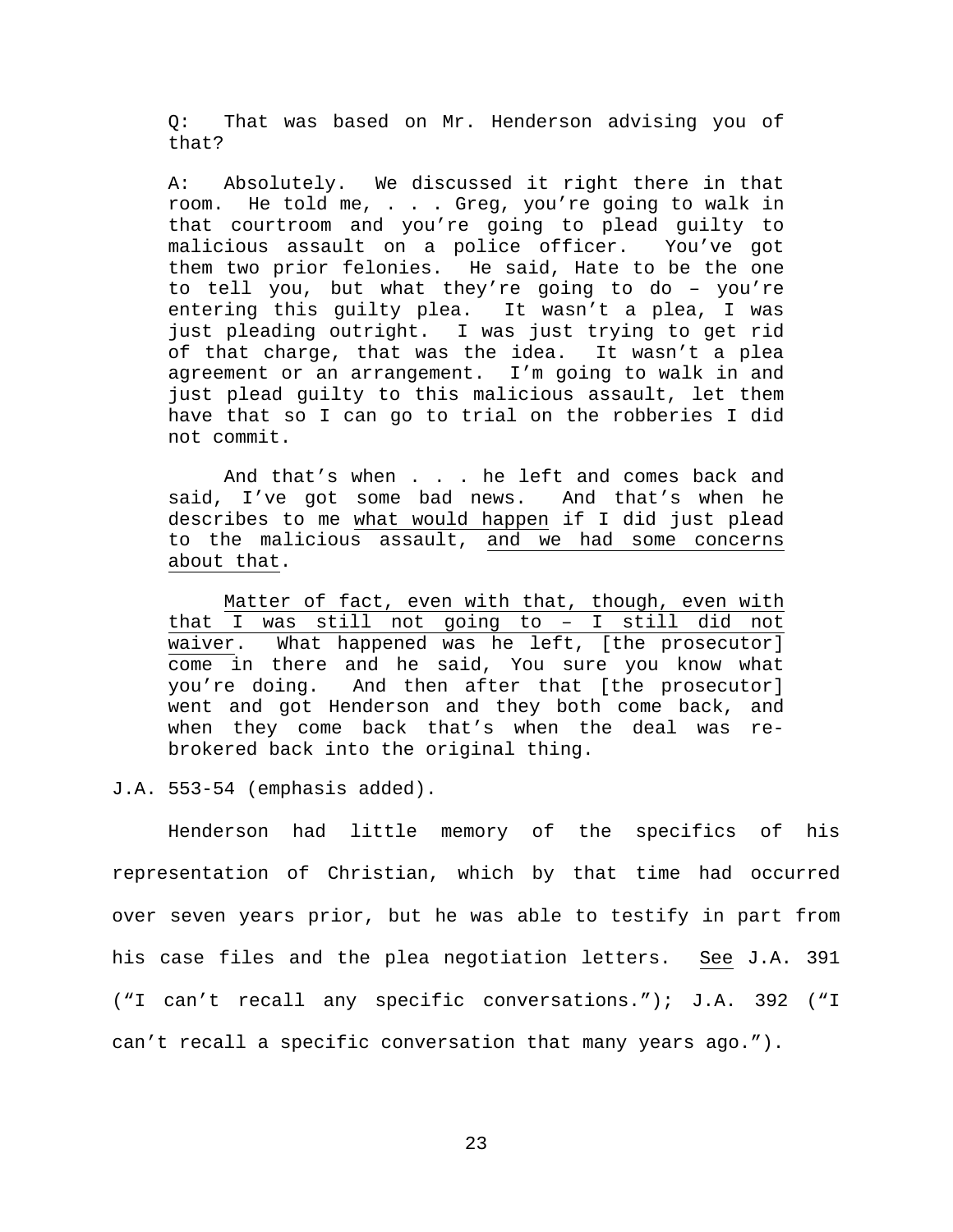Henderson testified that Christian admitted his guilt from the outset, as reflected in his initial interview notes, and that Christian did not tell him that he "felt as if none of [his] rounds had struck Officer Combs." J.A. 514. He testified that Christian also instructed him to negotiate a plea deal from the outset, with the goal of allowing him to serve as much of his state time as possible in the federal penitentiary, where Christian felt the conditions were better. Henderson denied that Christian told him that he was being subjected to ongoing abuse at the hands of his jailers, and testified that he "wouldn't have told [Christian] to plead simply to escape" the "conditions of [his] confinement." J.A. 479.

Henderson was also unable to recall the events that occurred on the morning of Christian's plea hearing, nor did he even recall Christian changing his mind about the plea agreement. See J.A. 454 (testimony that "if you were thinking about changing your mind [about the plea], I would have said, Well, the judge wants to know what you want to do and either way is fine," but "I don't recall it; it was eight years ago."). Henderson likewise did not recall the specifics of any discussions about the prosecutor's intent to file a recidivist information if Christian rejected the plea agreement. Henderson testified as follows: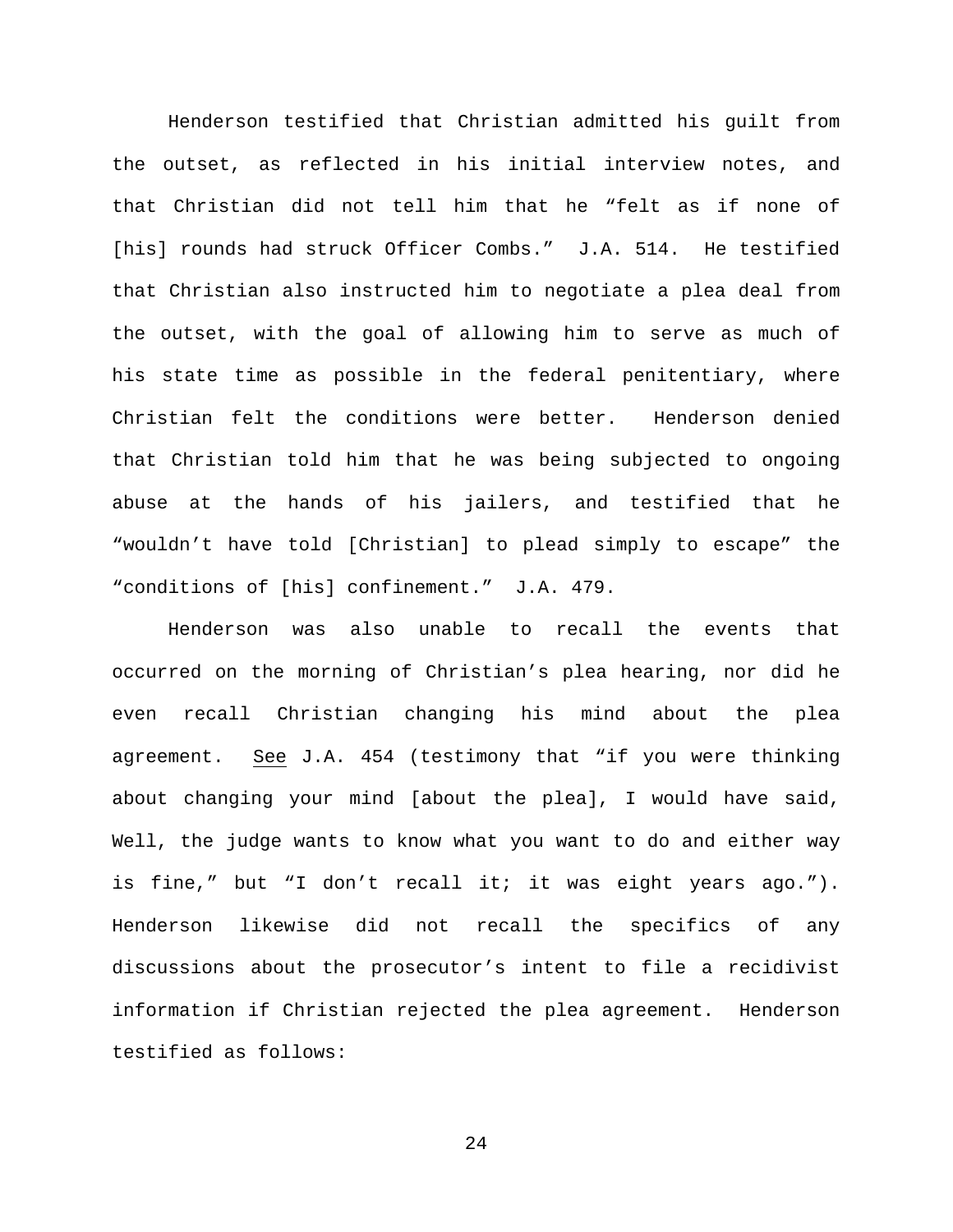Q: Okay. Now, when I was positioned to plead guilty to just the malicious assault charge, . . . did you not . . . say to me, Greg, you have two prior felonies, that if you plead guilty to this charge then<br>the state will implement recidivist proceedings will implement recidivist proceedings against me?

A: I note in the letter that I made reference to recidivist, and I know you advised me you had two prior felonies. And . . . I know I put in the final offer to [the prosecutor] there will be no recidivist. But my recollection, when I asked your record, do you have any prior felonies, that you advised me you had two.

Q: Right. . . . That was in the original plea where it was presumed I would plead to all three counts the week before, there would be no recidivist filed.

A: Correct.

Q: But when we got to court and . . . I changed everything and went to enter just the malicious assault, did you advise me that, Greg, hey, if you do that, . . . the state will pursue recidivist proceedings against you . . . because you've got two prior felonies, do you recall that?

A: Yeah. Now, I would have told you, yes, if you enter a plea to a felony with no agreement that the state won't recidivist, then they have every right to file their recidivist petition.

Q: Right. And . . I ended up taking the other plea instead because if I had pled to the one count of the malicious assault with the two prior felonies, . . . the state would have moved, the way we understood it at the time, would move for a life sentence in prison; correct?

A: If you have two prior independent felonies . . ., then, yes, they can file a recidivist. And if you had told me you had two prior, I would have explained to you doing a blanket plea without an agreement, they would have that right.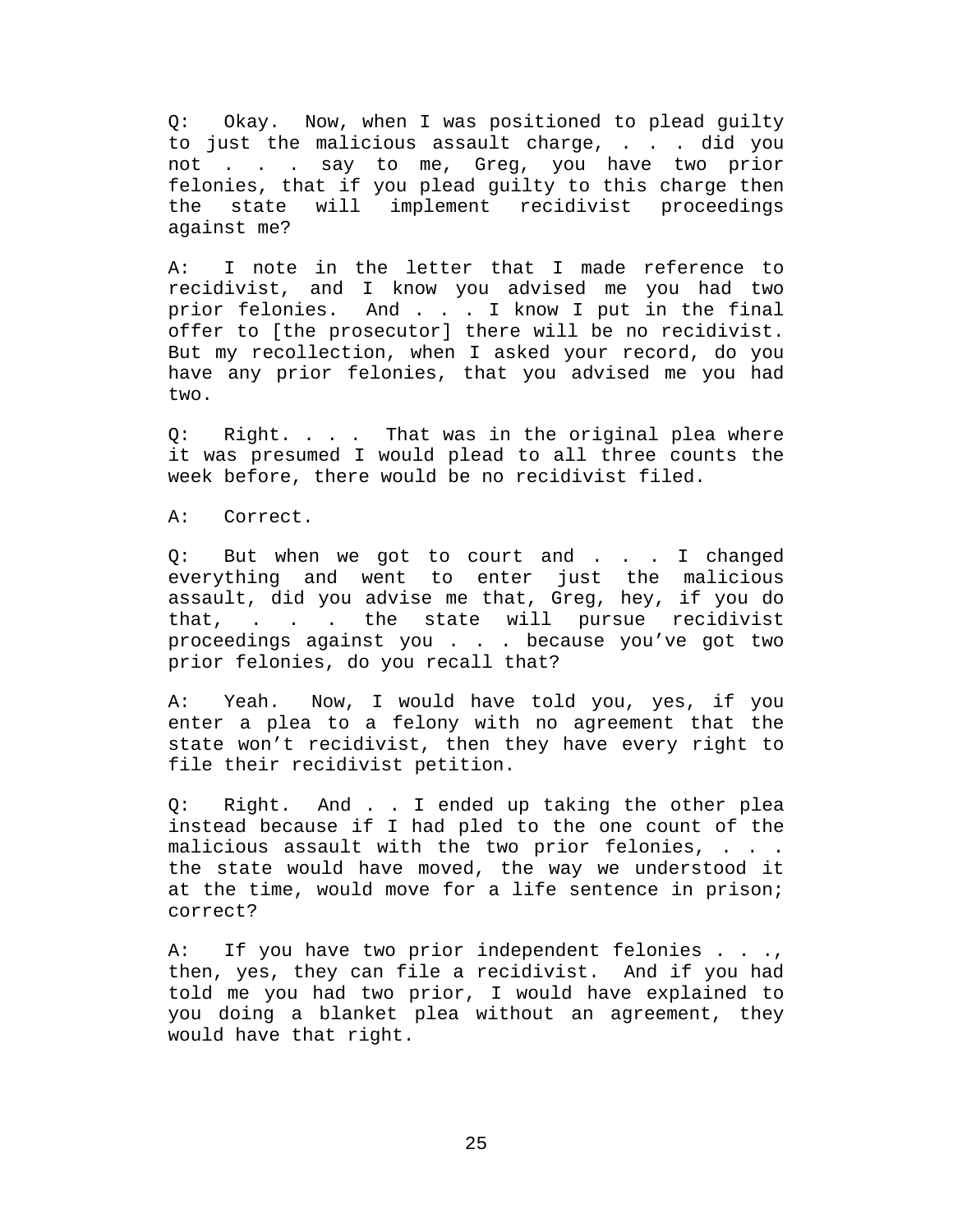Q: And do you recall that? You said, Hey, if you do that, you're going to receive, the state will pursue recidivist proceedings; correct?

A: I don't recall what I told you, but I would have in every other case told my client if they had two priors that could be used, then the state could do a recidivist, and under West Virginia two usable priors would result in a life without eligibility for 15 years.

Q: Okay. . . . [A]fter that exchange, was that not when we said  $\ldots$  it would not be a good move for me to plead just to one count, that I should take the whole deal and plead to the 40 years, the way it ended up happening; is that correct?

A: No, I would have told you that pleading to one count, if you have two usable felonies, which you told me, then of course that's not in your best interest for them to give you life without eligibility if they can prove those priors. . . . That being the case. Now, in a different situation it might be different.

Q: . . . . If we just entered a plea to the one count, then the state would pursue the recidivist proceedings, and you're exposing yourself to life, that's the way we understood it; correct?

A: I . . . would have explained to you that you understand that if you enter a plea to this charge and you have two felonies, as you told me you did, that they could file a petition, and if they prove those felonies that are usable felonies under law, that you could get life without eligibility for 15 years. I would have advised you of that.

Q: . . . . Are you now aware . . . those two prior felonies need to be like in . . . a separate indictment or a separate occurrence?

A: . . . . You can't have a guilty finding on two felonies on the same day, same time and that count as two. That would only be one felony. . . .

Q: Are you now aware that my two prior felonies were contained in one single indictment, that I never could have been exposed actually to a life sentence?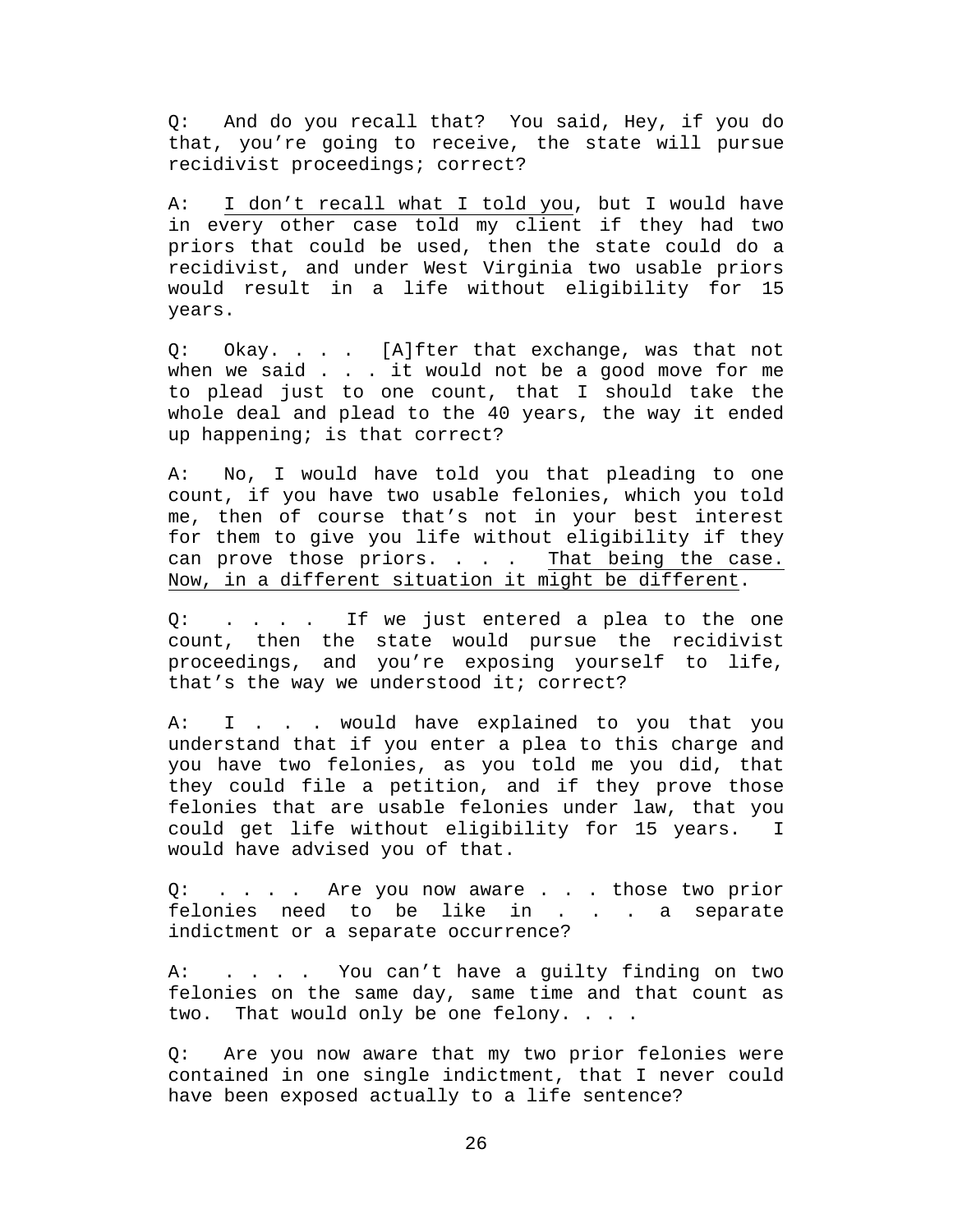A: I saw something in one of your pleadings, but I was unaware that there were separate at the time. When I asked you do you have a prior felony, you said you had two felonies.

J.A. 515-20 (emphasis added).

## C.

The state habeas court denied Christian's petition in its entirety. The court found that Christian told Henderson in their initial interview that he had committed the robberies and shot Officer Combs, which was supported by "[n]otes made by trial counsel contemporaneous with the interview and entered into the files of the Public Defender's office." J.A. 255. The state court also found that Christian "directed counsel to engage in plea negotiations from the onset of counsel's representation." J.A. 255. The court rejected Christian's claim that counsel's investigation was constitutionally deficient, as well as his claims that the prosecutor suppressed exculpatory evidence and engaged in prejudicial misconduct by speaking to Christian outside the presence of his counsel on the day of his plea.

The state court also rejected Christian's claim that his guilty plea was coerced by his alleged mistreatment at the Cabell County jail, noting that there were "[n]o photographs, no medical records, and no affidavits of witnesses . . . attached, nor was any evidence adduced at the hearing to support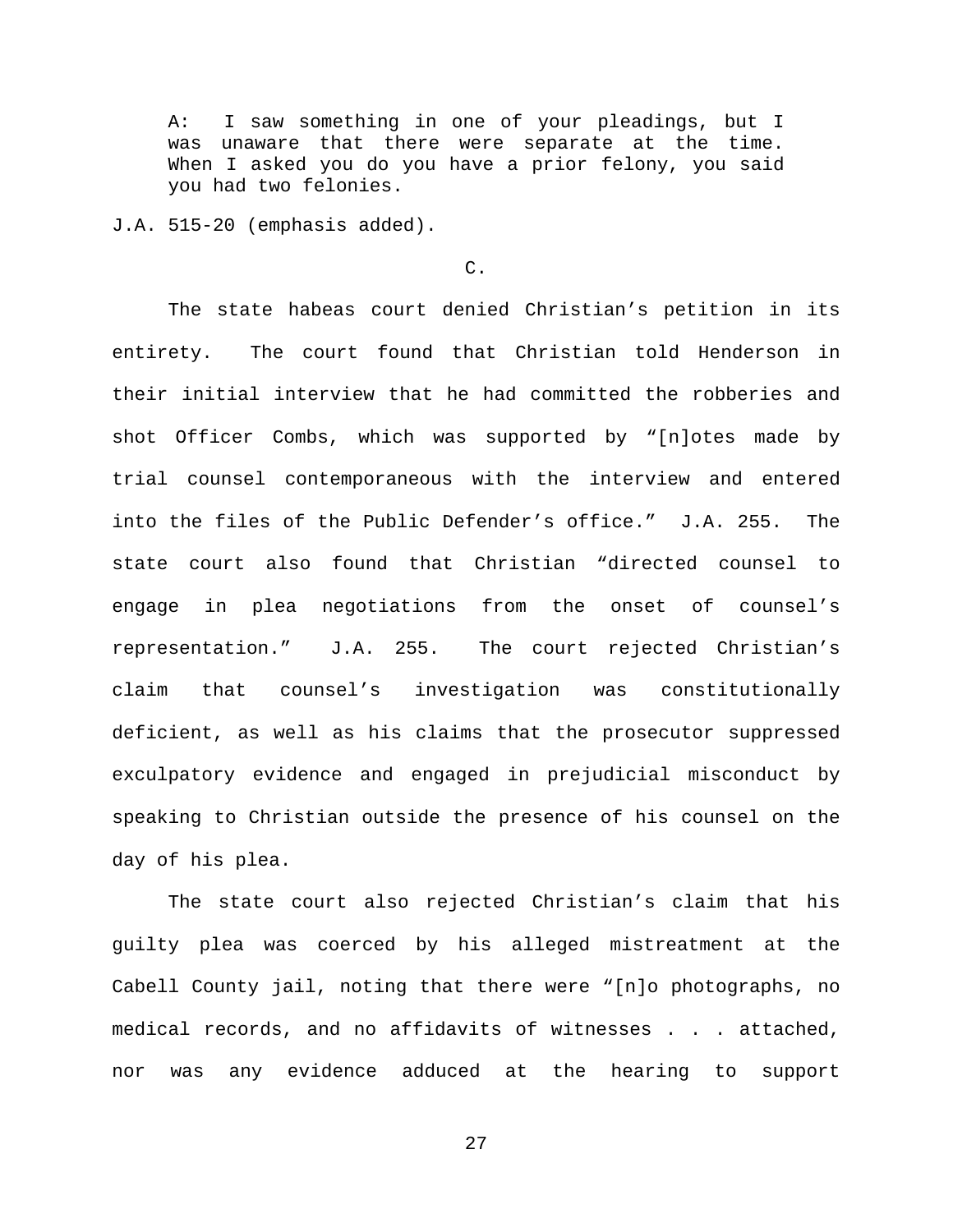[Christian's] claims of beatings and threats (other than [his own] testimony to this effect)." J.A. 247.

Finally, the state court rejected Christian's claims that he was pressured by counsel to take the plea because Christian "could not articulate any specific factor of pressure that had its origins in the words or testimony of [his state trial] counsel [and he] did not state with even a modicum of specificity any instance where counsel pressured [him] to enter into a plea." J.A. 257. The state court also found that Christian failed to "establish by a preponderance of the evidence that his trial counsel acted incompetently, . . . or that [his] guilty plea was motivated by an alleged act of counsel's incompetency." J.A. 249.

## D.

Christian thereafter filed a pro se appeal from the denial of habeas relief to the Supreme Court of Appeals of West Virginia ("the West Virginia Supreme Court"). In this appeal, Christian raised for the first time an ineffective-assistanceof-counsel claim based upon trial counsel's alleged misadvice as to his recidivist exposure.

Relying primarily upon Henderson's testimony, Christian argued that he had told Henderson that he had two prior felonies, but that counsel "made no additional inquiries into the circumstances of [Christian's] prior felonies." S.J.A. 24.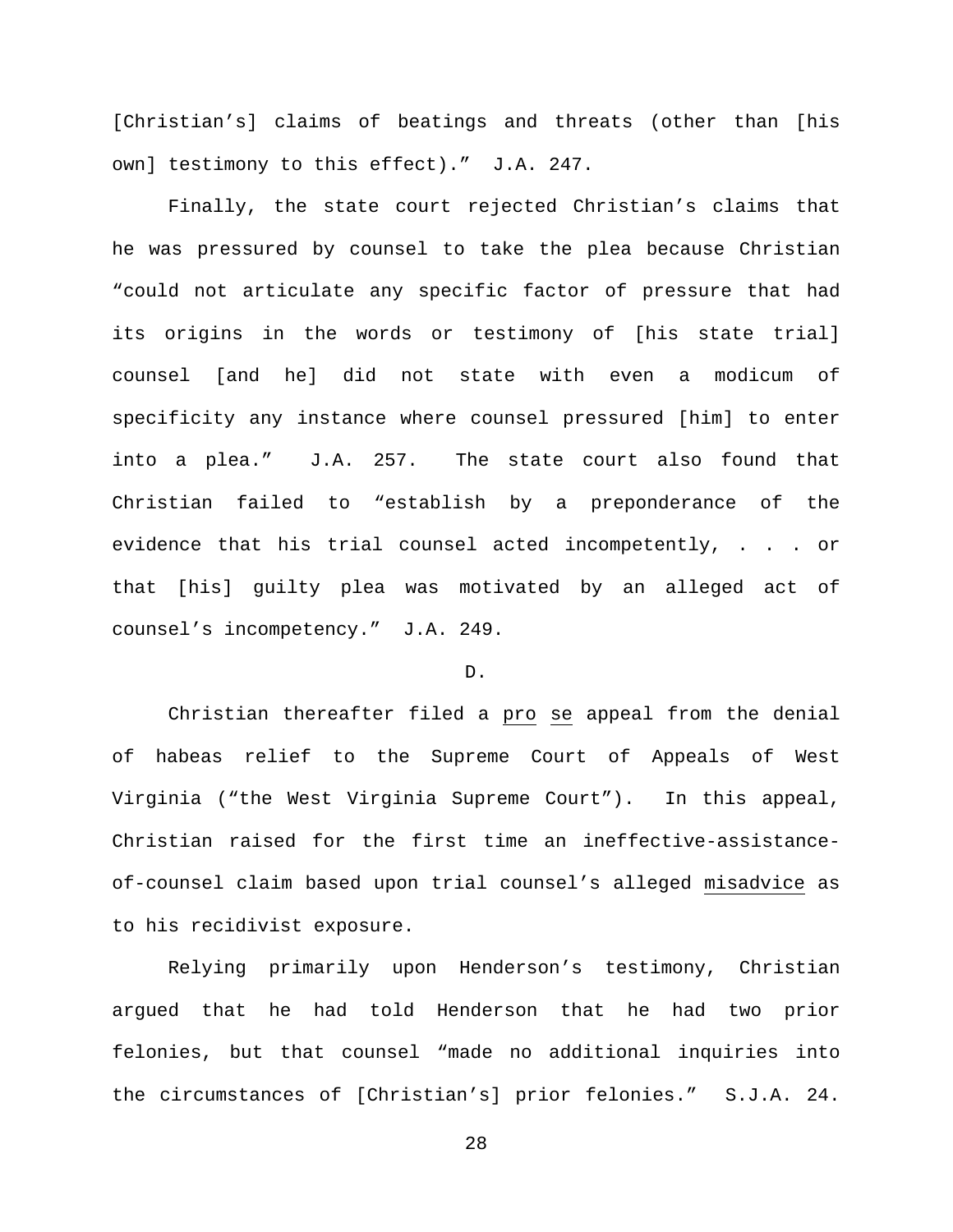Christian additionally argued that, on the day of the plea, "counsel notified [him] that the State would seek to enhance his sentence under the recidivist statute if he persisted with pleading to count-3 only," and that he "interpreted counsel's assertion as meaning 'a mandatory life sentence.'" S.J.A. 24 (emphasis added). The supreme court summarily affirmed the decision of the state circuit court.

The district court thereafter denied Christian's pro se federal habeas petition, which raised the identical claims that counsel did not inquire into the circumstances of Christian's prior felony record and that Christian "interpreted counsel's assertion as meaning 'mandatory life sentence.'" J.A. 83 (emphasis added). Before the district court, Christian additionally argued that his "counsel effectively advised him that he would receive a 'life' sentence if he persisted with only pleading to the malicious assault charge, without any reference to a 5-year enhancement under W. Va. Code § 61-11- 18(a)." J.A. 709 (emphasis in original). The district court held that "it was not constitutionally deficient representation for counsel to choose not to investigate the details of Christian's prior felony convictions, and instead concentrate his efforts on negotiating a plea in which the State would not seek a recidivist enhancement." J.A. 752. However, the district court granted a certificate of appealability on the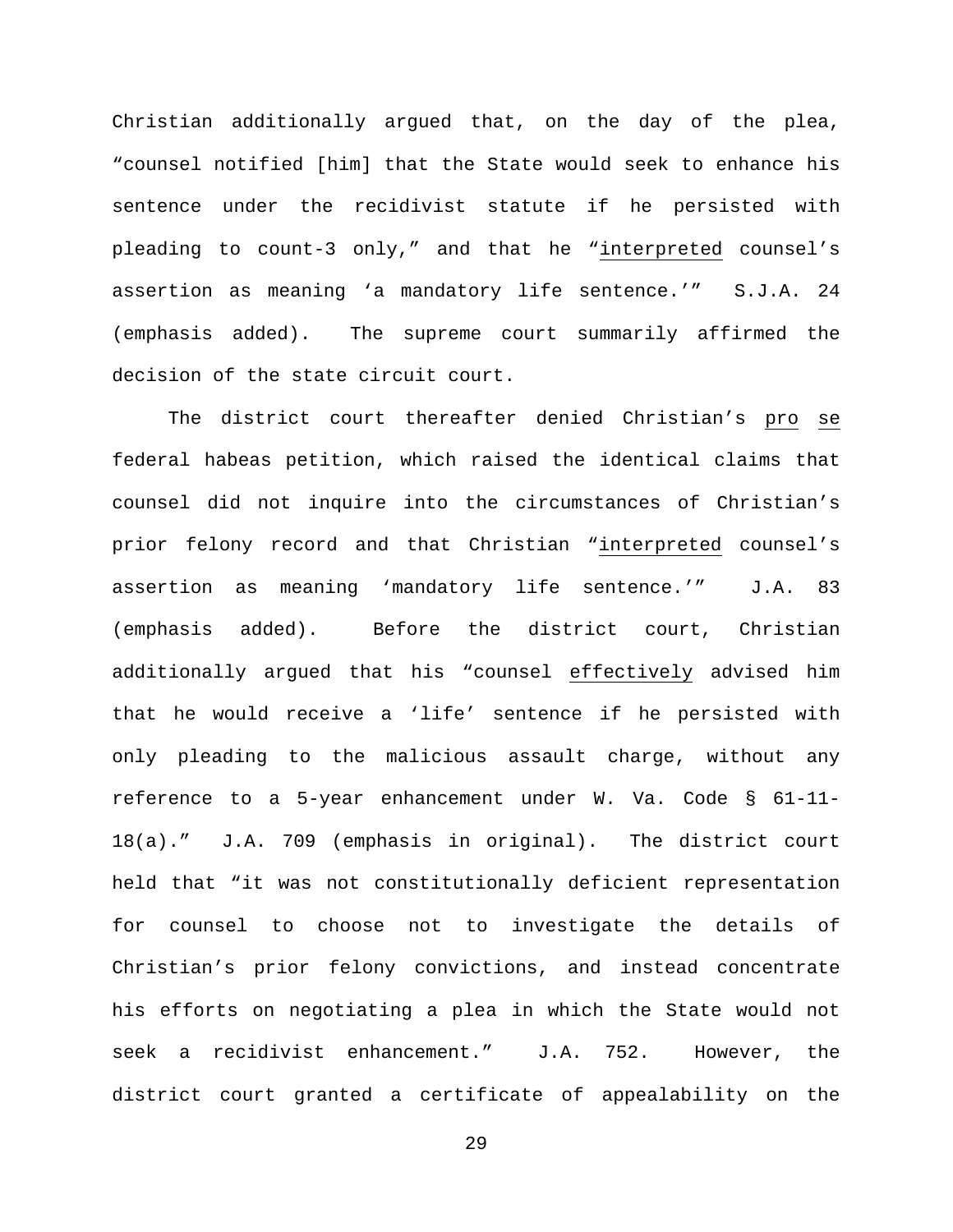limited issue of "whether counsel rendered ineffective assistance in advising Christian of the applicability of the West Virginia recidivist law to his case." J.A. 763.

### III.

Before we address the merits of Christian's Sixth Amendment recidivist-advice claim, we briefly consider the state's argument that Christian failed to exhaust this claim in state court under 28 U.S.C. § 2254(b)(1)(A) because he did not fairly present the operative facts and controlling legal principles to the state circuit court. See Anderson v. Harless, 459 U.S. 4, 6 (1982); Longworth v. Ozmint, 377 F.3d 437, 448 (4th Cir. 2004). The state admits that Christian raised the claim in his appeal to the West Virginia Supreme Court but contends that this too was insufficient because that court routinely refuses to consider grounds for habeas relief that were raised for the first time on appeal. See State ex rel. Wine v. Bordenkircher, 230 S.E.2d 747, 751 (W. Va. 1976).

While it is true that Christian did not raise a separate Sixth Amendment claim in the state circuit court based on counsel's recidivist advice, or allege there that it was counsel's recidivist advice that rendered his plea involuntary, he did present testimony about the recidivist discussions that he alleges took place on the morning of his plea. See State ex rel. Humphries v. McBride, 647 S.E.2d 798, 803 (W. Va. 2007)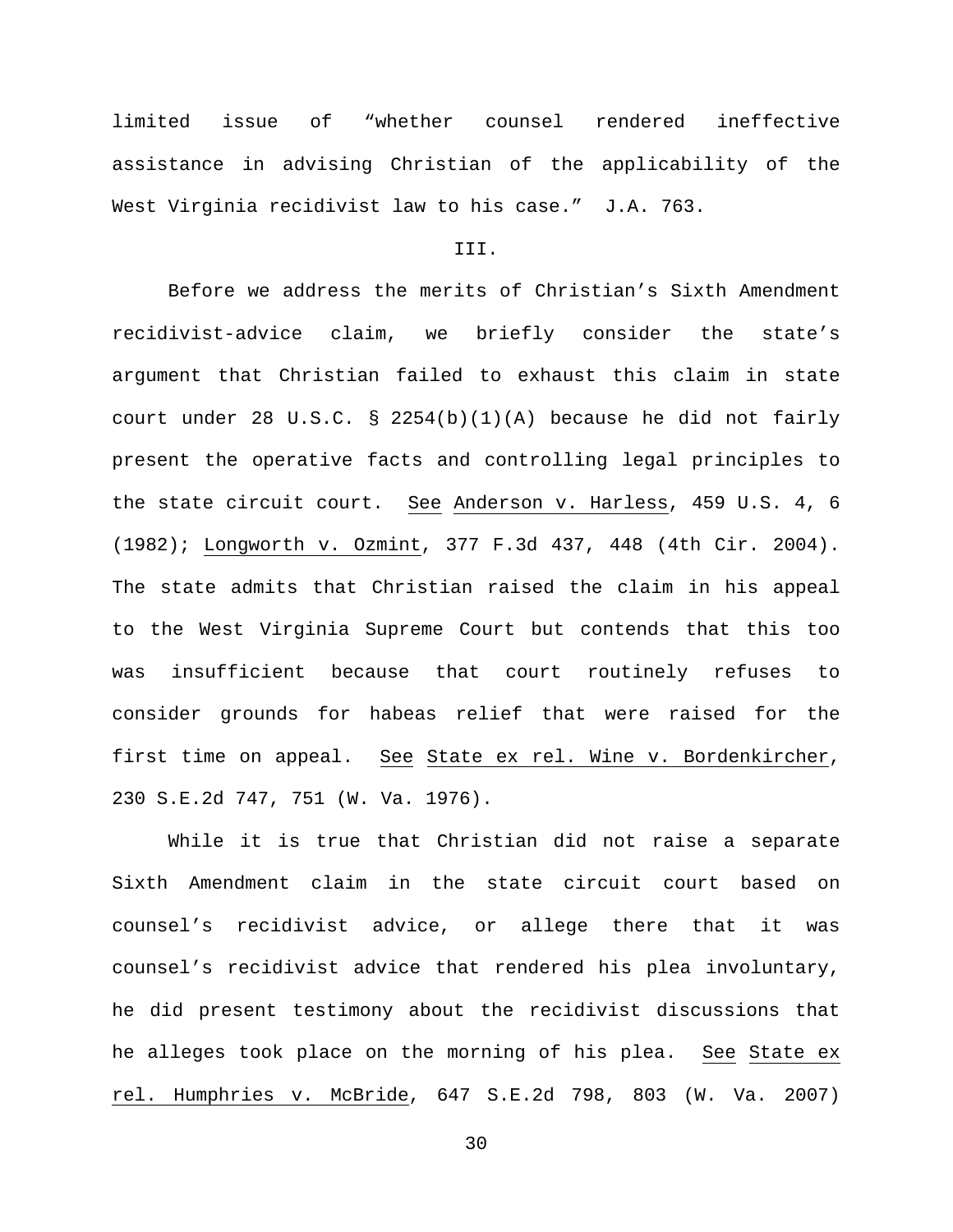(per curiam). More importantly, however, the West Virginia Supreme Court stated that it had "carefully considered the merits of each of petitioner's arguments as set forth in his brief and in his reply brief" and "f[ound] no error in the denial of habeas corpus relief." J.A. 240. Although we understand the state's frustration with Christian's evolving allegations, we have no reason to believe that the West Virginia Supreme Court did not mean what it said. Accordingly, we find that Christian exhausted his claim before the state court.

# IV.

# A.

Under the Antiterrorism and Effective Death Penalty Act of 1996 ("AEDPA"), we may grant habeas relief only when a state court's adjudication of a claim on the merits "resulted in a decision" that (1) "was contrary to, or involved an unreasonable application of, clearly established Federal law, as determined by the Supreme Court of the United States," 28 U.S.C. §  $2254(d)(1)$ , or (2) "was based on an unreasonable determination of the facts in light of the evidence presented in the State court proceeding," 28 U.S.C. § 2254(d)(2); see also Harrington v. Richter, 562 U.S. 86, 100 (2011). The AEDPA standard "serves important interests of federalism and comity" and it "is intentionally difficult to meet." Woods v. Donald, 135 S. Ct. 1372, 1376 (2015) (per curiam) (internal quotation marks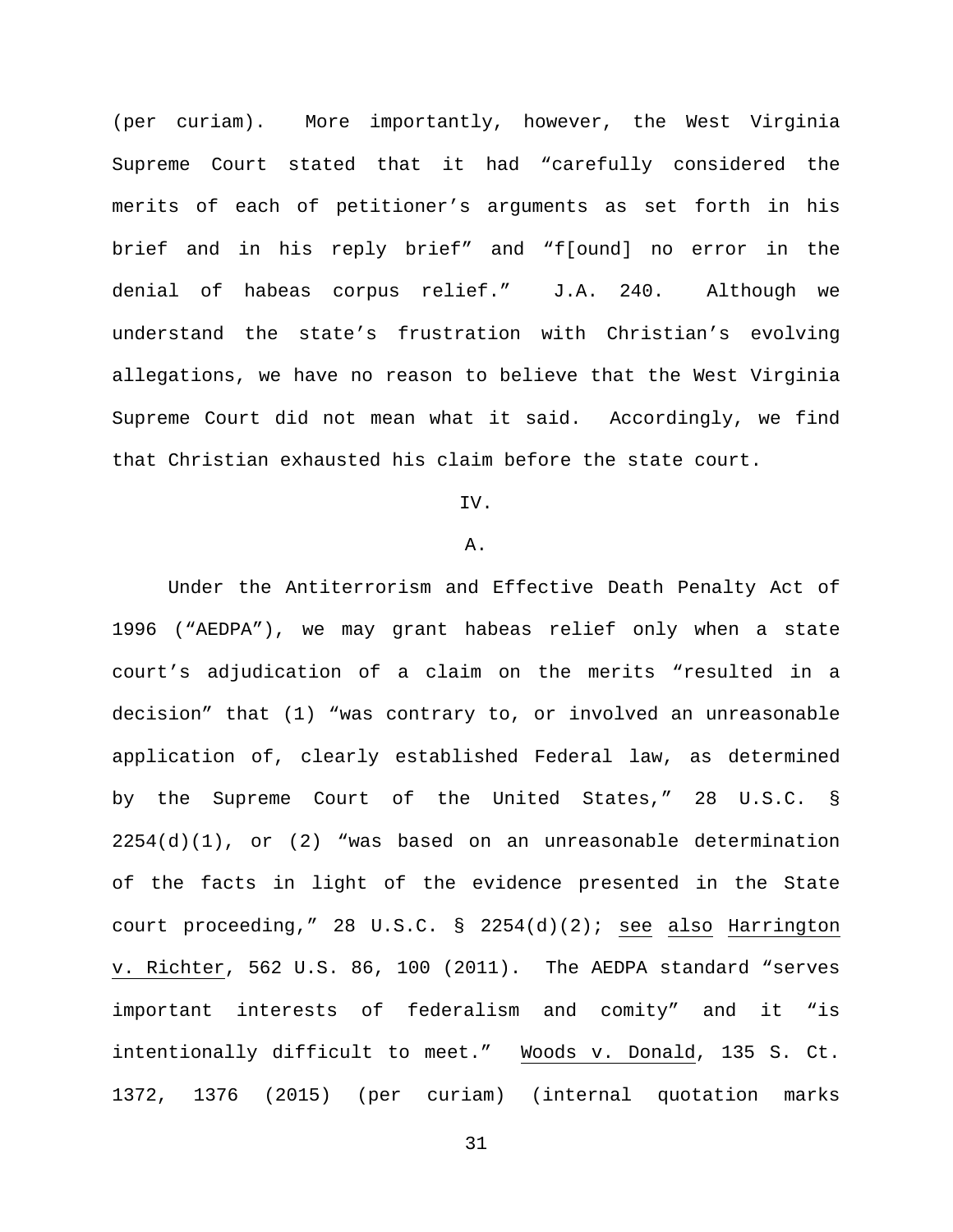omitted). To obtain relief "from a federal court, a state prisoner must show that the state court's ruling on the claim being presented in federal court was so lacking in justification that there was an error well understood and comprehended in existing law beyond any possibility for fairminded disagreement." Harrington, 562 U.S. at 103.

To prevail on his Sixth Amendment claim of ineffective assistance of counsel, Christian was required to show that (1) his counsel's performance "fell below an objective standard of reasonableness" measured by "prevailing professional norms," Strickland v. Washington, 466 U.S. 668, 688 (1984), and that counsel's "deficient performance prejudiced" him, id. at 687. The court must "evaluate the conduct from counsel's perspective at the time," id. at 689, and "apply a strong presumption that counsel's representation was within the wide range of reasonable professional assistance," Harrington, 562 U.S. at 104 (internal quotation marks omitted), in order "to eliminate the distorting effects of hindsight," Strickland, 466 U.S. at 689. In all cases, the petitioner's "burden is to show that counsel made errors so serious that counsel was not functioning as the 'counsel' guaranteed the defendant by the Sixth Amendment." Harrington, 562 U.S. at 104 (internal quotation marks omitted). To show prejudice in the guilty-plea context, the petitioner must "demonstrate 'a reasonable probability that, but for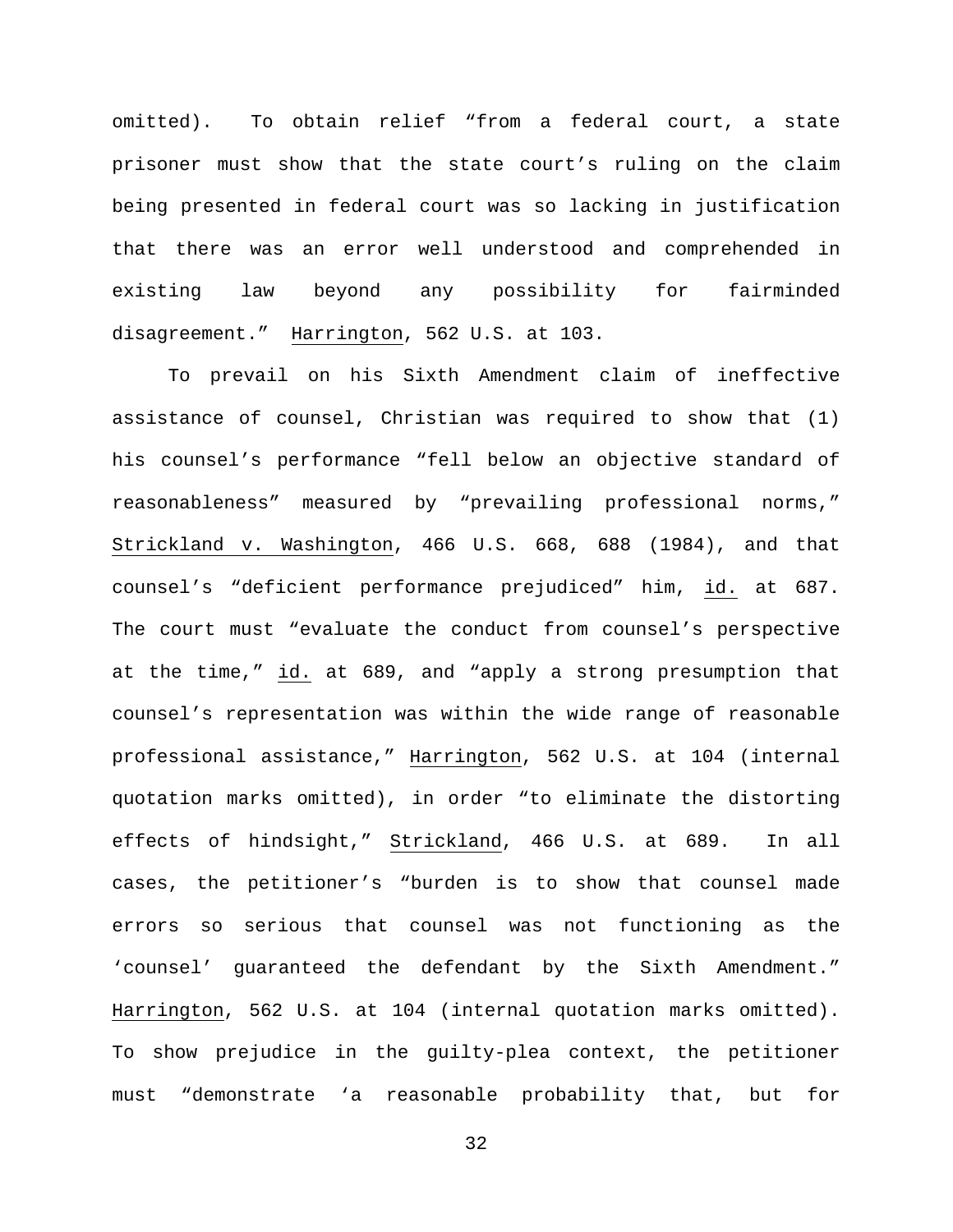counsel's errors, he would not have pleaded guilty and would have insisted on going to trial.'" Premo v. Moore, 562 U.S. 115, 129 (2011) (quoting Hill v. Lockhart, 474 U.S. 52, 59 (1985)).

Even without § 2254's deference, the Strickland standard "is a most deferential one." Harrington, 562 U.S. at 105. "Unlike a later reviewing court, the attorney observed the relevant proceedings, knew of materials outside the record, and interacted with the client, with opposing counsel, and with the judge" and "[i]t is all too tempting to second-guess counsel's assistance after conviction or adverse sentence." Id. (internal quotation marks omitted). When Strickland's deferential standard for evaluating the Sixth Amendment claim is viewed under the extra layer of deference that § 2254 demands, the "review must be doubly deferential in order to afford both the state court and the defense attorney the benefit of the doubt." Woods, 135 S. Ct. at 1376 (emphasis added) (internal quotation marks omitted). "[F]ederal judges are required to afford state courts due respect by overturning their decisions only when there could be no reasonable dispute that they were wrong." Id.

Moreover, "special difficulties" arise when federal judges are called upon to evaluate trial counsel's actions in the context of a state court guilty plea, where "the record . . . is never as full as it is after a trial," and "the potential for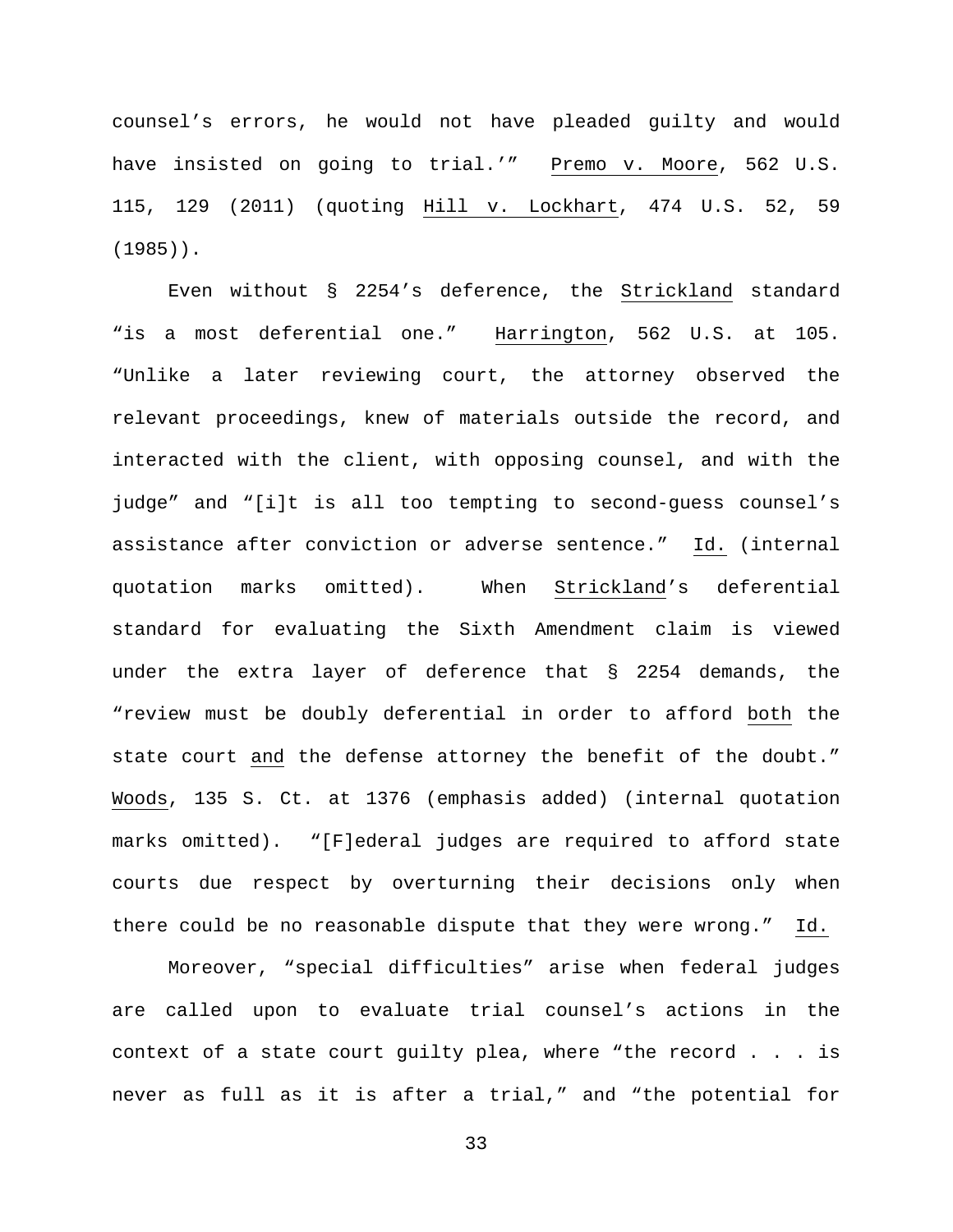the distortions and imbalance that can inhere in a hindsight perspective may become all too real." Premo, 562 U.S. at 125.

"[T]he guilty plea and the often concomitant plea bargain are important components of this country's criminal justice system," Blackledge v. Allison, 431 U.S. 63, 71 (1977), and the advantages that they provide to all concerned "can be secured . . . only if dispositions by guilty plea are accorded a great measure of finality." Id. "[R]epresentations of the defendant, his lawyer, and the prosecutor at such a hearing, as well as any findings made by the judge accepting the plea, constitute a formidable barrier in any subsequent collateral proceedings." Id. at 73-74. Such "[s]olemn declarations in open court carry a strong presumption of verity" and "subsequent presentation of conclusory allegations unsupported by specifics is subject to summary dismissal, as are contentions that in the face of the record are wholly incredible." Id. at 74. "More often than not a prisoner has everything to gain and nothing to lose from filing a collateral attack upon his guilty plea," because "[i]f he succeeds in vacating the judgment of conviction, retrial may be difficult." Blackledge, 431 U.S. at 71. "These considerations make strict adherence to the Strickland standard all the more essential when reviewing the choices an attorney made at the plea bargain stage." Premo, 562 U.S. at 125.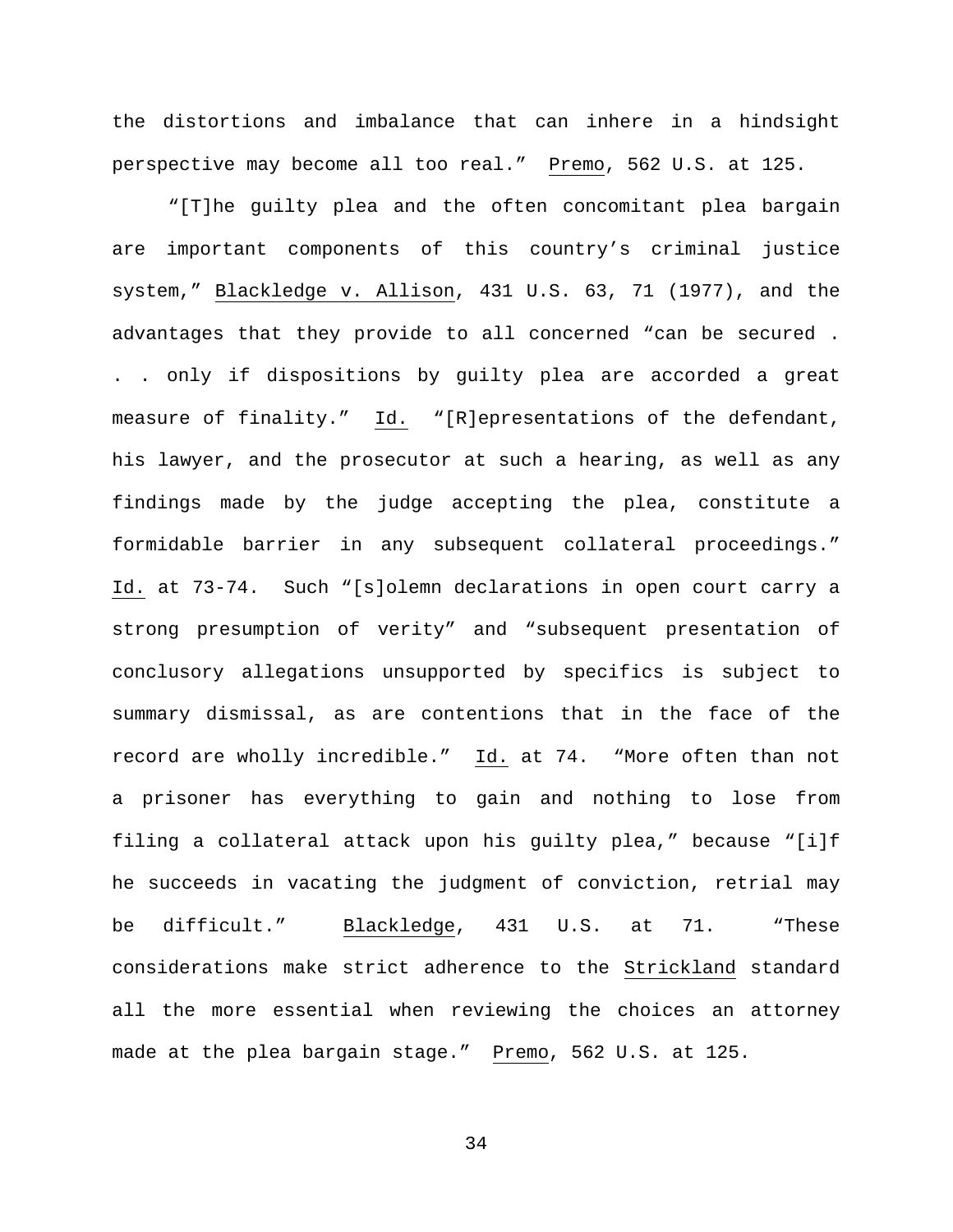Finally, a determination of whether the West Virginia Supreme Court's rejection of Christian's recidivist-advice claim "resulted from an unreasonable legal or factual conclusion" beyond any fairminded disagreement "does not require that there be an opinion from the state court explaining the state court's reasoning." Harrington, 562 U.S. at 98. Where the "state court's decision is unaccompanied by an explanation, the habeas petitioner's burden still must be met by showing there was no reasonable basis for the state court to deny relief." Id. And before we can overcome the formidable barriers to relief and upset the finality of a guilty plea, we "must determine what arguments or theories supported or, as here, could have supported, the state court's decision; and then [we] must ask whether it is possible fairminded jurists could disagree that those arguments or theories are inconsistent with the holding in a prior decision of [the Supreme] Court." Id. at 786.

Because the state supreme court did not specify whether it rejected Christian's claim "because there was no deficient performance under Strickland or because [he] suffered no Strickland prejudice, or both," Premo, 562 U.S. at 123, we cannot "overcome the limitation imposed by § 2254(d)" unless "both findings would have involved an unreasonable application of clearly established federal law as determined by the Supreme

B.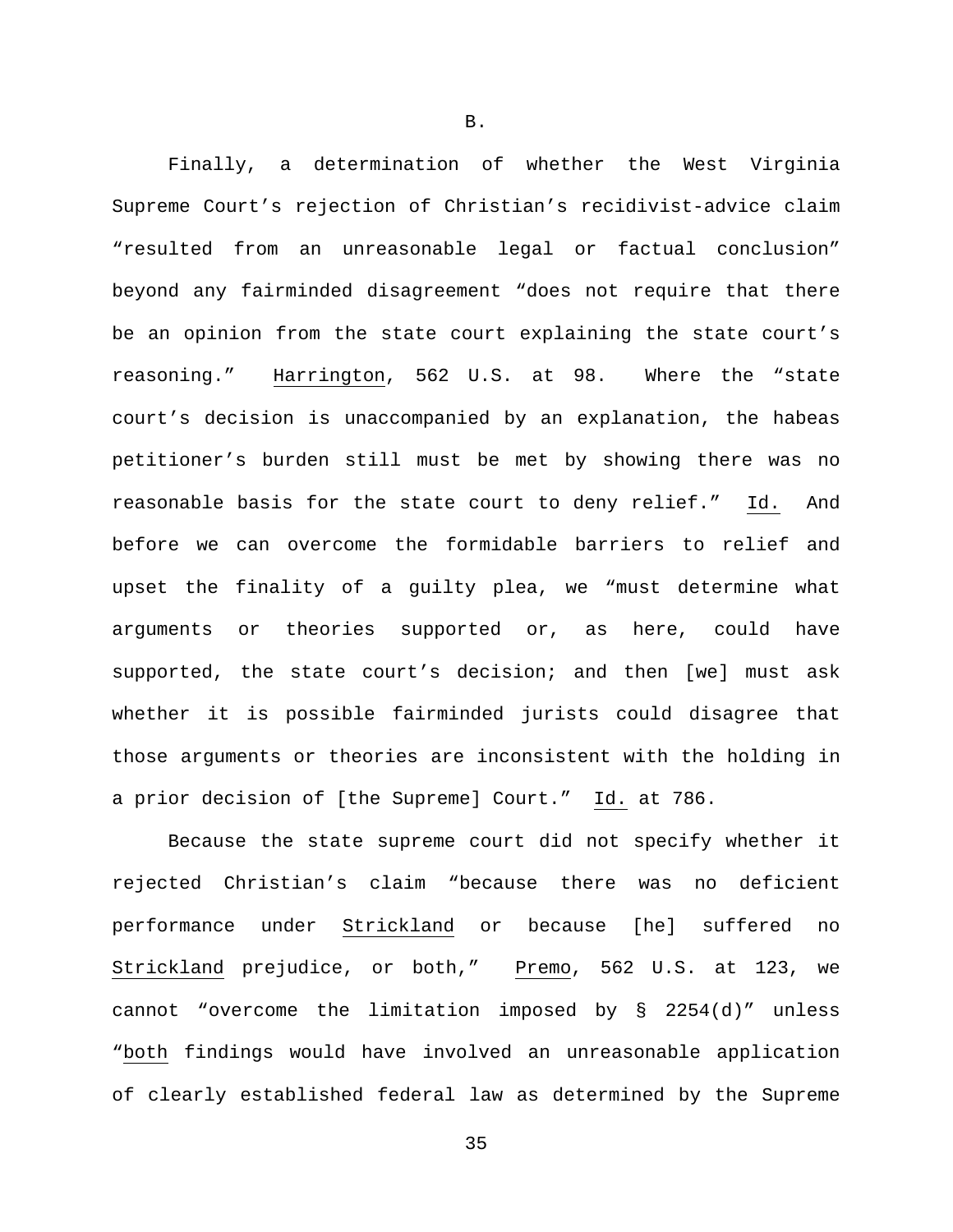Court, id. (emphasis added), or "an unreasonable determination of the facts in light of the evidence presented in the State court proceeding," 28 U.S.C. § 2254(d).

### V.

In order to properly determine whether the West Virginia state court's rejection of Christian's recidivist-advice claim "resulted from an unreasonable legal or factual conclusion," Harrington, 562 U.S. 98, we must first define the claim -- a task that has been made unusually difficult here by the evolving nature of Christian's claim as he has progressed through the state and federal post-conviction process.

On appeal to this court, Christian argues that the state court's rejection of his recidivist-advice claim was "contrary to or involved an unreasonable application of, clearly established Federal law, as determined by the Supreme Court" in Rompilla v. Beard, 545 U.S. 374 (2005). The factual premise of this claim, however, is Christian's new assertion that trial counsel failed to investigate his prior felony record and incorrectly "advised Christian that, if convicted of any one of the three counts against him, Christian would be sentenced to mandatory life in prison without eligibility for parole for fifteen years." Appellant's Brief at 6 (emphasis added); id. at 17 (asserting that on the morning of the plea, when Christian "had second thoughts" about the plea agreement, "[h]is counsel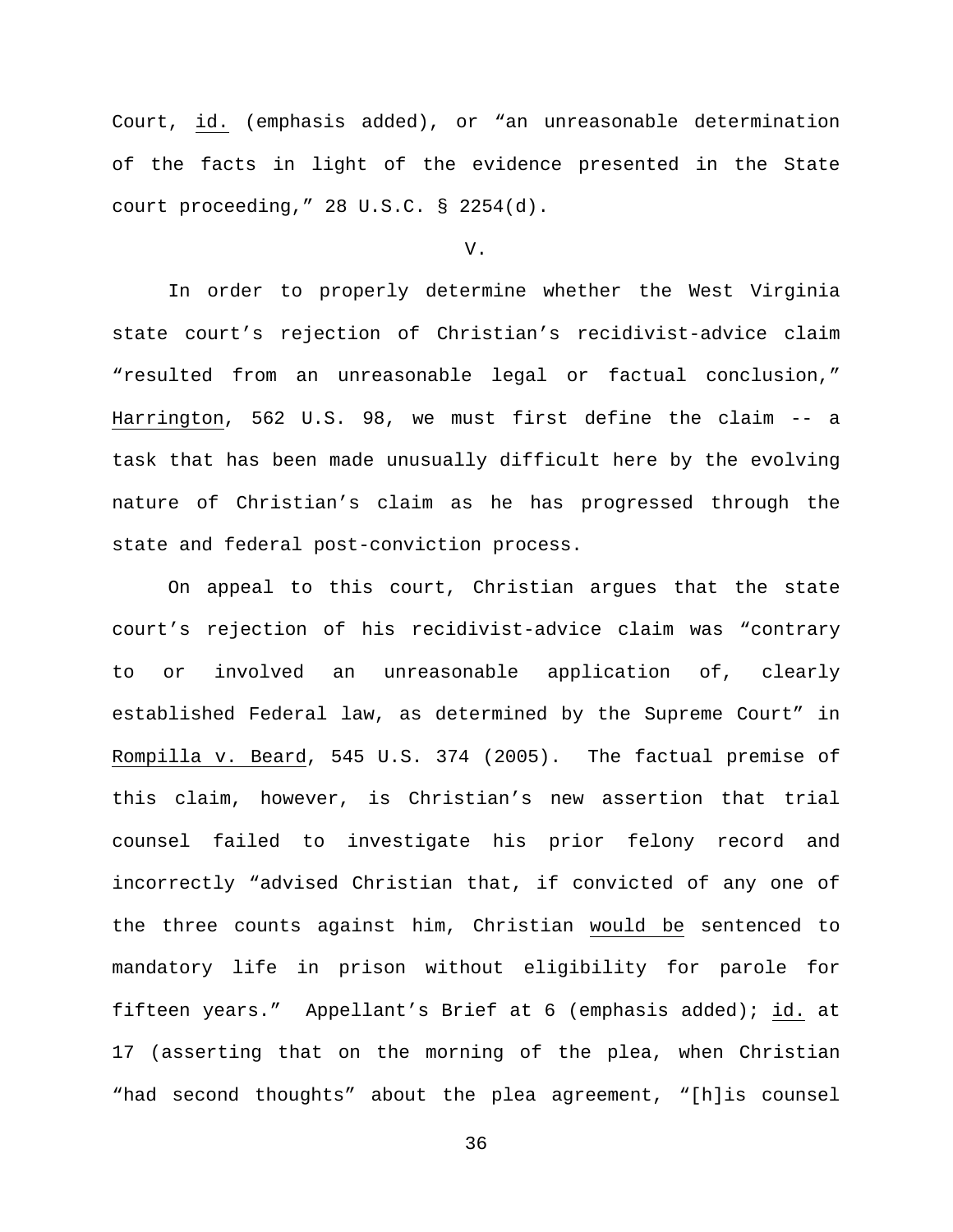again advised him that pleading guilty to even one of the counts would subject him to a mandatory life sentence") (emphasis added).

This argument was not made to the state court. Christian did not allege or argue that trial counsel incorrectly advised him that he would be sentenced to mandatory life in prison without eligibility for parole for fifteen years if he were convicted of any of the three counts pending against him. Nor did Christian or Henderson testify to this effect. Rather, Christian alleged only that, on the morning of his plea, when he expressed a desire to plead guilty to just the malicious assault charge, counsel told him that the state prosecutor could "seek a sentence in accordance with West Virginia's recidivist laws." Christian represented that he "interpreted [this] as meaning a mandatory life sentence," but nothing in the record supports the conclusion that Christian ever communicated this alleged "interpretation" to Henderson. J.A. 183 (emphasis added); S.J.A. 24. At best, Christian only summarily testified that he "believed" he was subject to a recidivist life sentence, based upon counsel's advice, but provided no specifics in support.

Consequently, we do not consider whether trial counsel would have been constitutionally deficient if he had incorrectly advised Christian that he would be sentenced to mandatory life in prison if he pled guilty or was convicted of any of the three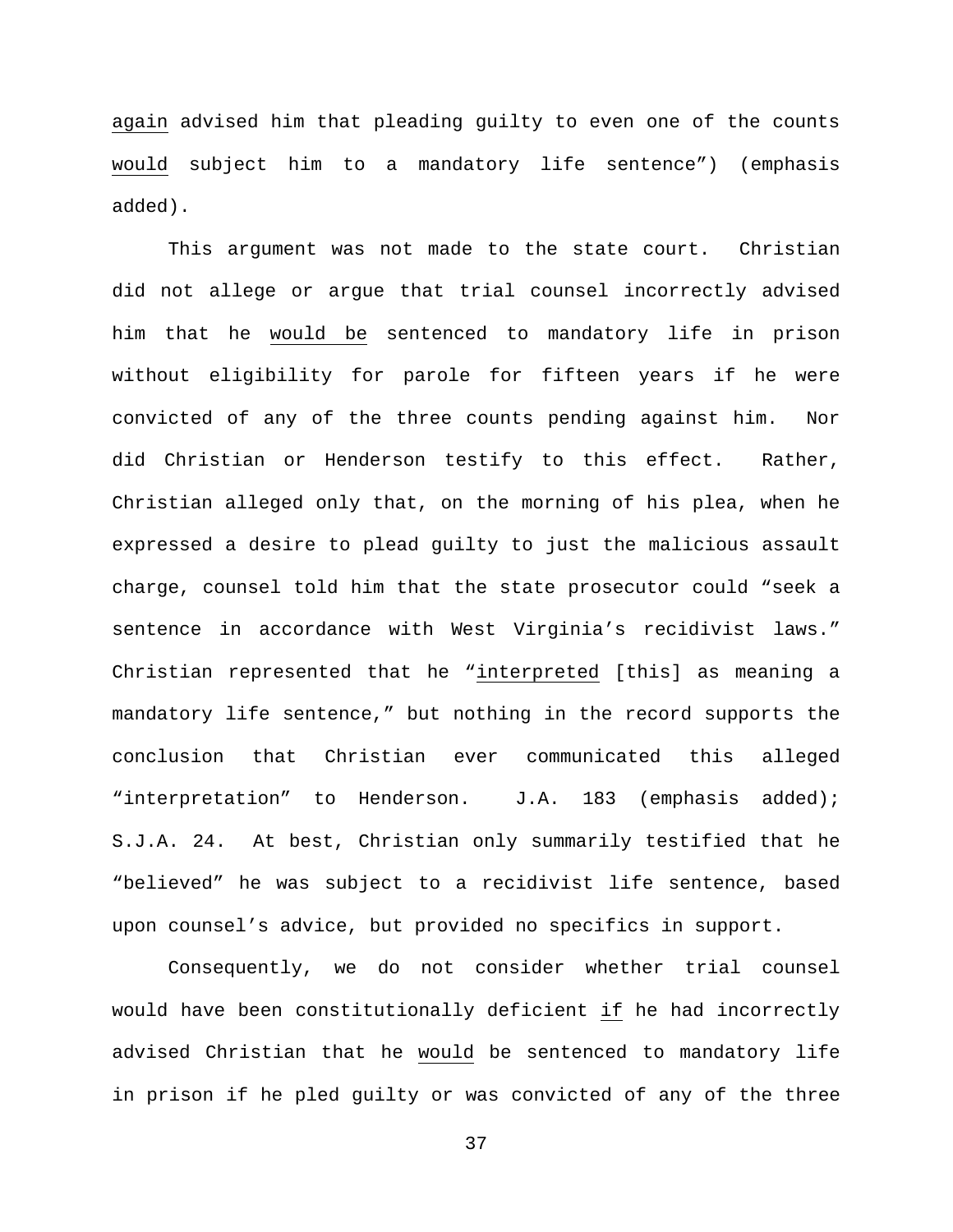charges pending against him. Rather, we only consider whether the state court's rejection of the claim Christian presented to it represents an unreasonable interpretation of the facts, based on the evidence presented to it, and an unreasonable application of the "clearly established" principles of Strickland and Rompilla, "beyond any possibility for fairminded disagreement." Harrington, 562 U.S. at 103. We have no trouble concluding that it was neither.

# A.

In Strickland, the Supreme Court held that competent counsel "has a duty to make reasonable investigations or to make a reasonable decision that makes particular investigations unnecessary." 466 U.S. at 691. In Rompilla, the Court applied this requirement in the context of defense counsel's failure to examine Rompilla's prior conviction file in advance of the death-penalty phase of his capital trial. See Rompilla, 545 U.S. at 383. The Supreme Court held that defense counsel's failure to do so was deficient performance because counsel knew that the prosecution "intended to seek the death penalty by proving that Rompilla had a significant history of felony convictions." Id.

# 1.

Christian argues that because Henderson knew that the prosecution could rely upon Christian's prior felony record to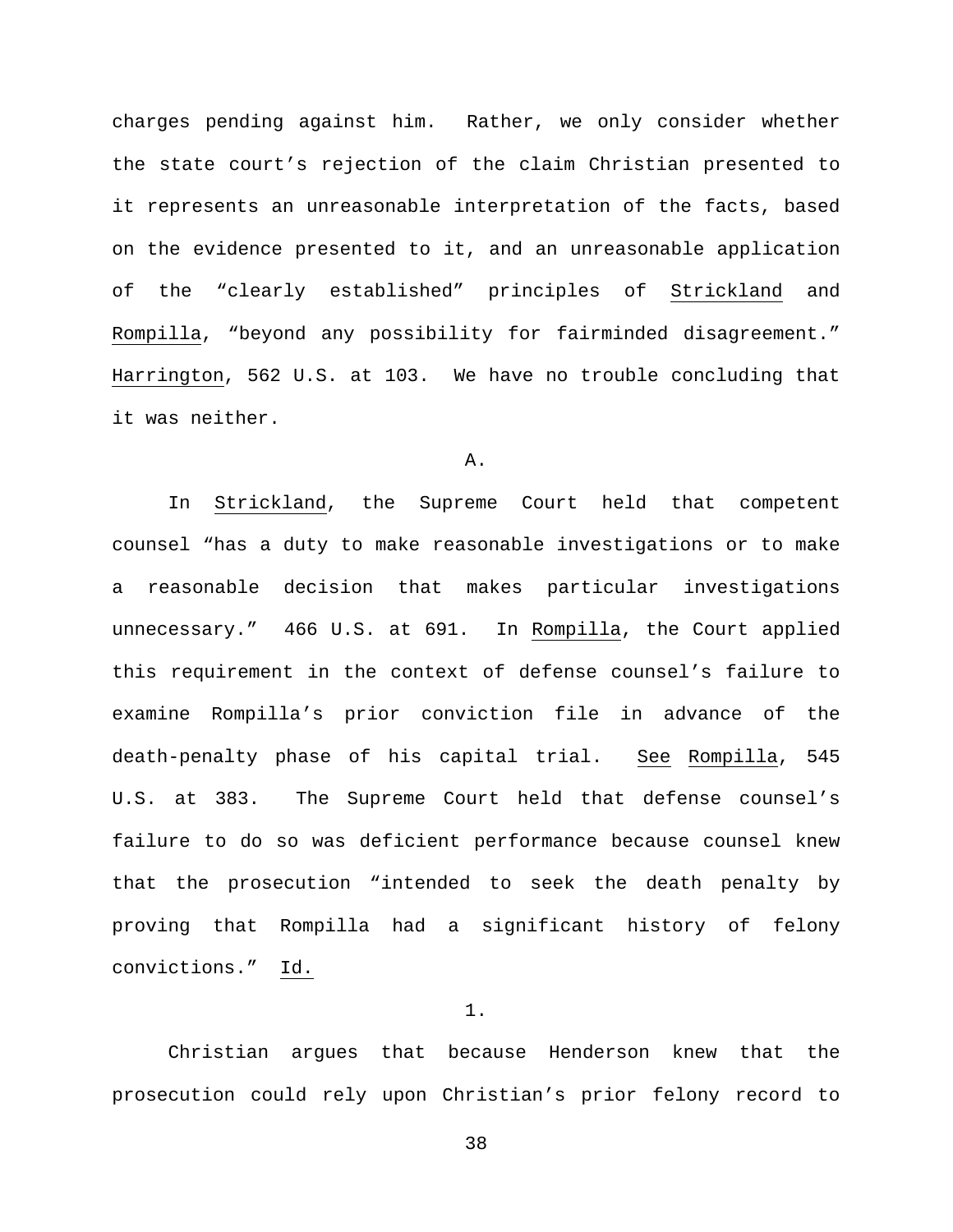pursue a recidivist sentence against him if he were convicted, Rompilla clearly established a duty upon his counsel from the outset to investigate his felony record. We disagree.

Neither Strickland nor Rompilla clearly establishes a duty upon counsel to investigate a defendant's prior felony record during the course of plea negotiations, regardless of the circumstances. On the contrary, "[i]n any ineffectiveness case, a particular decision not to investigate must be directly assessed for reasonableness in all the circumstances, applying a heavy measure of deference to counsel's judgments." Strickland, 466 U.S. at 691.

The circumstances in Rompilla at the time of Rompilla's death-penalty trial are markedly different from the circumstances present at the time of Christian's guilty plea. Christian told his counsel from the outset that he was guilty of the offenses and instructed him to negotiate a plea agreement that would allow him to serve as much of his expected state prison time as possible concurrently with his federal time. Christian never went to trial, no recidivist information was filed against him, and no recidivist proceedings were held.

Even if we were to extend Rompilla to circumstances where counsel grossly misinforms his client about his sentencing exposure, and negotiates and recommends a plea deal based upon the error, this too is not the situation at hand. Cf. United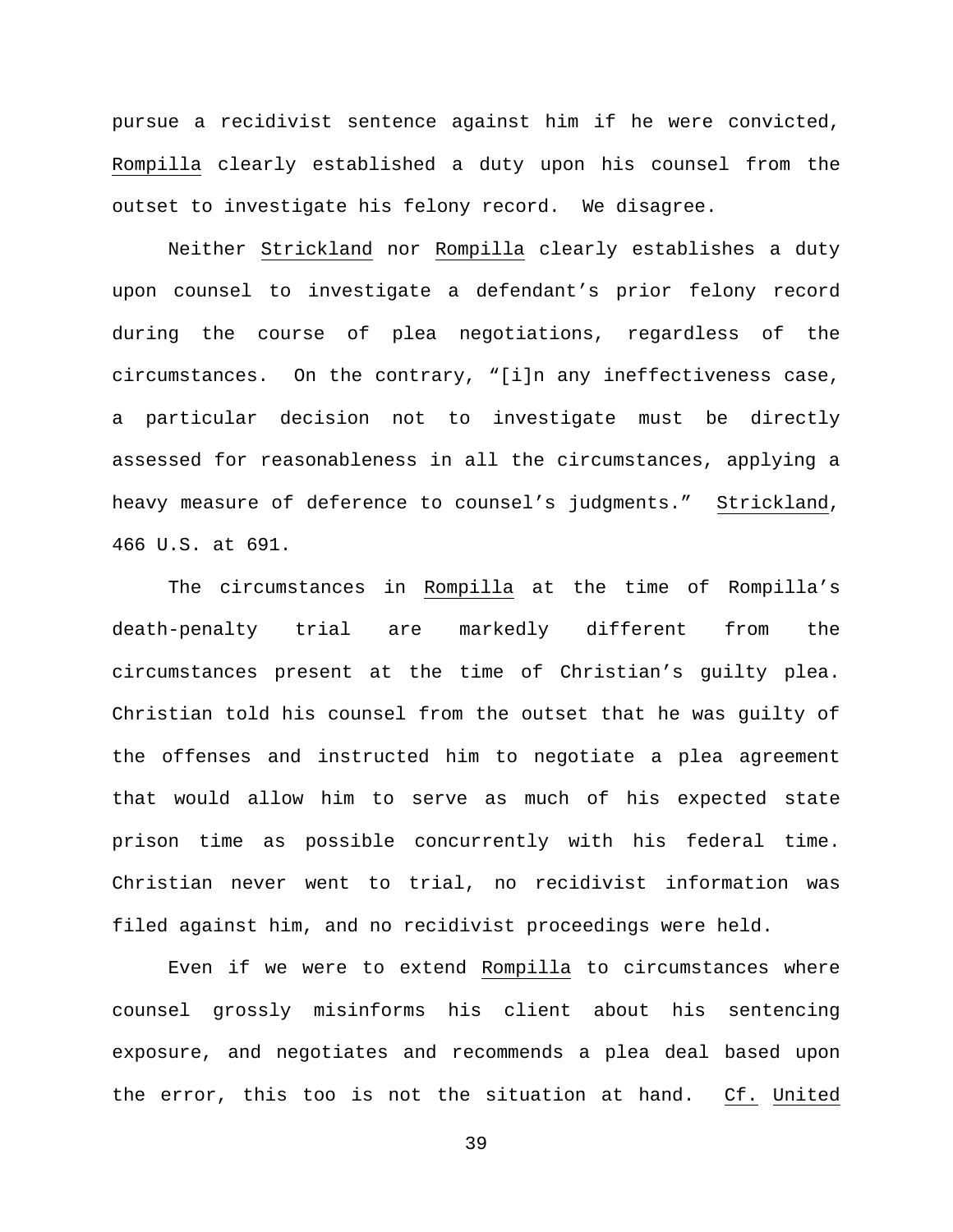States v. Lewis, 477 Fed. Appx. 79, 82 (4th Cir. 2012) (unpublished) (finding deficient performance where it was undisputed that counsel "gave legal advice predicated on a plainly false interpretation of federal law" pertaining to the defendant's prior felony convictions, and "gross[ly] misinform[ed]" him that that "he would receive a mandatory life sentence" if he rejected the plea agreement and was convicted) (quoting Ostrander v. Green, 46 F.3d 347, 355 (4th Cir. 1995)).

As noted above, the record belies Christian's new claim that counsel affirmatively misadvised him that he would receive a mandatory recidivist life sentence if he were convicted of any of the three felonies. Nothing in the record supports a conclusion that any part of Henderson's interactions with Christian, the prosecutor, or the state court were based in any way on a belief that a mandatory life sentence under the recidivist statute was involved in this case. On the contrary, Christian's exposure to a recidivist enhancement was not mentioned in the plea negotiation letters and the suggested sentencing scenarios were at all times well below the nonrecidivist sentences that counsel testified had been imposed following trials in similar cases. It appears that during the negotiations between the prosecutor and defense counsel, the use of the recidivism statute was taken off the table, so to speak. It also appears that the overriding concern was Christian's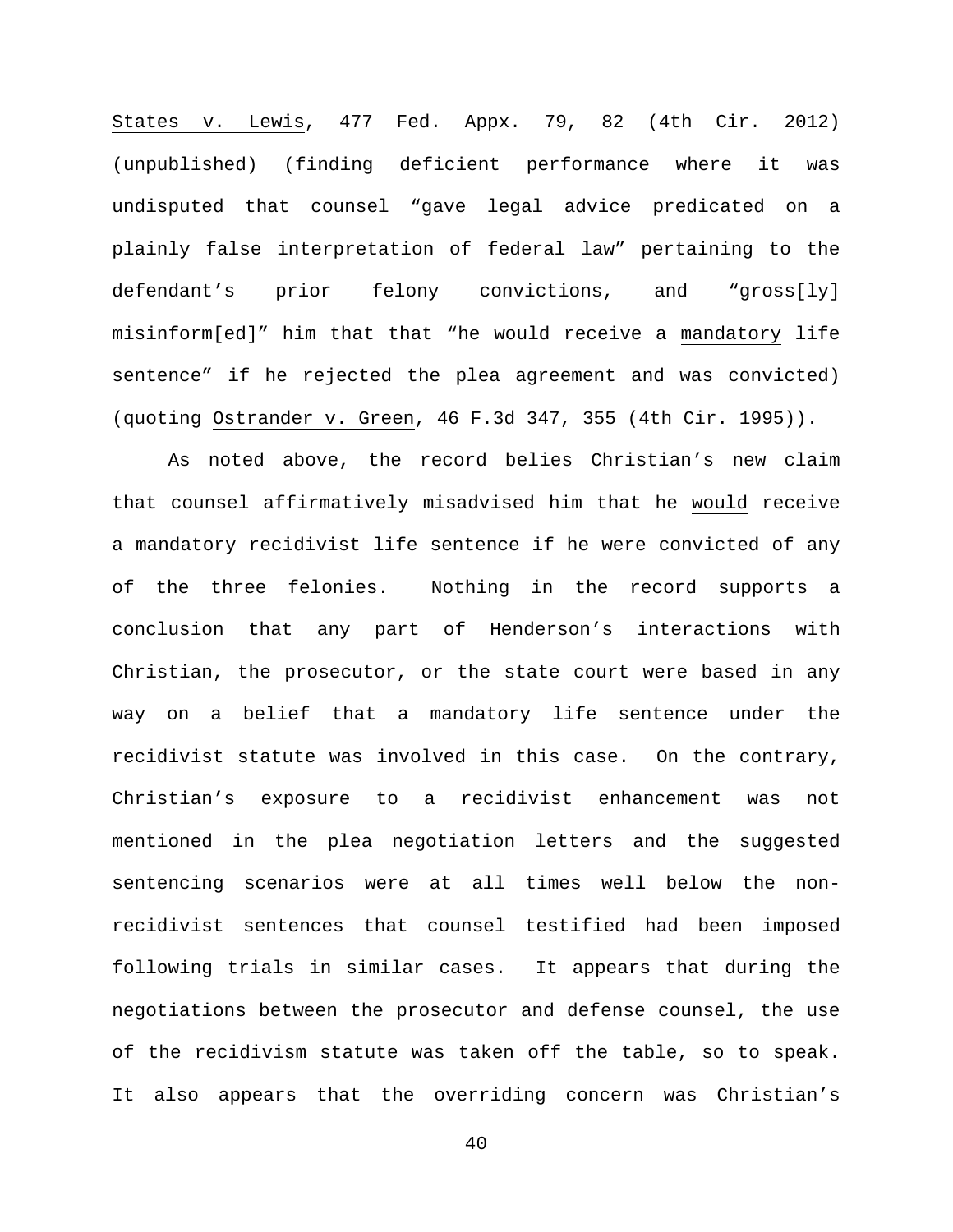desire to go to federal prison first and serve as much of his time there as possible.

To the extent that Christian relies upon the fact that counsel specified in the final plea letter that "NO RECIDIVIST" information would be filed, this too does not compel a finding that the plea negotiations were premised upon counsel's belief that Christian actually faced a recidivist life sentence.

It is undisputed that Christian was subject to having a recidivist information filed against him based upon his prior felony convictions, and any recidivist proceeding would have postponed Christian's primary goal of transferring immediately into federal custody. Fully consistent with the record in this case, Christian could have been subject to a recidivist enhancement under the applicable West Virginia statute because it is undisputed that his prior felony conviction would have made his convictions on any of the pending charges a second felony offense. This point was made explicitly clear to Christian by the state court judge prior to engaging in the guilty plea proceeding as more fully discussed below. Thus, the determinant sentence of ten years on the robbery convictions could be increased by five years or the indeterminate sentence for the malicious assault of a police officer could be doubled. It is entirely reasonable to conclude any effort by Henderson to eliminate a recidivist enhancement through the plea agreement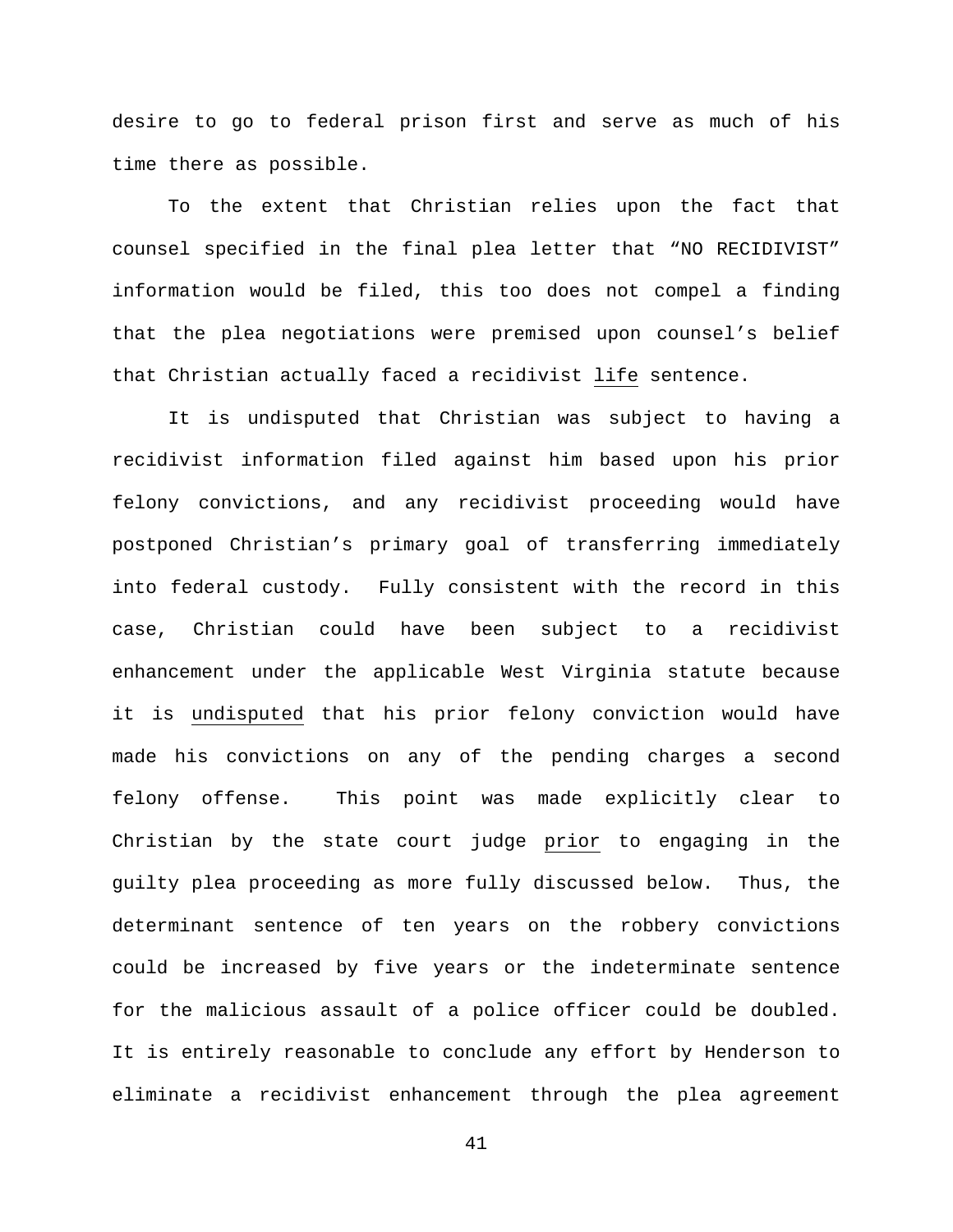was based on the uncontested fact that Christian could have been subject to the foregoing five-year or double-sentence enhancements in any event. Even if we were to assume Henderson made a cognizable error in failing to investigate Christian's prior felonies for purposes of the three-strike felony enhancement, he would have still needed to negotiate the same "no recidivist" covenant in order to eliminate the second felony enhancement: a factor in which Christian expressed no interest and chooses to ignore on appeal.

Moreover, the state prosecutor would not have been precluded from filing such an information, even though the guilty plea was to be entered pursuant to a plea agreement that set forth the applicable non-recidivist sentence, unless the prosecutor expressly agreed "to waive a recidivist action in exchange for petitioner's plea," or the defendant could thereafter show that the state "led him to believe that it would not file a recidivist information against him." Gardner v. Ballard, 2014 WL 5546202, \*2 (W. Va. 2014) (unpublished). Thus, the state court could have reasonably found that counsel's insistence on the no-recidivist term reflected not deficient performance at all, but rather his good efforts to ensure that his client was not subjected to a separate recidivist two-strike enhancement under § 61-11-18(a) after he pled guilty, or to the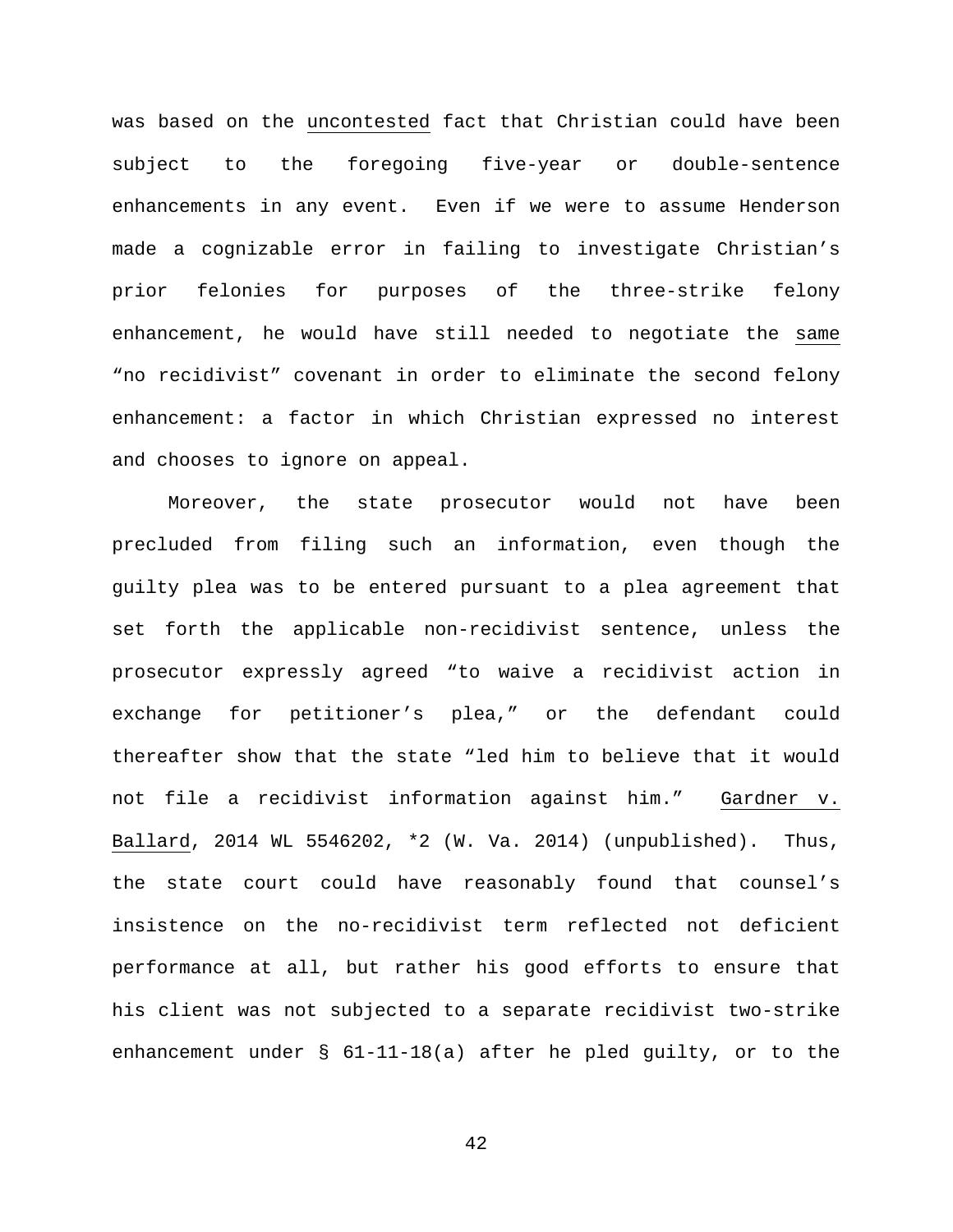accompanying delay a recidivist proceeding would have had upon Christian's ability to quickly transfer into federal custody.

Accordingly, the state court could have reasonably concluded that it was not constitutionally deficient representation for counsel to choose not to investigate the details of Christian's prior felony convictions, and instead concentrate on negotiating a reasonable, non-recidivist plea agreement that accomplished Christian's non-sentencing goals as well.

2.

We likewise cannot say that Christian established, beyond any possibility of fairminded disagreement, that counsel was constitutionally deficient under Rompilla for failing to investigate Christian's felony record on the morning of the plea.

Under Christian's version of the events, after Christian informed counsel of his decision to plead guilty to the malicious assault charge and to go to trial on the armed robbery charges, counsel informed the court and then came "back and . . . describe[d] to [Christian] what would happen . . ., and we had some concerns about that." J.A. 554. However, Christian provided no specifics about these concerns and instead testified that the discussions did not change his decision. Rather, he testified that he only decided to go through with "the original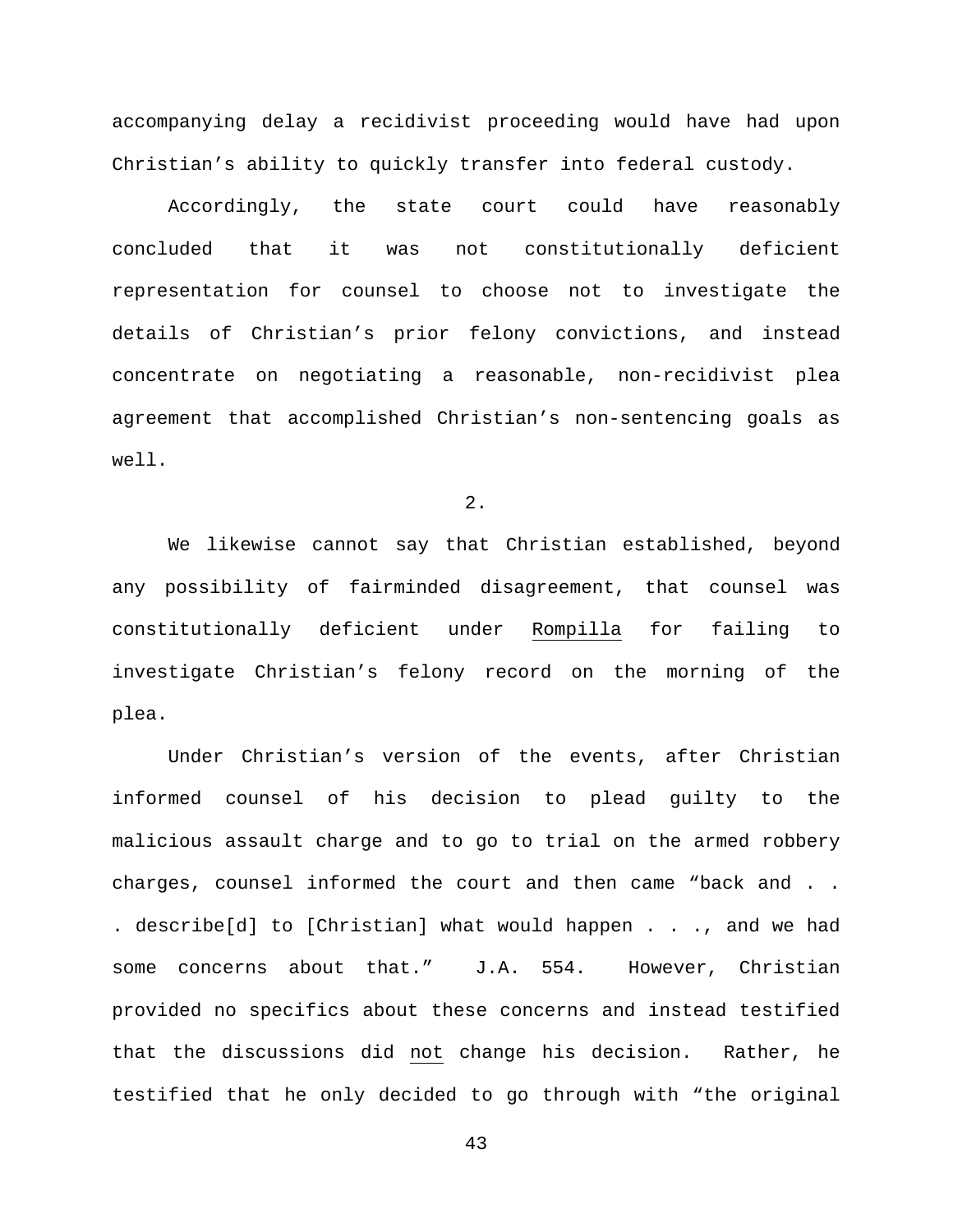deal" after further, and again unspecified, discussions with the prosecutor and his counsel.

Christian was aware that he faced sentences up to and including two terms of life imprisonment if he were convicted of the armed robberies at trial, plus the 3-15 years for the police-officer shooting, without regard to any recidivist sentencing. Christian was also made aware of the likely sentences he faced based upon counsel's knowledge of similar trials and his experience with the particular trial judge. Under a generous reading of the record, the most that can be said is that counsel correctly advised Christian that he might also be subject to a recidivist sentence of life in prison, if he had two usable felonies that the prosecutor could prove in that proceeding. And, of course, any recidivist proceeding would trigger the need for a presentence investigation and an accompanying delay in his primary quest to be immediately transferred to federal prison. But that accurate advice is a far cry from the "gross misinformation" that this court has found constituted deficient performance.

Given the severity of the crimes, the non-recidivist sentencing exposure that Christian faced, and the representations made immediately after the alleged recidivist conversations, we think the state court could have reasonably concluded that Christian had failed to prove that counsel was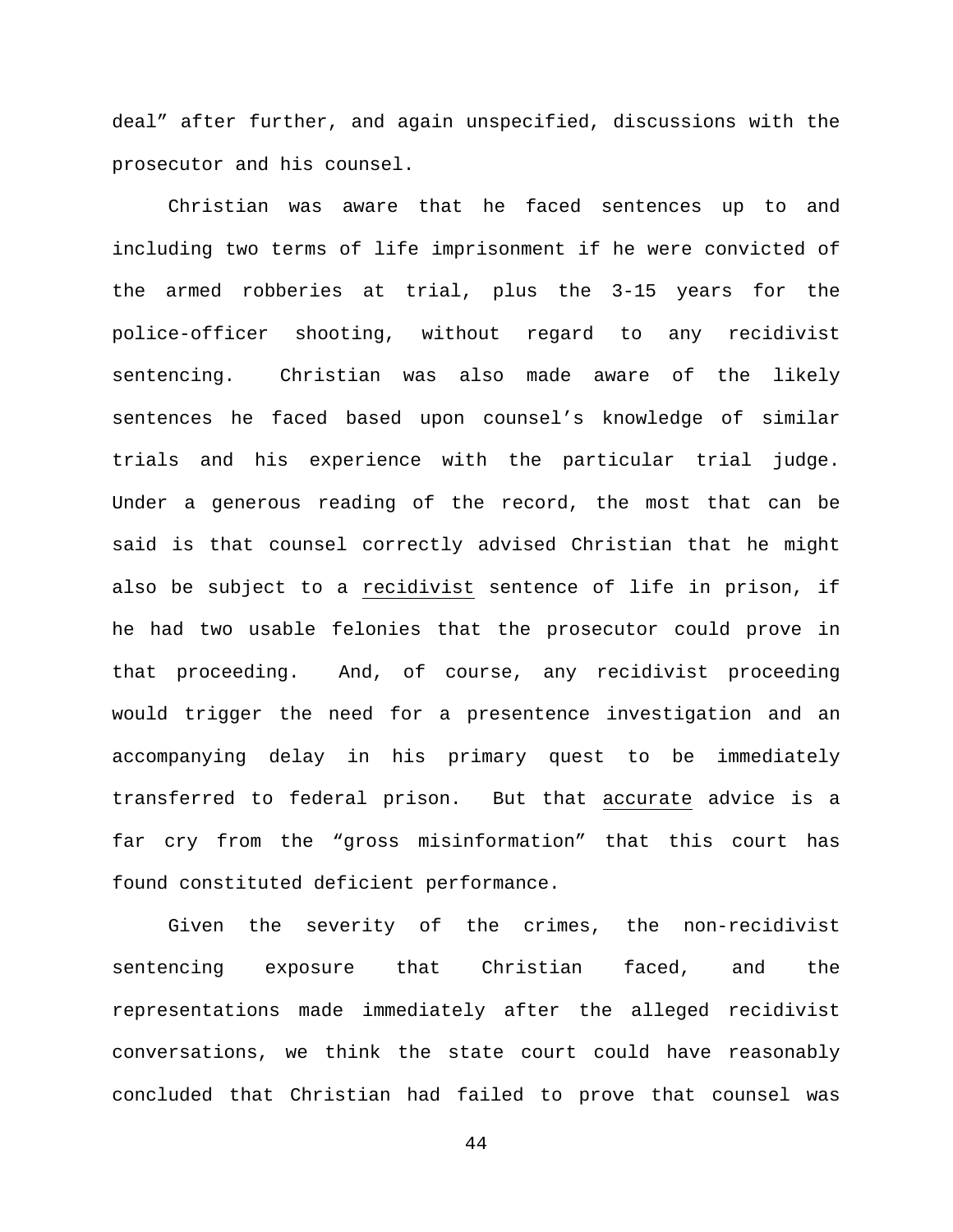constitutionally deficient for failing to immediately investigate the status of Christian's felonies in the wake of his last-minute decision to back out of the plea agreement. Indeed, it seems much more likely that Christian was instead reminded of the reasons why he had agreed to the plea agreement in the first place. There was overwhelming evidence against him, he already faced the prospect of two life sentences without regard to any recidivist enhancement, his determinate sentencing exposure was practically unlimited, and rejecting the agreement would cause him to lose the benefit of the bargain that allowed him to be immediately transferred into federal custody and serve his time there first. Certainly, we think the state court could have reasonably found, in light of all of the circumstances, that "counsel's representation was within the wide range of reasonable professional assistance." Harrington, 562 U.S. at 104.

### B.

We also think the state court could have simply and reasonably rejected the factual premise of Christian's claim that he believed, at the time he entered his plea, that he was subject to a recidivist life sentence. See Blackledge, 431 U.S. at 74 (In the post-conviction proceedings seeking to overturn a guilty plea, "conclusory allegations unsupported by specifics is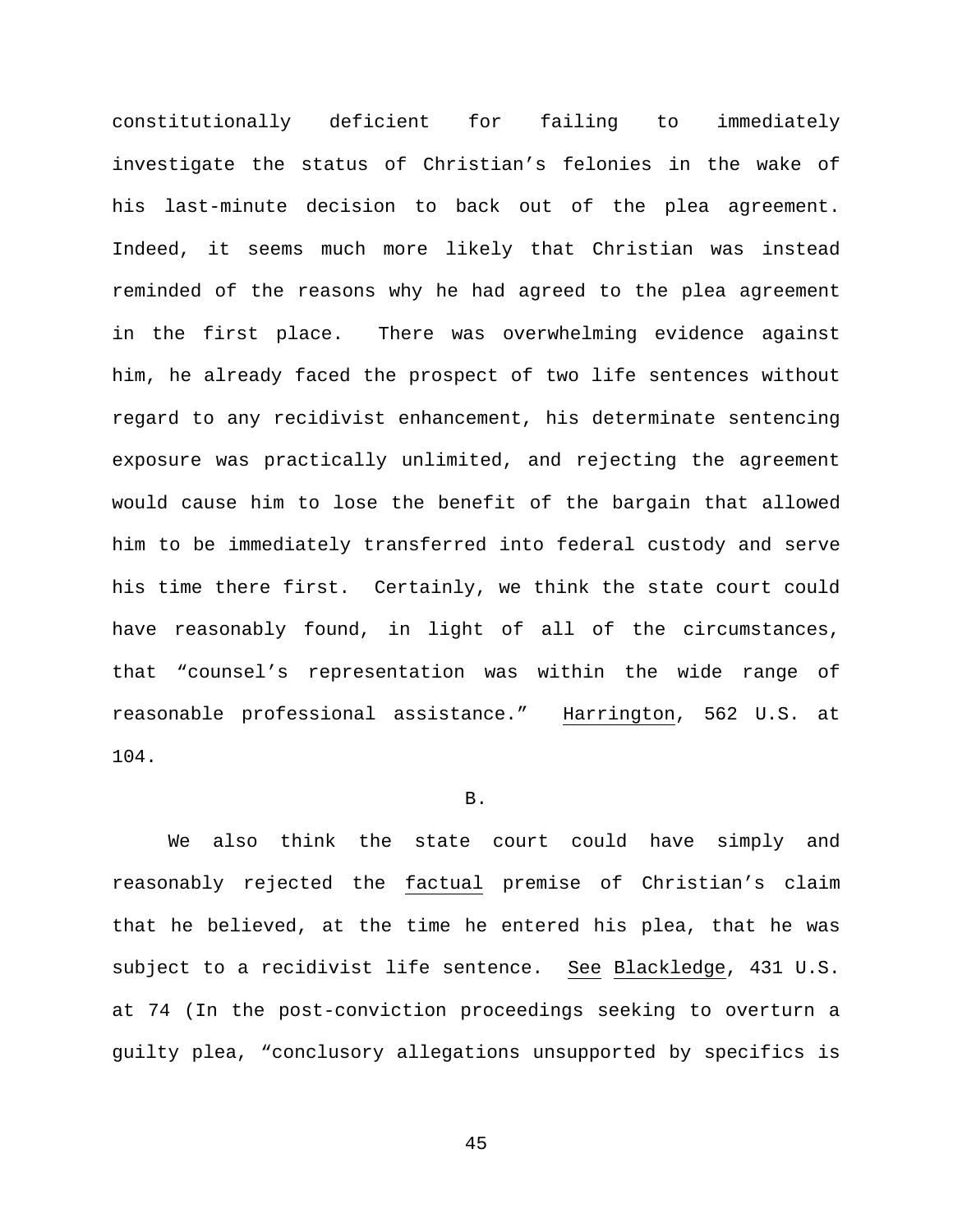subject to summary dismissal, as are contentions that in the fact of the record are wholly incredible.").

Setting aside Christian's evolving factual and legal allegations during the post-conviction process, Christian's testimony at best consisted of his self-serving and conclusory statement that he "believe[d]" he would be subject to a recidivist sentence of life imprisonment based on counsel's "advising [him] of that." J.A. 553. Although Christian also testified that counsel discussed with him "what would happen" and the "concerns [they had] about that," he provided no specifics about this and, at times, appears to have been intentionally vague. J.A. 554.

In contrast, when testifying in support of his claim that he pled guilty because counsel refused to prepare for trial and pressured him to plead guilty instead, Christian testified with much specificity regarding counsel's advice as to the determinate terms of imprisonment that he would face if he were convicted of the robbery offenses. According to Christian, his counsel:

would come in and tell me all the negative, you know, you've got to, you know, you're caught red-handed with a smoking gun, you've got people that identified you out of a photo lineup, you got Adams who implicated you, you've got Sergeant Johnson who has testified to this, and he would mention things like you're going to get 100 years in prison. And quite frankly, I know as odd as this may sound, I told him that I did not care if I got 2 or 300 years, I wanted a trial.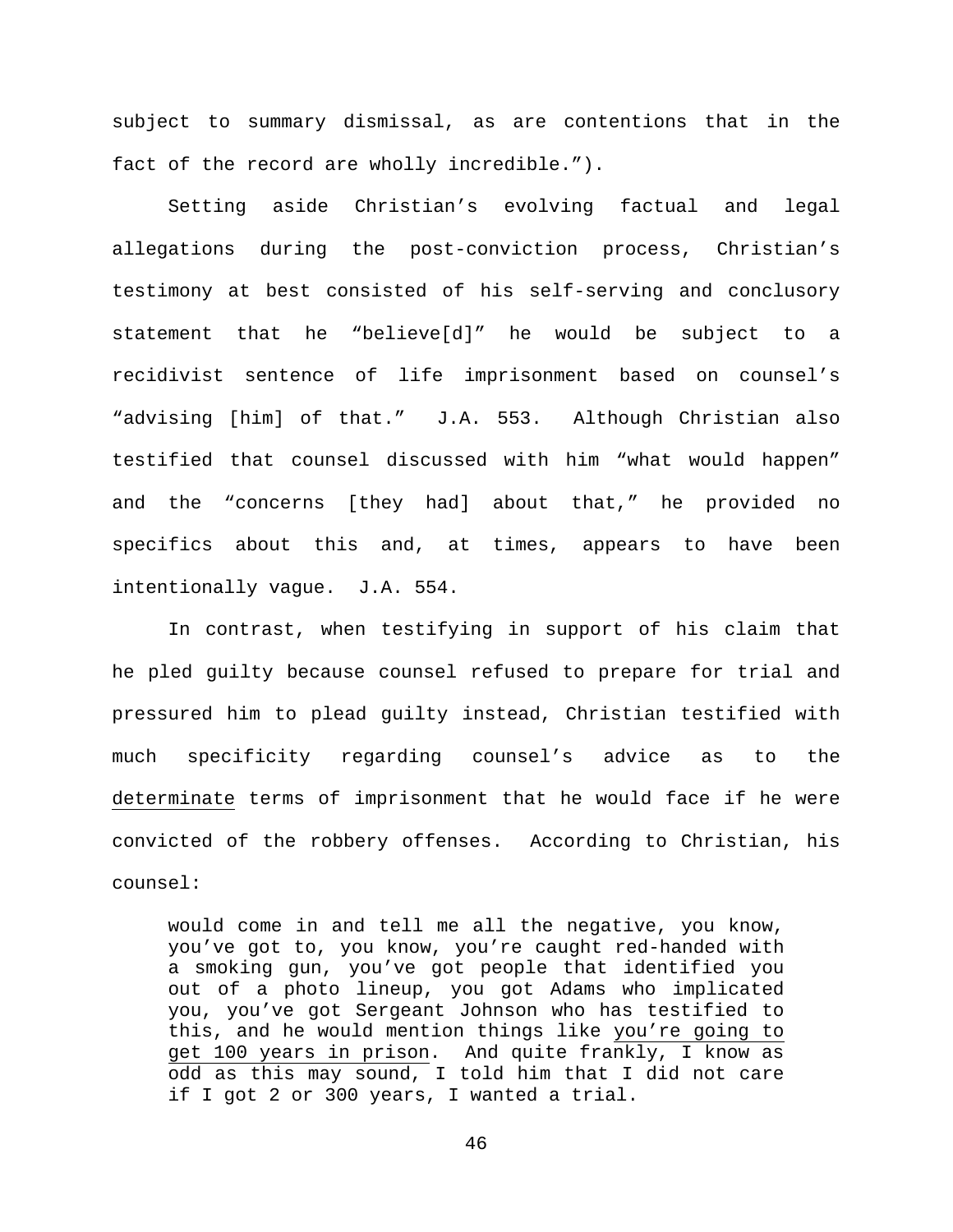J.A. 563 (emphasis added); see also J.A. 548 ("I remember one time him yelling, You're going to get 100 years in prison just for one robbery like the other guy did. And . . . I said, I do not care if I get 300 years in prison, I want a trial.") (emphasis added).

When Christian first raised his recidivist-advice claim before the state supreme court, he pointed to this same "determinate sentence" testimony in support of his alleged recidivist belief, arguing that:

[c]ontemporaneously with counsel's reference to the state's recidivist laws, counsel would also make reference to lengthy prison sentences such as "You're going to end up spending the rest of your life in prison," and "You're going to get a 100-years."<br>Consequently, Petitioner interpreted counsel's Consequently, Petitioner interpreted counsel's assertions as meaning "a mandatory life sentence."

S.J.A. 26 n.6 (quoting hearing transcript at J.A. 563). Unfortunately for Christian, however, the referenced testimony does not pertain to events that occurred on the morning of his guilty plea, or to counsel's recidivist advice. Moreover, Christian altered his alleged testimony to support his post hoc attempt to call into question counsel's advice as to his recidivist exposure. Although Christian did testify that counsel told him that he was "going to get 100 years in prison" if convicted of the robberies based upon the evidence against him, J.A. 563; see also J.A. 548 (testifying that counsel told him he was "going to get 100 years in prison just for one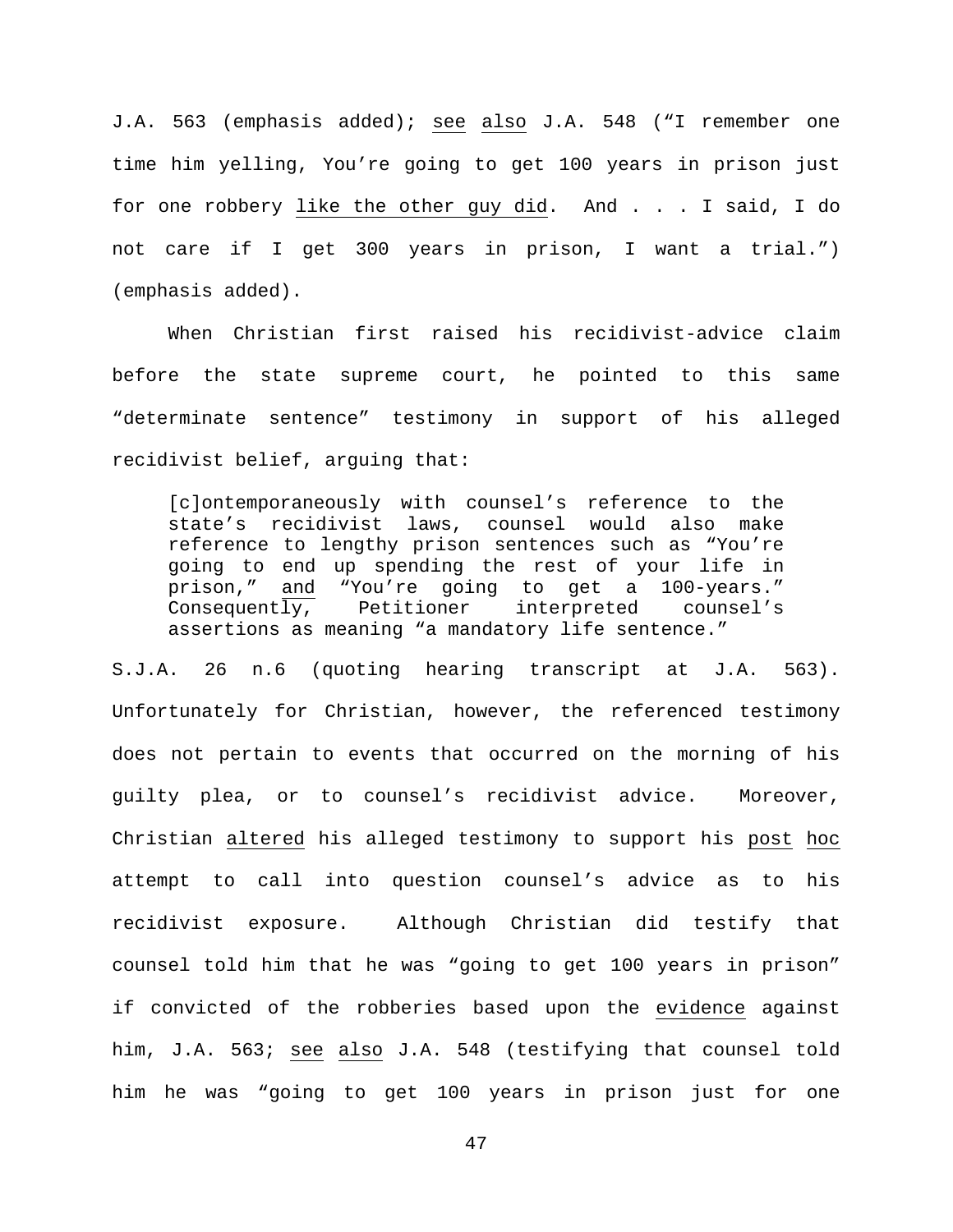robbery like the other guy did"), the testimony did not include the language that he was "going to end up spending the rest of [his] life in prison.'" S.J.A. 26 n.6. While perhaps true, given his non-recidivist exposure and poor health, Christian's misrepresentation to the state supreme court strikes another blow to his credibility.

Henderson's testimony actually offers more support for Christian's claim than Christian's own testimony does, but it is simply too speculative and qualified to cast aside the "benefit of the doubt" that AEDPA demands we give to both the state court's view of the evidence and to counsel's representation of his client. Woods, 135 S. Ct. at 1376 (internal quotation marks omitted). Counsel made it clear throughout his testimony that he did not recall the specifics of any conversations that occurred during his representation, nor did he testify that he told Christian that he would receive a recidivist sentence of life imprisonment if he pled guilty to just the malicious assault charge. As noted above, counsel testified that, although he did not recall the conversation, he would have correctly explained to Christian that, if he entered a plea to the single charge and had two prior felonies that the prosecution could prove were "usable" felonies under the recidivist statute, he would be subject to a recidivist life sentence.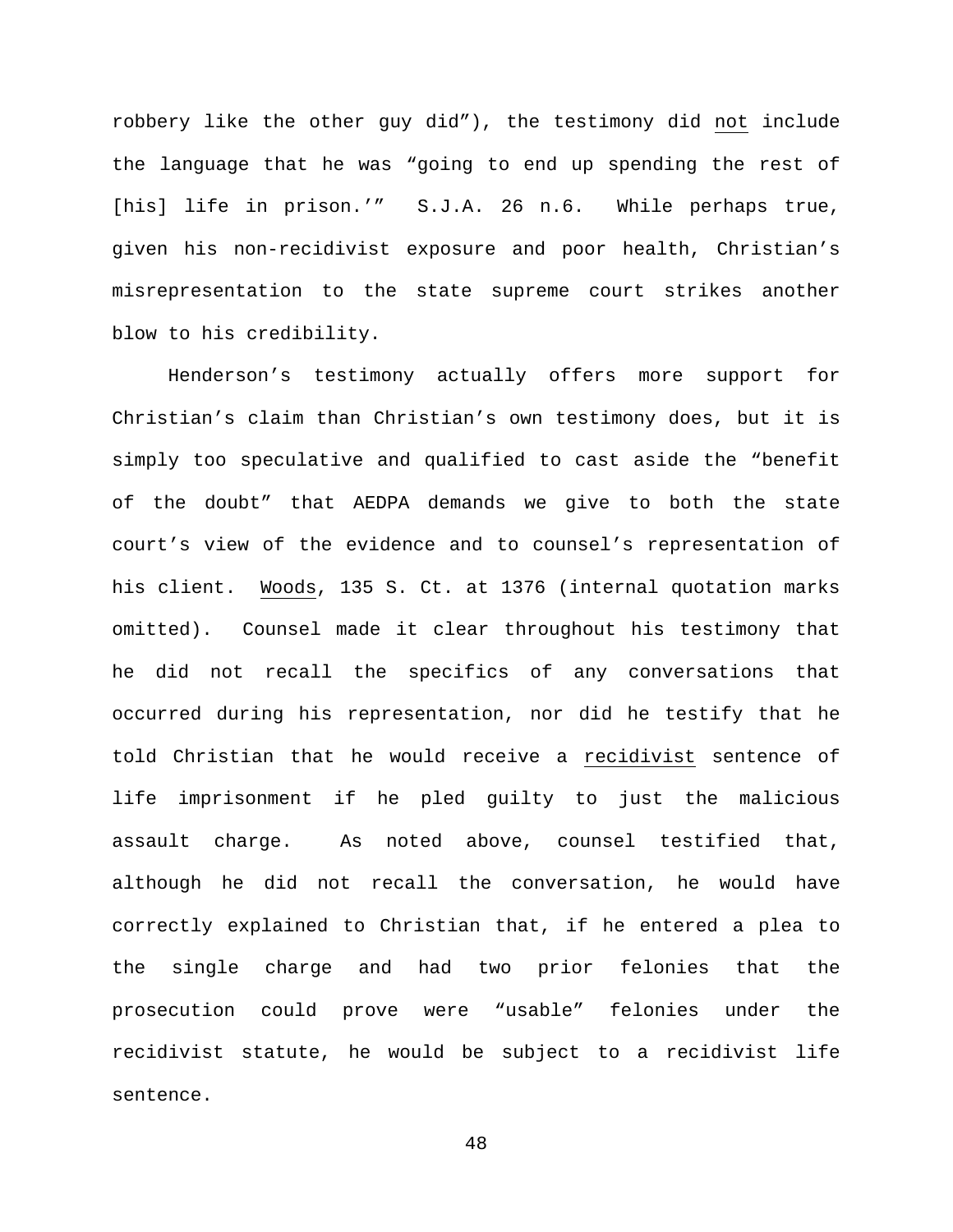Given the evidence closer in time to the actual events, the state court could also have reasonably found all of this testimony insufficient to satisfy Christian's burden. Just one month prior to Christian's guilty plea, Christian offered to plead guilty to just the malicious assault charge and go to trial on the robberies, with the sole proviso that the 3-15 year sentence would be served concurrent with his 5-year federal sentence. Clearly, no one believed at that time that Christian would be signing up for a mandatory, recidivist sentence of life in prison by pleading guilty to the single count and going to trial on the remaining two counts.

Immediately after the alleged recidivist conversation took place between Henderson and Christian, the state trial court informed Christian that the crimes to which he was pleading guilty would count as the second strike against him and, if he were to be found guilty of a felony in the future, could be used to increase his penalty to "life in prison because it would be strike three." J.A. 270 (emphasis added). Thus, the trial court was made aware that Christian had one prior felony, and Christian confirmed his understanding of the situation. Christian did not inform the court, in response to this statement, that he had just been led to believe that he already had two strikes and already qualified for a recidivist life-inprison sentence.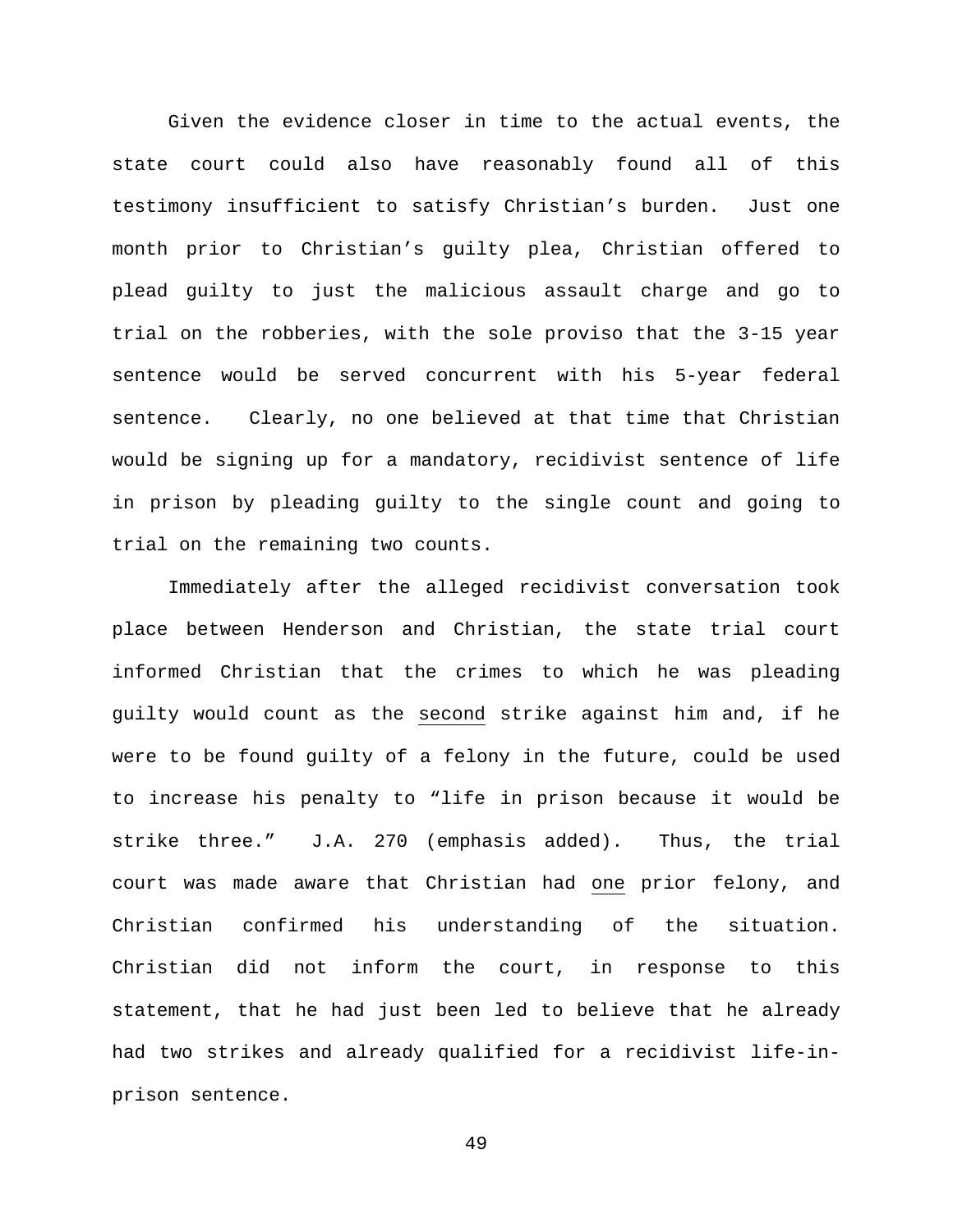Finally, in a letter to Christian dated December 6, 2004, Henderson set forth the specific terms of the plea agreement as including the proviso that "[n]o recidivist [would be] filed by the State for your previous felony." J.A. 599 (emphasis added). Consequently, counsel pointed out, "no recidivist was filed against you, you were allowed to waive your PSI and were sentenced on the date of your plea, there was no mention of your Hepatitis C condition as a factor in the plea agreement and the prosecutor did call federal authorities to speed up your transfer to federal custody." J.A. 599-600.

#### VI.

Finally, Christian is not entitled to federal habeas relief because the state court could have reasonably concluded that there is no "reasonable probability that, but for counsel's errors, he would not have pleaded guilty and would have insisted on going to trial.'" Premo, 562 U.S. at 129 (quoting Hill, 474 U.S. at 59). Put another way, even if we assume Christian's counsel rendered deficient performance, he has no cognizable claim that "deficient performance" prejudiced him.

## A.

Throughout the state post-conviction proceedings, Christian has been opportunistic as to the circumstance that he alleged "coerced" him to plead guilty. For example, Christian claimed he would not have pled guilty if he had been aware of certain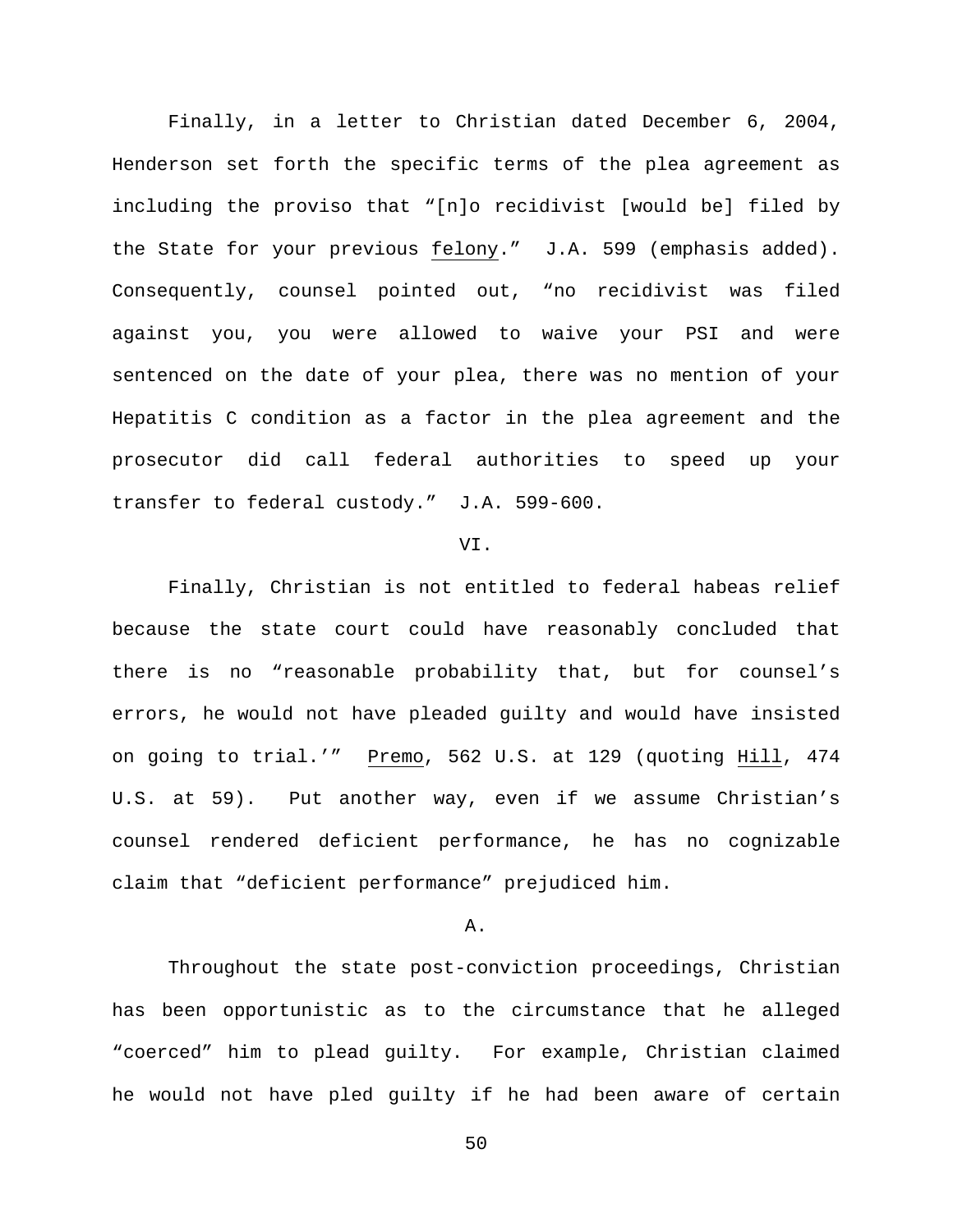exculpatory evidence that was withheld from him or downplayed by counsel. He claimed the trial court's failure to go over the plea questionnaire with him, and to adequately explain his constitutional rights, affected his decision. He claimed that he pled guilty because he was denied a speedy trial and because he did not believe he would be given a public trial. He also claimed that he pled guilty because counsel refused to investigate his claims of innocence and prepare for trial.

But Christian's most vociferous "involuntary-plea" claim, and really the only one that was alleged with any specificity in the state habeas pleadings and proceedings, was that he was coerced into pleading guilty in order to escape the abuse he was being subjected to at the Cabell County Jail. Christian testified that he was assaulted and threatened by the correctional officers, that he "was thrown in solitary confinement for no reason," that he was constantly exposed to secondary smoke that made his eyes water, as well as to temperatures in excess of 100 degrees, and that he was forced to sleep on the floor. J.A. 556-57. Christian testified that these "[h]orrific" jail conditions "[a]bsolutely" influenced his guilty plea," J.A. 556-57, and "alone . . . could have propelled an individual to plead guilty just to get away from th[em]." J.A. 556 (emphasis added); see also J.A. 577 ("I was a rag doll and they beat the hell out of me" and "I come in here and plead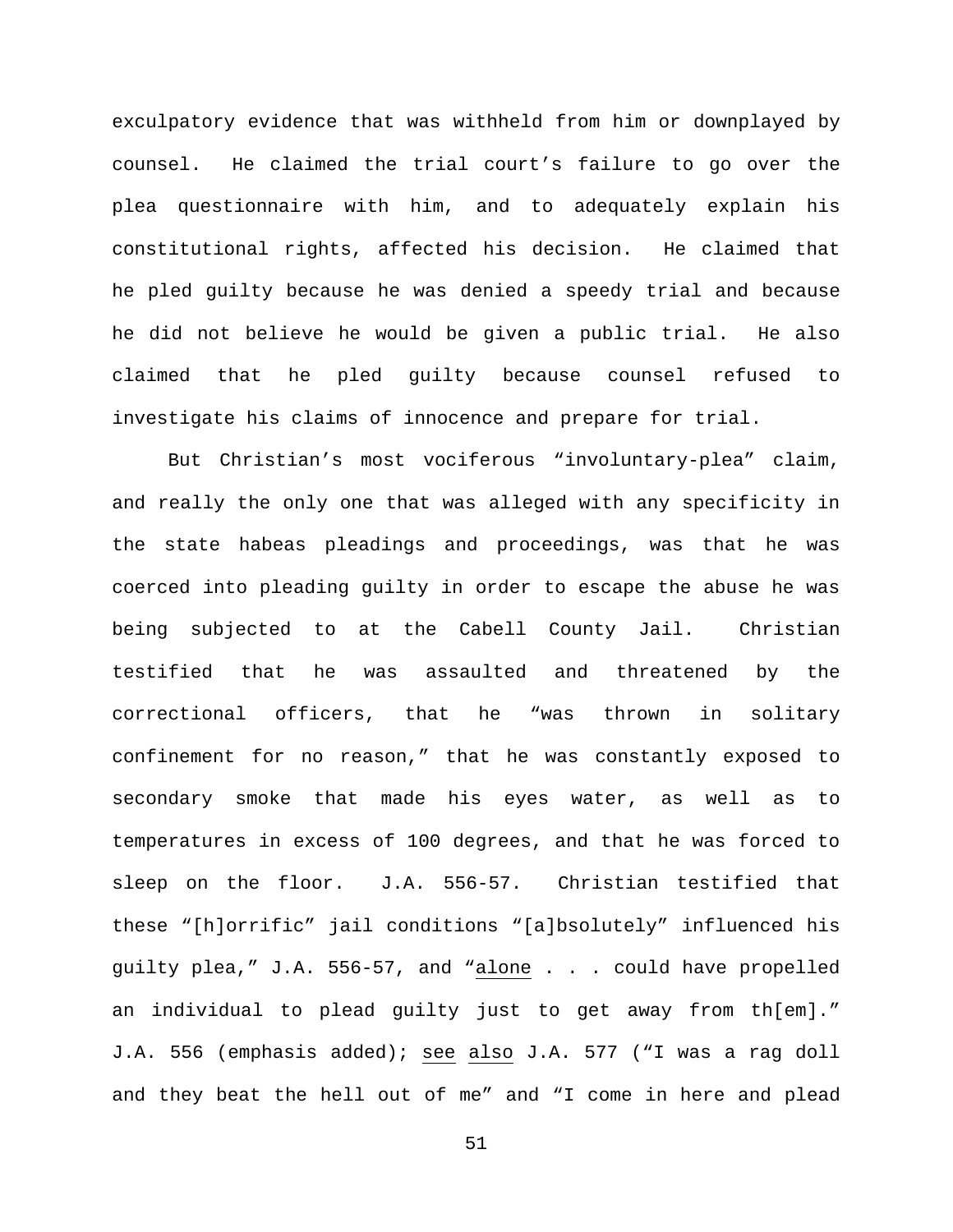guilty to crimes I didn't want to plead guilty to."); J.A. 581 ("[T]hey tortured the living daylights out of me for months that I can't describe to you.").

Christian repeatedly claimed that, but for these alleged deficiencies on the part of his counsel and the court, and the conditions of his confinement, he would not have pled guilty. However, Christian never claimed that "had counsel correctly informed him about his [recidivist exposure], he would have pleaded not guilty and insisted on going to trial." Hill, 474 U.S. at 60. On the contrary, Christian testified that, even though he believed he was facing a recidivist life sentence if he went to trial, he "still did not [waver]" and only changed his mind after further, unspecified conversations were had with the prosecutor and counsel. J.A. 554.

Even if he had made the factual claim that he would not have pled guilty but for counsel's recidivist advice, the state supreme court could have reasonably rejected it as "wholly incredible." Blackledge, 431 U.S. at 74"); see also Merzbacher v. Shearin, 706 F.3d 356, 366-67 (4th Cir. 2013) ("[I]t is entirely clear that to demonstrate a reasonable probability that he would have accepted a plea, a petitioner's testimony that he would have done so must be credible."). After all, the state court rejected Christian's testimony in every way that mattered to the claims that he raised, including testimony that he had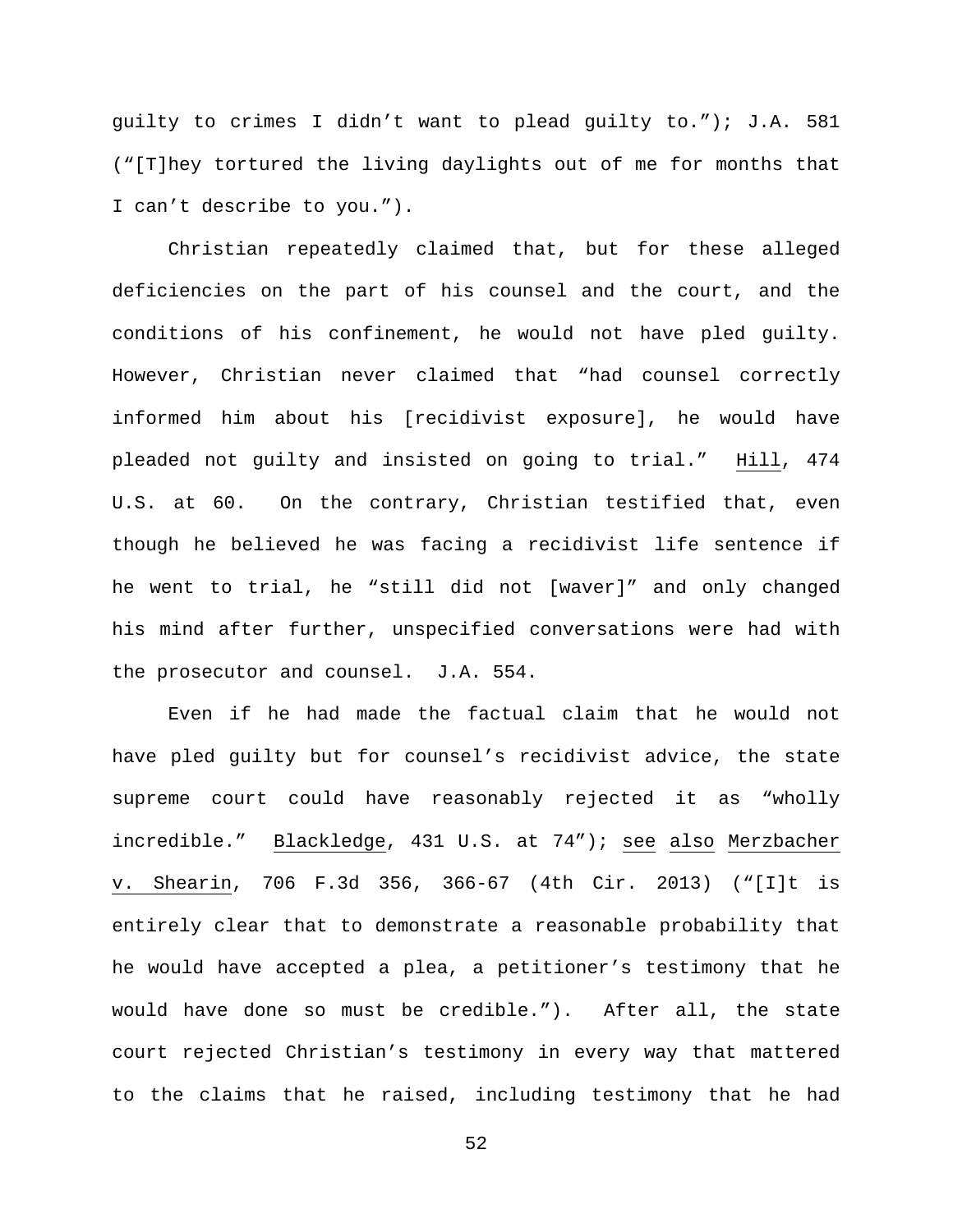constantly maintained his innocence, did not direct counsel to negotiate a plea deal, and always wanted to go to trial. The state court also rejected Christian's self-serving testimony that he was being abused at the jail, and that counsel exploited this alleged abuse to force him to plead guilty. The state court further rejected Christian's testimony that counsel pressured him into pleading guilty, finding that he had failed to "articulate any specific factor of pressure that had its origins in the words or testimony of [his] counsel" and "did not state with even a modicum of specificity any instance where counsel pressured [him] to enter a plea." J.A. 256. And the state court found that Christian had failed to establish "that [his] guilty plea was motivated by an alleged act of counsel's incompetency." J.A. 249.

While the state court did not elaborate upon these more general findings, we note that Christian's own testimony contradicts his claim. Christian now claims that he pled guilty under the terms of the plea agreement because counsel led him to believe that he would receive a recidivist sentence of life imprisonment if he were convicted of any of the three charges. However, when testifying in support of his overarching claim that he was actually innocent and that counsel pressured him into pleading guilty, Christian testified that he developed "buyer's remorse" after the plea and that, within hours of his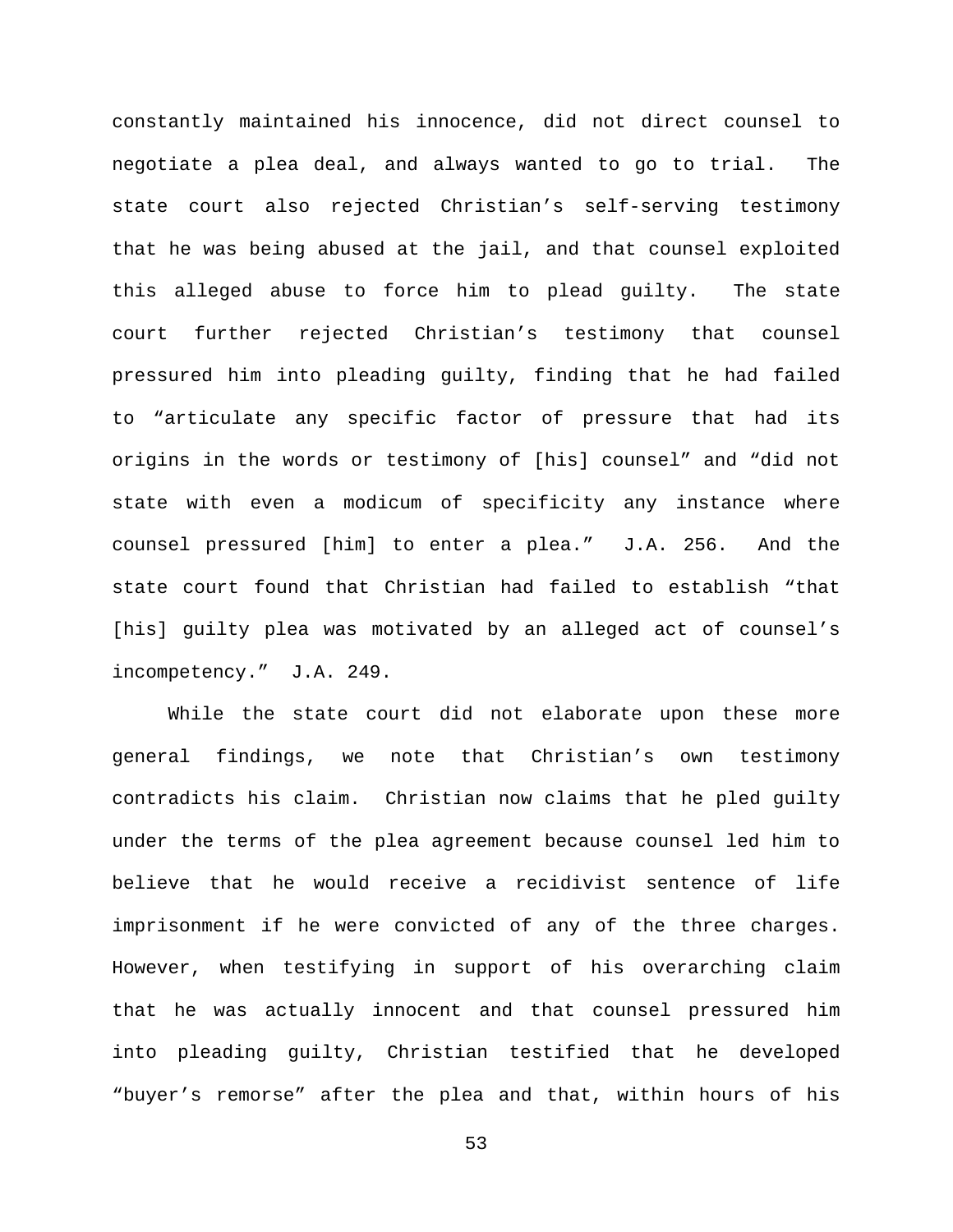guilty plea, he tried to withdraw it. However, Christian did not testify that he wanted to withdraw it because in the course of those few hours he had discovered that he was not subject to a mandatory recidivist life sentence.

In addition, the state court record includes numerous other indications that Christian admittedly would lie about factual matters if he believed it might benefit him to do so. For example, Christian told the police and his counsel, immediately after the shooting, that he thought Officer Combs was a "black drug dealer that [he had] just robbed." J.A. 383. In state habeas proceedings, Christian did not dispute that he made this statement. Rather, he claimed that he "made[]up" the story, and that counsel was ineffective in failing to move to suppress this incriminating statement prior to his entering his plea. J.A. 374, 574-75, 577. Similarly, Christian told the state trial judge (and Officer Combs) that he only committed the crimes because he was a first-time drug user under the influence of crack cocaine. At the state habeas proceeding, however, Christian vehemently denied using drugs, and claimed that this additional, prejudicial "admission" to the crimes before the state trial court was nothing more than a "false claim before the court that my actions were the result of first time drug usage so that I could later file [a] reconsideration motion[]" for an alternative sentence. J.A. 457. Of course, Christian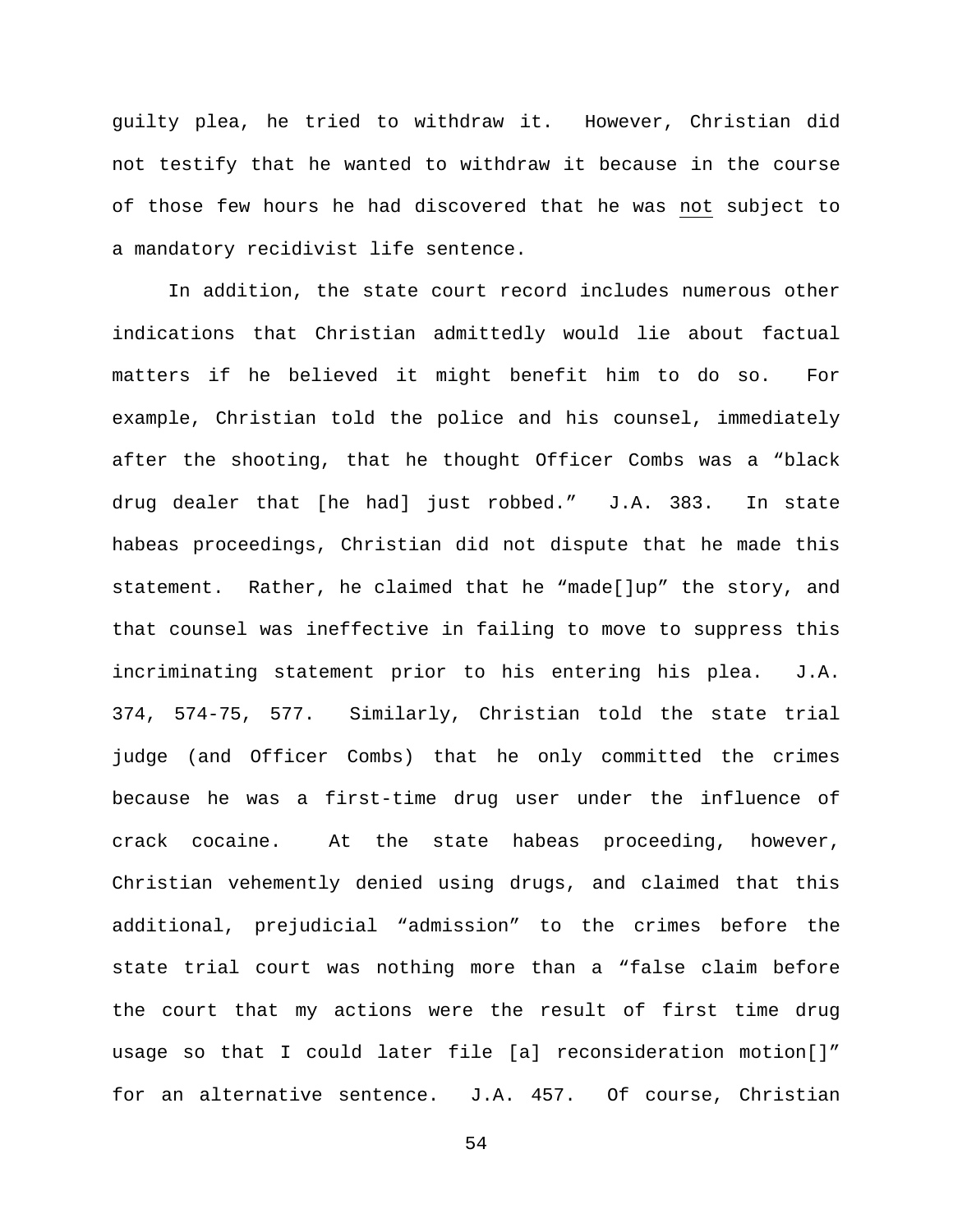claimed that he lied at the guilty plea hearing about most everything else as well, including his representations that he was guilty of the offenses, that he was totally satisfied with his trial counsel, and that the prosecutor had never talked to him about his plea outside the presence of his counsel.

In light of this record, the state court could also have reasonably rejected, as wholly incredible, Christian's selfserving, conclusory, and belated assertion that, but for counsel's failure to investigate his prior felony record and counsel's recidivist advice on the morning of his plea, he would not have pled guilty and would have insisted on going to trial on the robbery charges.

### B.

The state court could also have reasonably rejected Christian's claim of prejudice because his decision to reject the plea agreement and proceed to trial on the robbery counts would not have been a rational one. See Padilla v. Kentucky, 559 U.S. 356, 372 (2010).

When evaluating objective reasonableness under the prejudice prong of Strickland, "[t]he challenger's subjective preferences . . . are not dispositive; what matters is whether proceeding to trial would have been objectively reasonable in light of all of the facts." United States v. Fugit, 703 F.3d 248, 260 (4th Cir. 2012). The challenger "cannot make that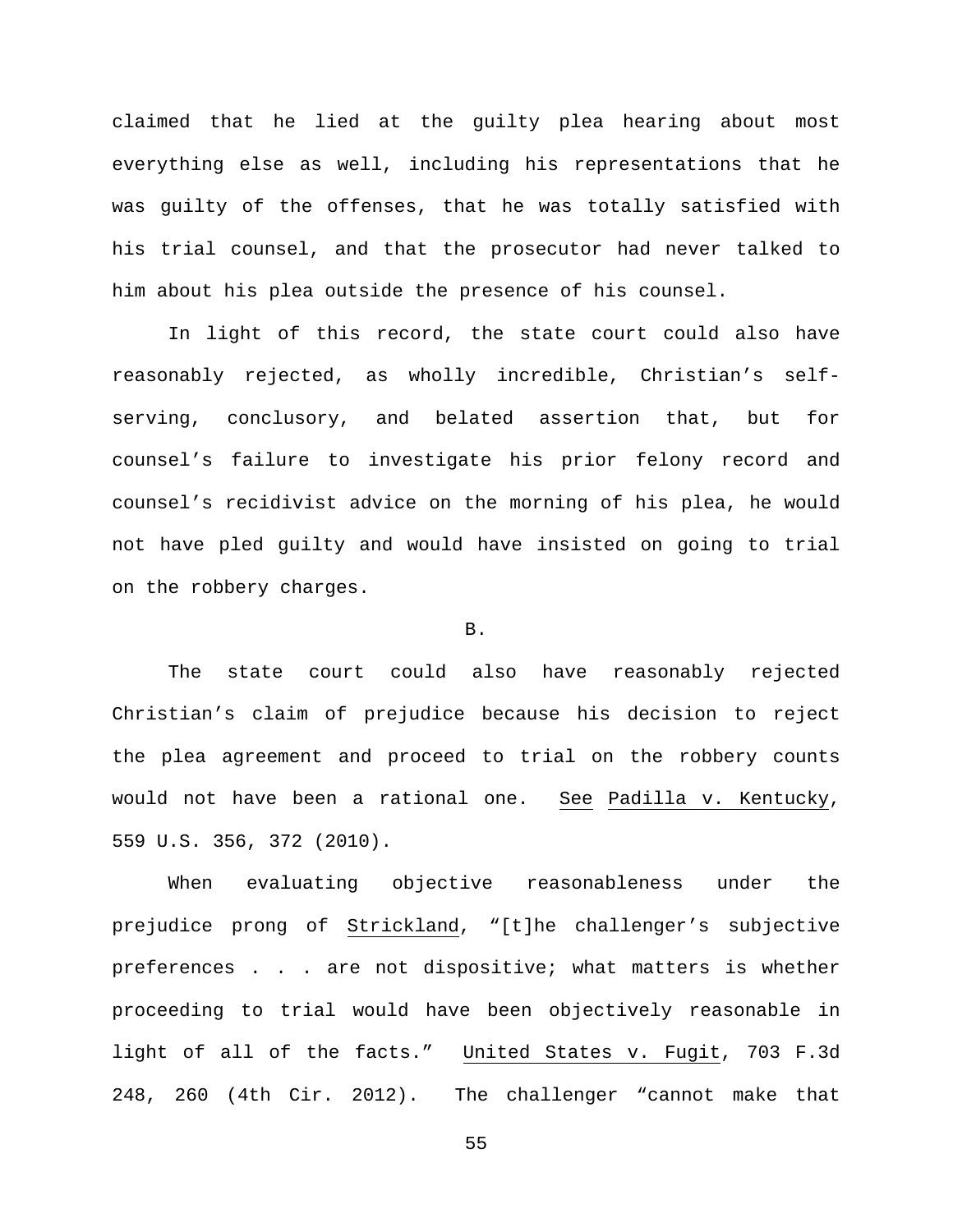showing merely by telling [the court] now that [he] would have gone to trial then if [he] had gotten different advice." Pilla v. United States, 668 F.3d 368, 372 (6th Cir. 2012). In other words, to obtain relief from a guilty plea, the defendant must do more than allege he would have insisted on going to trial if counsel had not misadvised him as to the consequences of that decision. The "petitioner must convince the court that a decision to reject the plea bargain would have been rational under the circumstances." Padilla, 559 U.S. at 372; see also Roe v. Flores-Ortega, 528 U.S. 470, 486 (2000).

Here, the record evidence of Christian's guilt was overwhelming. An eyewitness to one of the armed robberies pointed the police officers to Maynard's apartment. The car matching the description of the robbery get-away car was parked in front of the apartment. Christian ambushed Officer Combs as soon as he walked into the apartment, and even he does not dispute that he was "caught red-handed with a smoking gun." J.A. 563. Adams was also present in the apartment, confessed to the robberies, and implicated Christian as his accomplice. At least one of the robbery victims identified Christian out of a photo lineup. And another investigating police officer testified that Christian admitted that he "figured it was the police" coming into Maynard's apartment "because [he] had just robbed a place." J.A. 374.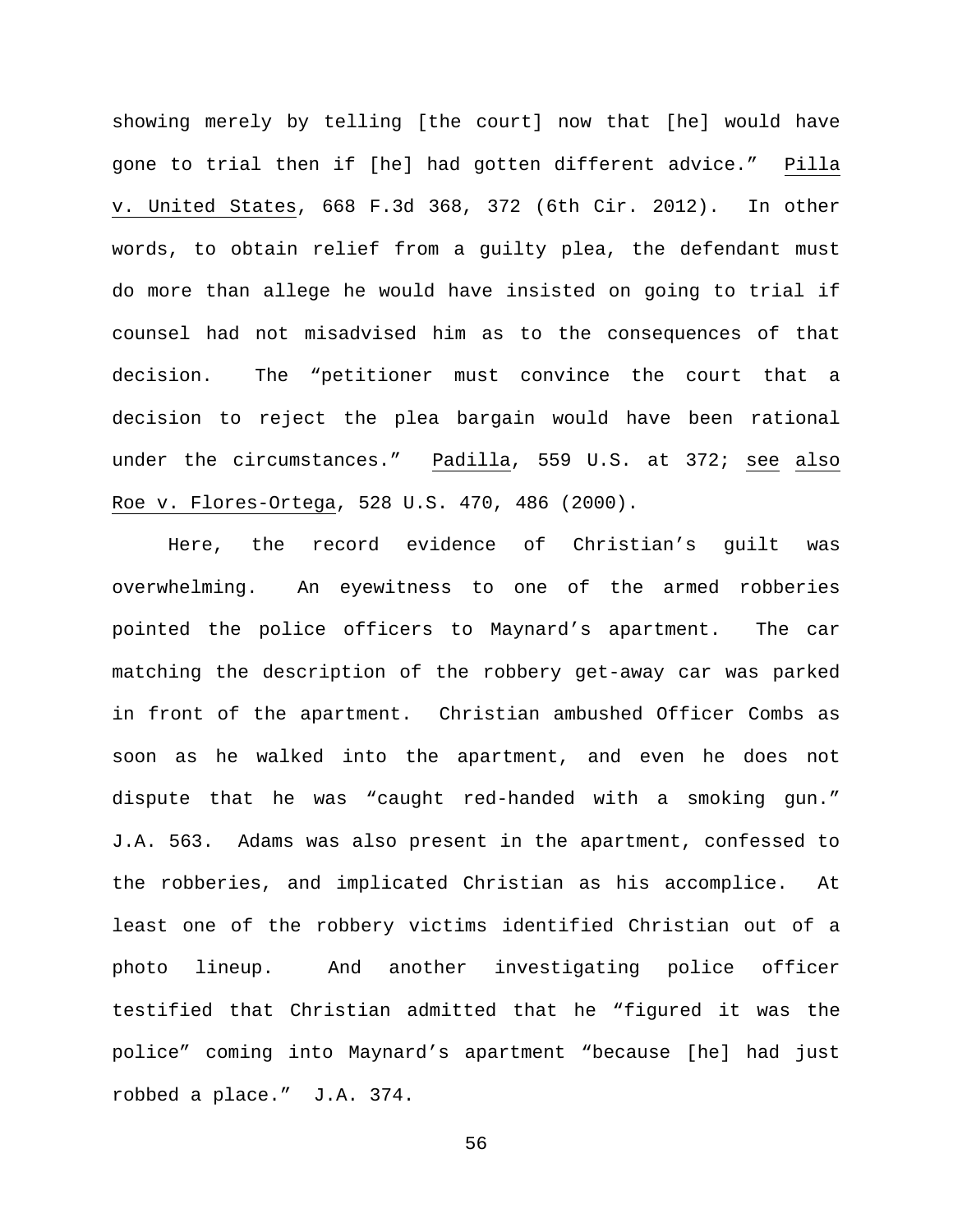Christian faced a non-recidivist sentence of up to life in prison if convicted of either robbery, and a single life sentence would have disqualified him from an early release based on good-time credits. In the event that Christian received a determinate term-of-years sentence proportionate to the 60 to 80 years that counsel testified had been upheld by the state supreme court in similar cases for a single armed robbery, Christian -- who was charged with two armed robberies and the shooting of an investigating police officer -- faced determinate sentences that carried parole eligibility provisions worse than those applicable to even a recidivist life sentence, and far worse than he faced under his plea agreement. Christian does not contend that counsel misled him or incorrectly advised him as to this non-recidivist exposure, nor does he dispute the accuracy of counsel's representation that he would likely get a sentence of 100 years irrespective of any recidivist enhancement.<sup>[5](#page-56-0)</sup>

<span id="page-56-0"></span> <sup>5</sup> Christian now seeks to paint his plea agreement as one imposing an onerous 40-year sentence that he would have agreed to only if he believed he was facing a mandatory recidivist sentence of life imprisonment, and he claims that he would have instead only faced a minimum sentence of 10 years imprisonment for the robberies and the malicious assault. This is a rosy picture to say the least. This scenario would have required the trial court to impose the minimum sentences for both armed robberies (10 years each), and the malicious assault (3-15 years), and order all three sentences to be served concurrently, which the record indicates was never a realistic possibility. (Continued)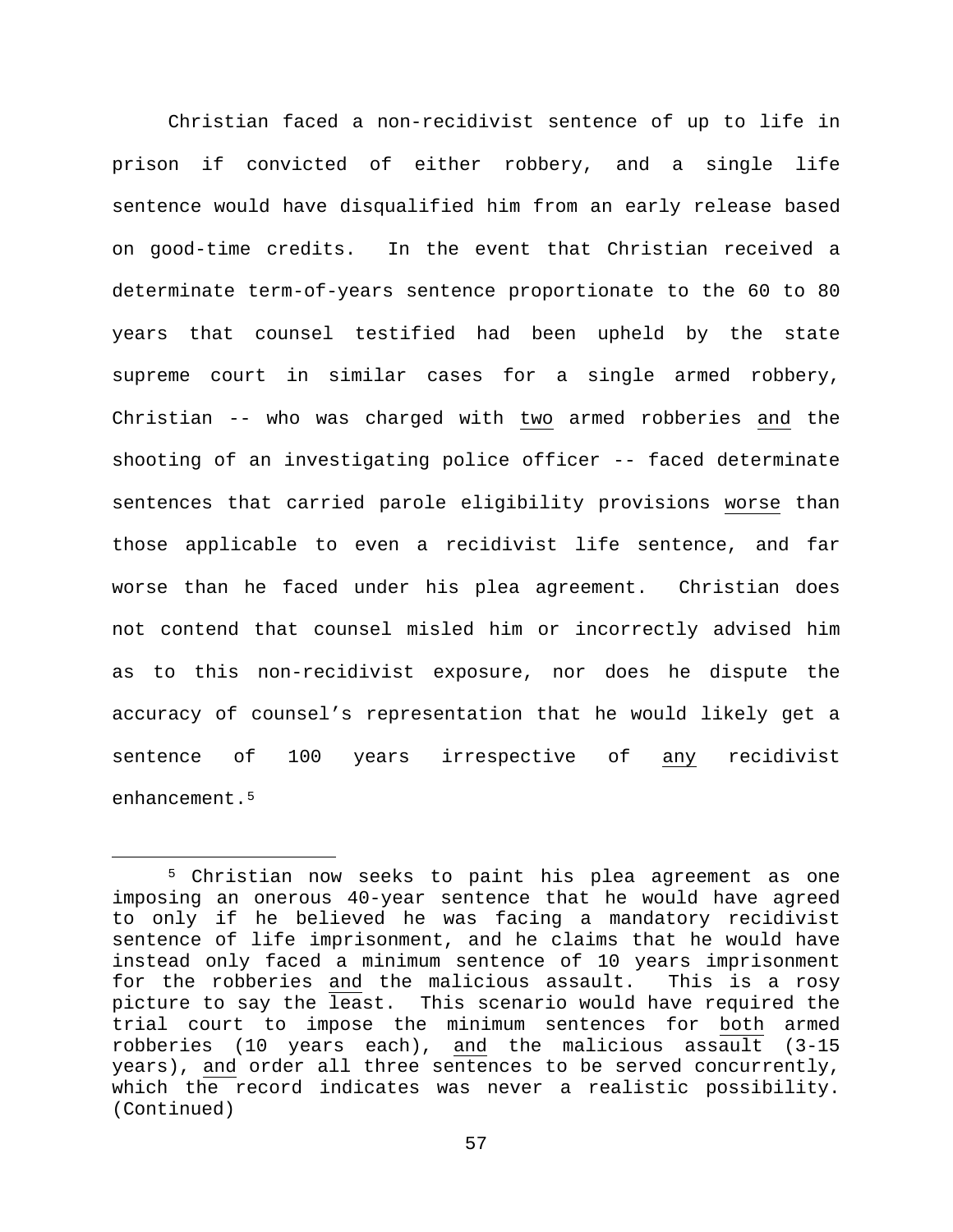Under the circumstances, we have no trouble concluding that the Supreme Court of Appeals of West Virginia could have reasonably found that Christian had little hope of prevailing at trial on the charges and was "lucky to receive the deal that he did." Fugit, 703 F.3d at 260. The state court could also have reasonably found that Christian's decision to reject a plea agreement that allowed him parole eligibility from his state sentence in less than 11 years, the opportunity to exhaust his state sentence in less than 20 years, and the ability to transfer immediately into federal custody, which everyone agreed at the time and on the record was in his best interest, would have been an objectively unreasonable one. See Premo, 562 U.S. at 129 (rejecting claim because "[t]he state court . . . reasonably could have determined that [petitioner] would have accepted the plea agreement" despite counsel's alleged deficiencies because "the [s]tate's case was already formidable," the petitioner "faced grave punishments," and

ī

It would also have required the trial court to impose the mandatory recidivist sentence to the malicious assault sentence, instead of to a robbery sentence. In other words, the trial court would have had to impose a mandatory recidivist sentence that would not have increased the defendant's sentence at all. In light of the severity of the charges, the high-profile nature of the officer shooting, and the evidence of the victims' involvement in the prosecution of the charges, the state supreme court could have reasonably evaluated the likelihood of that occurring as miniscule at best.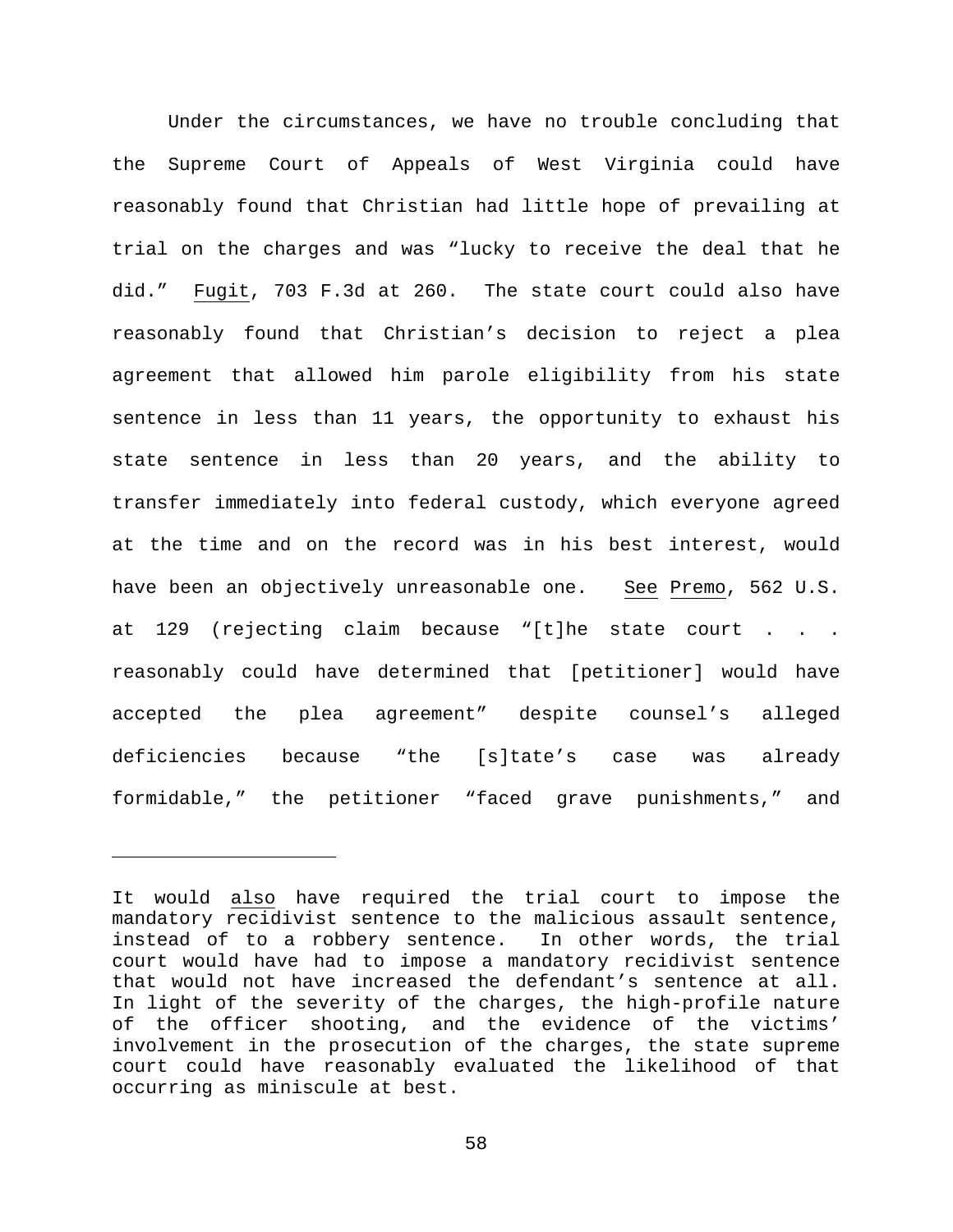"[t]he bargain counsel struck was . . . a favorable one"); cf. Pilla, 668 F.3d at 373 (concluding that proceeding to trial would have been irrational where defendant "faced overwhelming evidence of her guilt" and "had no rational defense, would have been convicted and would have faced a longer term of incarceration") (internal quotation marks omitted).

# VII.

This case squarely presents the "special difficulties" that arise when federal judges are called upon to evaluate trial counsel's representation in the plea context, where "the record . . . is never as full as it is after a trial," "the potential for the distortions and imbalance that can inhere in a hindsight perspective may become all too real," Premo, 562 U.S. at 125, and the petitioner "has everything to gain and nothing to lose from filing a collateral attack upon his guilty plea." Blackledge, 431 U.S. at 71.

Here, abundant evidence exists to support a factual finding that Christian's guilty plea was driven not by his sentencing exposure at all, which everyone agrees was onerous, but rather by his recognition from the outset that he had little hope of defeating either the federal or state charges against him, or of living long enough to get out of prison at all, and by his desire to spend as much of his remaining life as possible in federal prison. Christian may well have developed "buyer's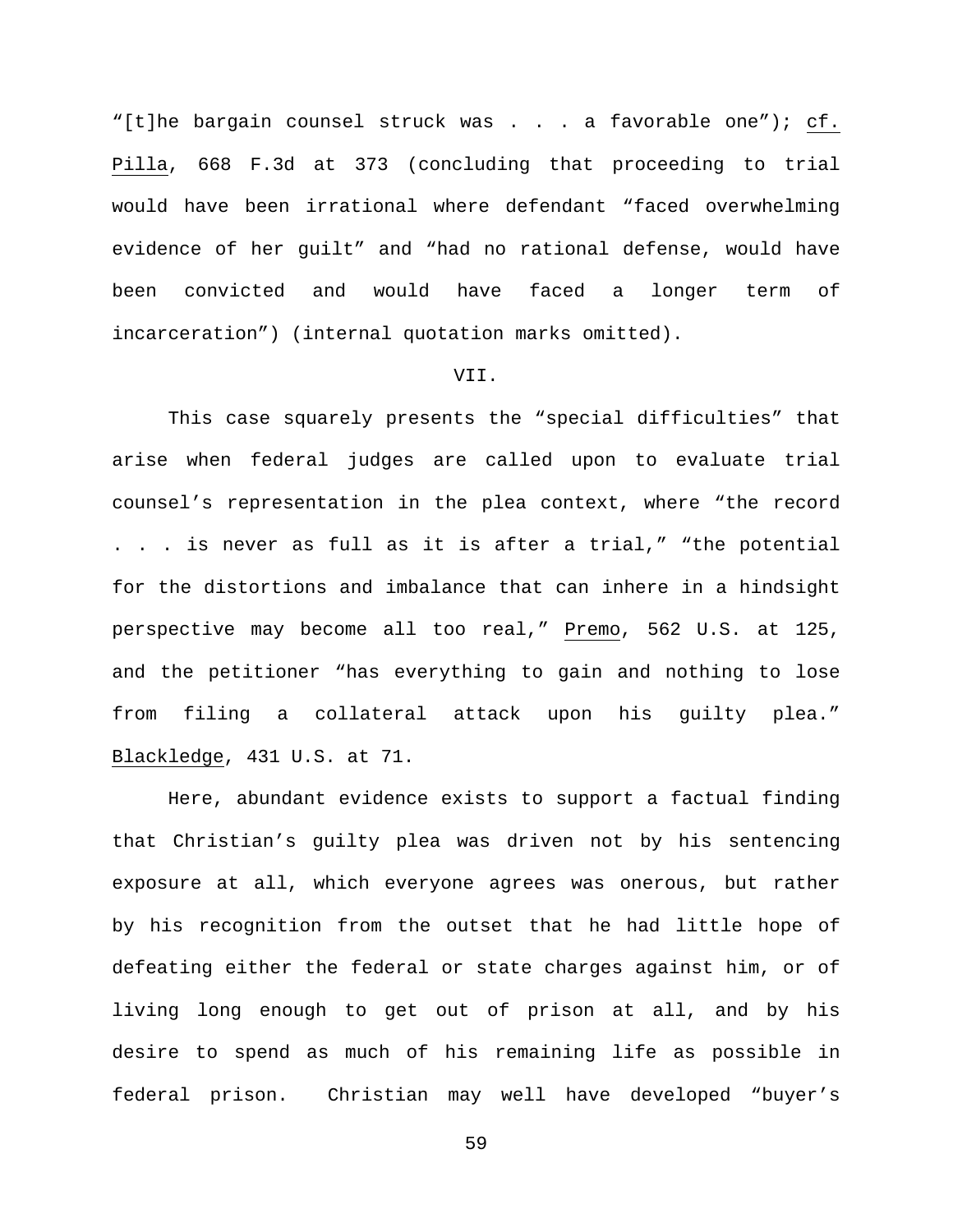remorse." J.A. 555. However, a defendant's decision to plead "guilty generally involves a conscious decision to accept both the benefits and burdens of a bargain [and] [t]hat decision [should] not be lightly undone by buyer's remorse on the part of one who has reaped advantage from the purchase." Fugit, 703 F.3d at 260.

In cases such as this, "strict adherence to the Strickland standard [is] all the more essential," Premo, 562 U.S. at 125, and we cannot say that the state court's application of the Strickland standard, in light of the evidence presented to it in the state court proceedings, was unreasonable. Accordingly, we hold that Christian has failed to demonstrate that he is entitled to federal habeas relief from his plea of guilty to the state charges.

#### AFFIRMED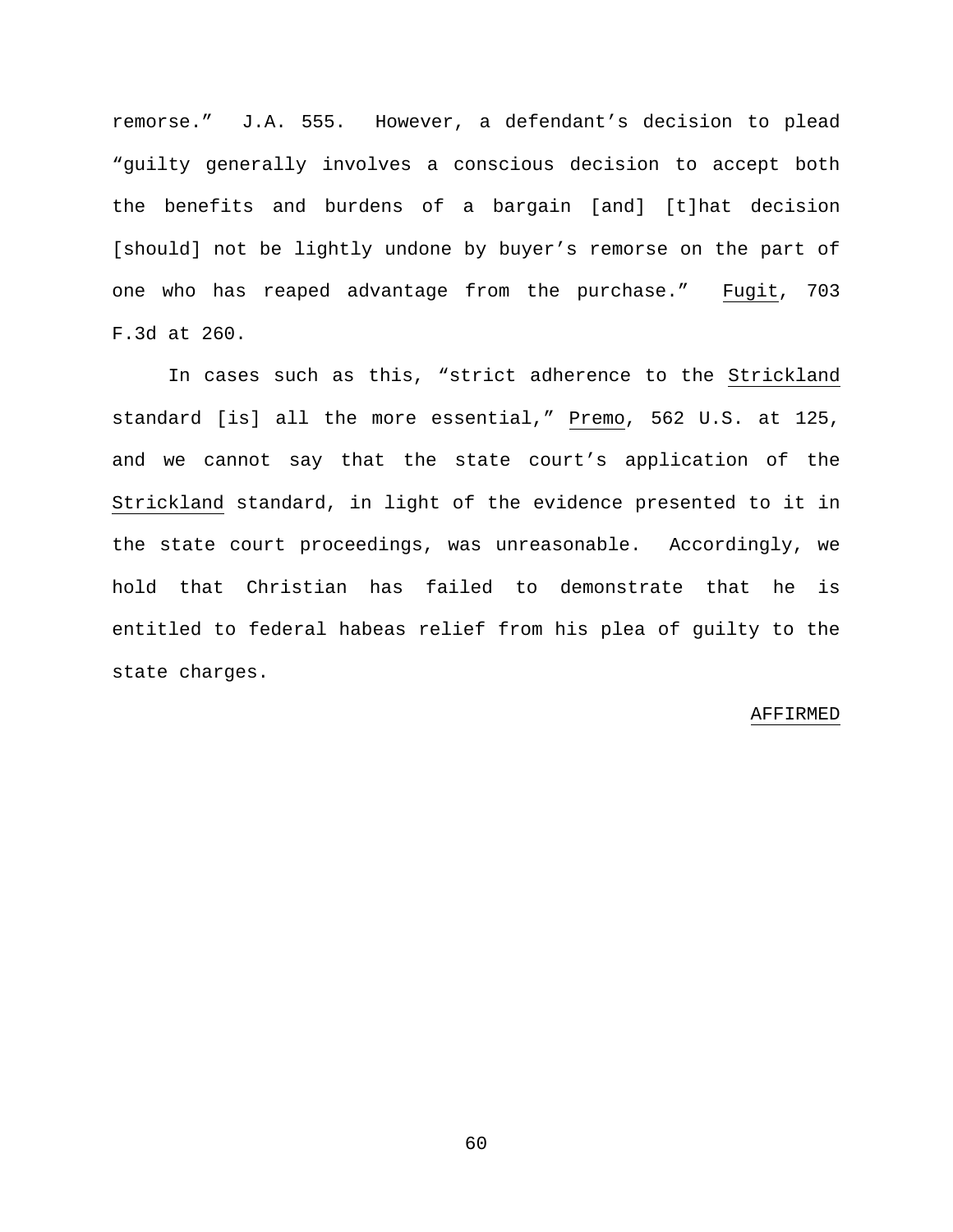GREGORY, Circuit Judge, dissenting:

The majority goes to great lengths to disguise the simple truths of this case: Counsel gave bad advice to a client, and the client relied on the advice in deciding to plead guilty and forgo his constitutional right to a trial. I respectfully dissent.

### I.

On the morning of September 2, 2003, Gregory Christian considered whether to plead guilty in state court to two counts of first degree robbery and one count of malicious assault on a police officer. In negotiations with the government, Christian had been mindful of the impact his two prior felony convictions could have on any sentence imposed under the state's recidivism laws. Indeed, Christian had gone so far as to condition his tentative plea agreement on the demand that "NO RECIDIVIST [BE] FILED!" J.A. 597.

As became clear on the morning of the plea hearing, Christian's attorney, Gerald Henderson, assumed that the prior felonies could trigger a mandatory minimum life sentence if Christian was convicted of any of the new charges. That assumption was plainly false. Because Christian's two felonies were entered on the same day, they only counted as one strike under the West Virginia's recidivism scheme. Henderson,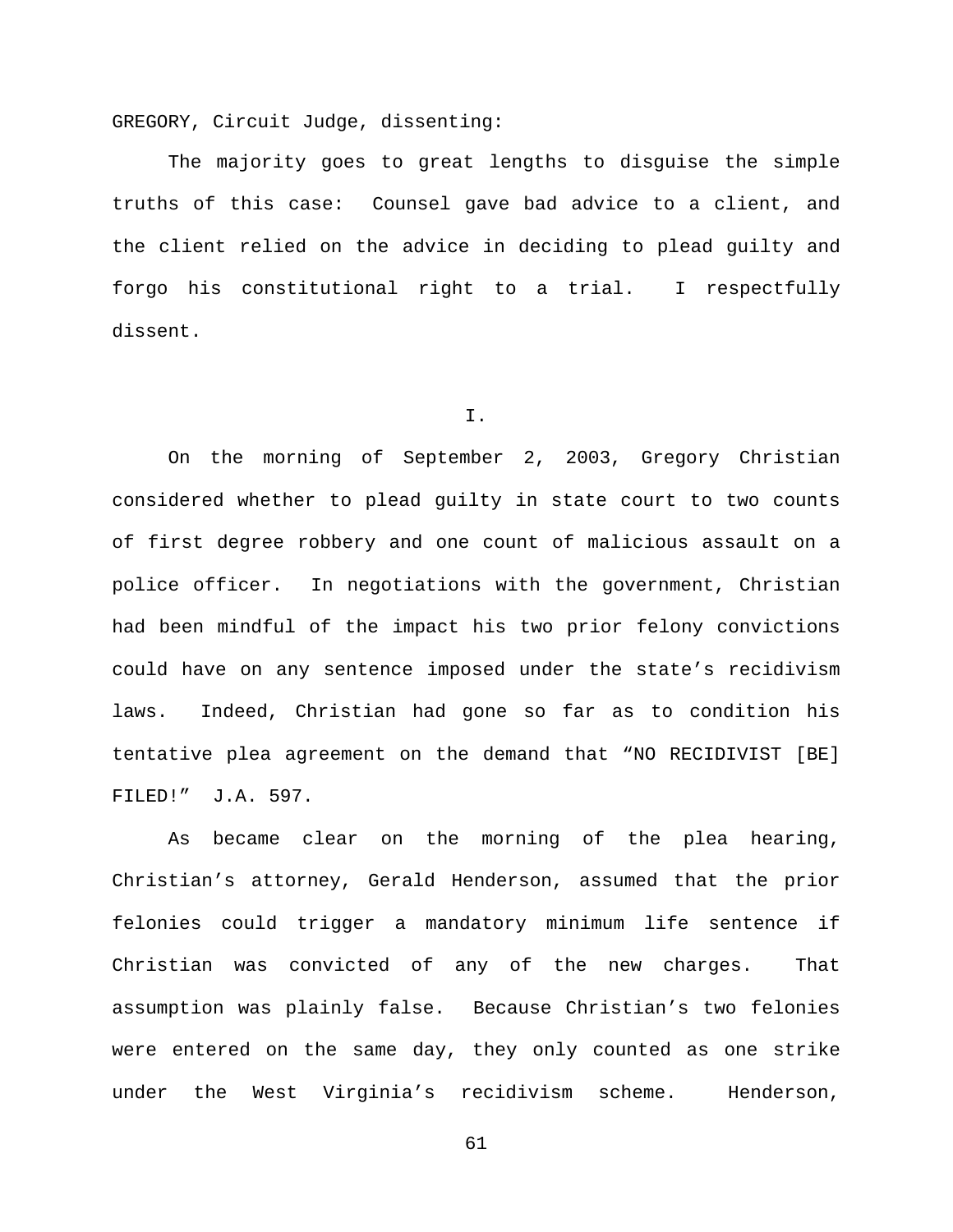however, had failed to investigate his client's criminal record after being told of the existence of the two felonies.

At the hearing, Christian told Henderson that he wanted to plead guilty to only the malicious assault charge, and proceed to trial on the robbery charges. Henderson warned Christian that "if you enter a plea to a felony with no agreement that the state won't recidivist, then they have every right to file their recidivist petition." J.A. 516-17. As Henderson further recalled:

I would have told you that pleading to the one count, if you have two usable felonies, which you told me, then of course that's not in your best interest for them to give you life without eligibility if they can prove those priors. . . .

I explained to you, would have explained to you that you understand that if you enter a plea to this charge and you have two felonies, as you told me you did, that they could file a petition, and if they prove those felonies that are usable felonies under law, that you could get life without eligibility for 15 years. I would have advised you of that.

J.A. 518-19.

Despite the thin veneer of 'hypotheticals', Henderson's testimony clearly establishes that (1) Christian told him of the two prior felony convictions; (2) Henderson did no further investigation to determine the date or nature of the prior felonies; (3) on the basis of Christian's disclosure, Henderson advised him that he faced a possible mandatory minimum life sentence if convicted of any of the new charges; and (4) the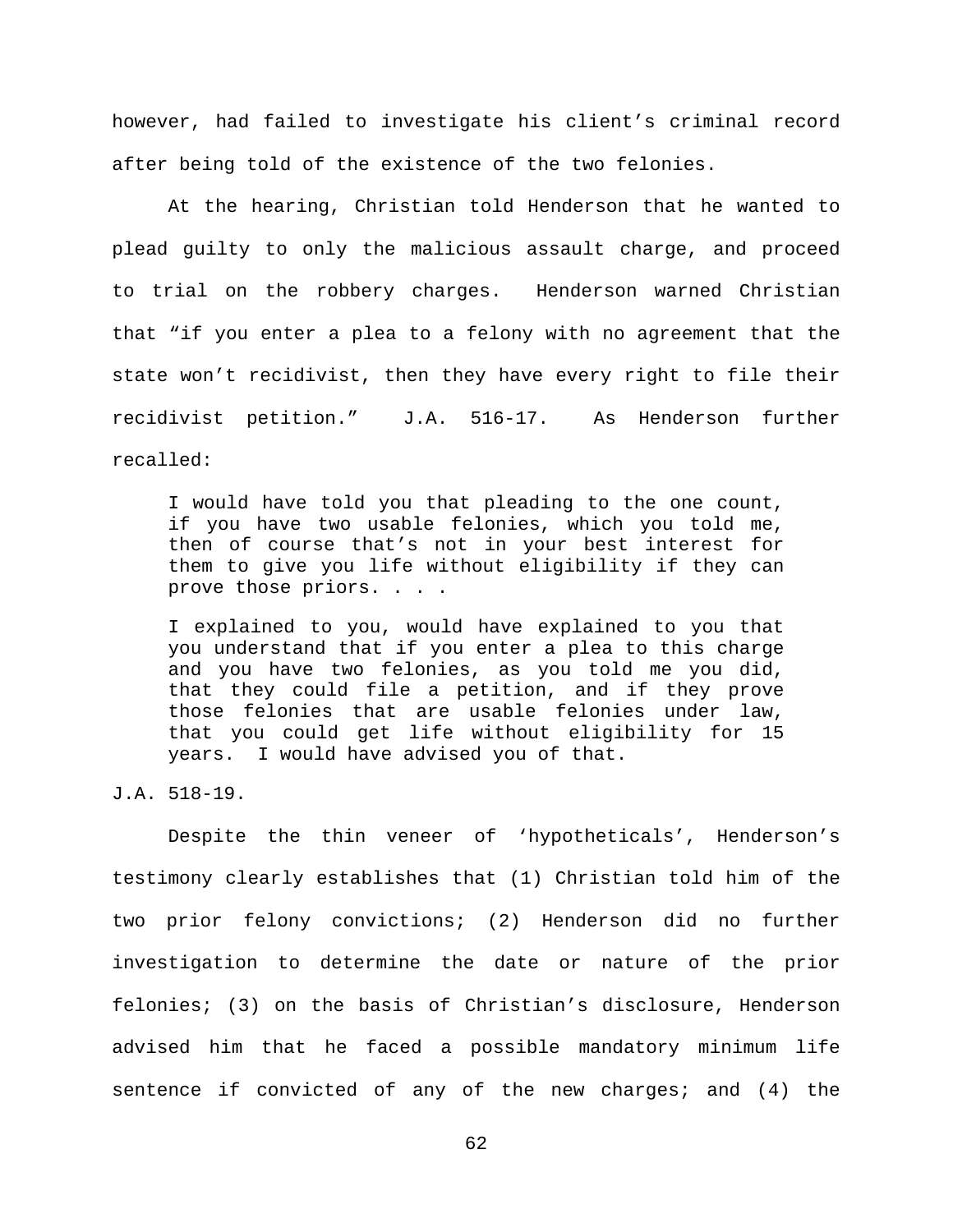advice Henderson gave was incorrect because under no circumstances did Christian face such a sentence if convicted.

#### II.

Against that factual backdrop, the question we face is simply whether the state court's rejection of Christian's habeas petition involved an unreasonable application of Strickland v. Washington, 466 U.S. 668 (1984), and its progeny. Specifically, would it have been unreasonable for the state court to believe that defense counsel's performance was adequate and, if so, would it have also been unreasonable to believe that Christian suffered no prejudice as a result of the deficient performance?

### A.

Regarding the objective reasonableness of counsel's performance, the pivotal question is this: did Henderson breach an established duty to investigate and provide sound advice about whether Christian's prior felonies counted as separate for recidivism purposes in West Virginia? The answer is clearly yes. As Strickland established, "counsel has a duty to make reasonable investigations or to make a reasonable decision that makes particular investigations unnecessary." 466 U.S. at 691. Building on that precedent, both the Supreme Court and this Court have consistently held that an attorney has a duty to investigate a client's criminal record, in addition to other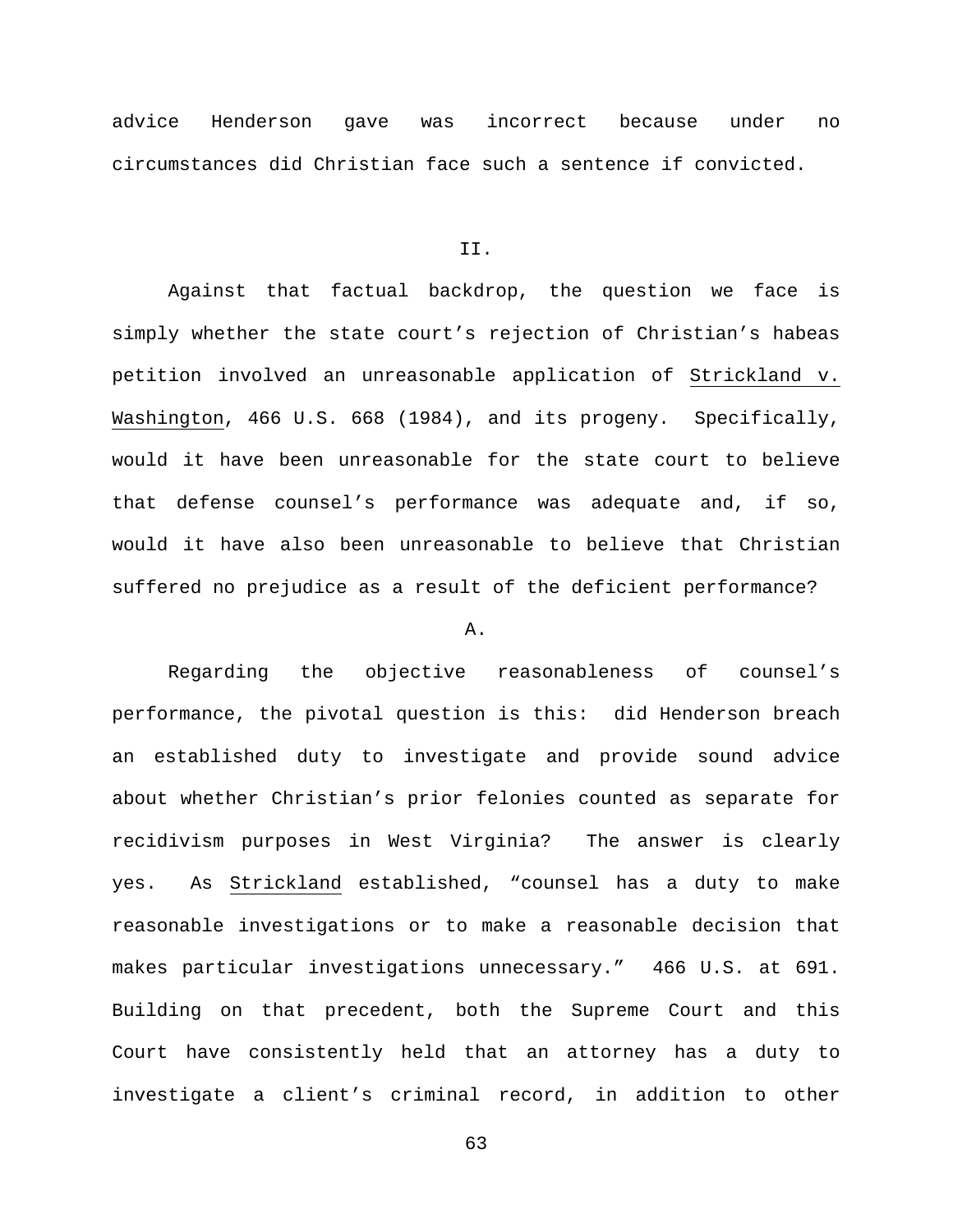aspects of a client's background, when the record has a bearing on the current proceedings. In Rompilla v. Beard, for instance, the Supreme Court held that "lawyers were deficient in failing to examine the court file on [a defendant's] prior conviction" when the lawyers knew the government intended to rely on the prior conviction during sentencing. 545 U.S. 374, 383 (2005). Similarly, in United States v. Russell, 221 F.3d 615, 621 (4th Cir. 2000), this Court concluded that defense counsel was ineffective for failing to adequately scrutinize and contest evidence of a defendant's three prior felony convictions that the government sought to introduce for impeachment. As we observed: "When representing a criminal client, the obligation to conduct an adequate investigation will often include verifying the status of the client's criminal record, and the failure to do so may support a finding of ineffective assistance of counsel." Id. at 621.[\\*](#page-63-0)

<span id="page-63-0"></span> <sup>\*</sup> Still more on point, this Court more recently held in an unpublished decision that bad advice about the applicability of a recidivism statute can constitute ineffective assistance. United States v. Lewis, 477 F. App'x 79, 82 (4th Cir. 2012). In Lewis, counsel advised a defendant during plea negotiations that he faced a mandatory life sentence and was a career offender under the Federal Sentencing Guidelines because of two prior convictions.  $\underline{Id.}$  at 80. The defendant, after some hesitancy,<br>accepted the government's plea bargain. Id. But under Ohio accepted the government's plea bargain. Id. law, the prior convictions did not trigger a mandatory life sentence or career-offender status. Id. at 81-82. This Court found counsel's contrary advice to be "plainly deficient under<br>Strickland." Id. at 82. As we observed, "[h]ad [counsel] Id. at 82. As we observed, "[h]ad [counsel] (Continued)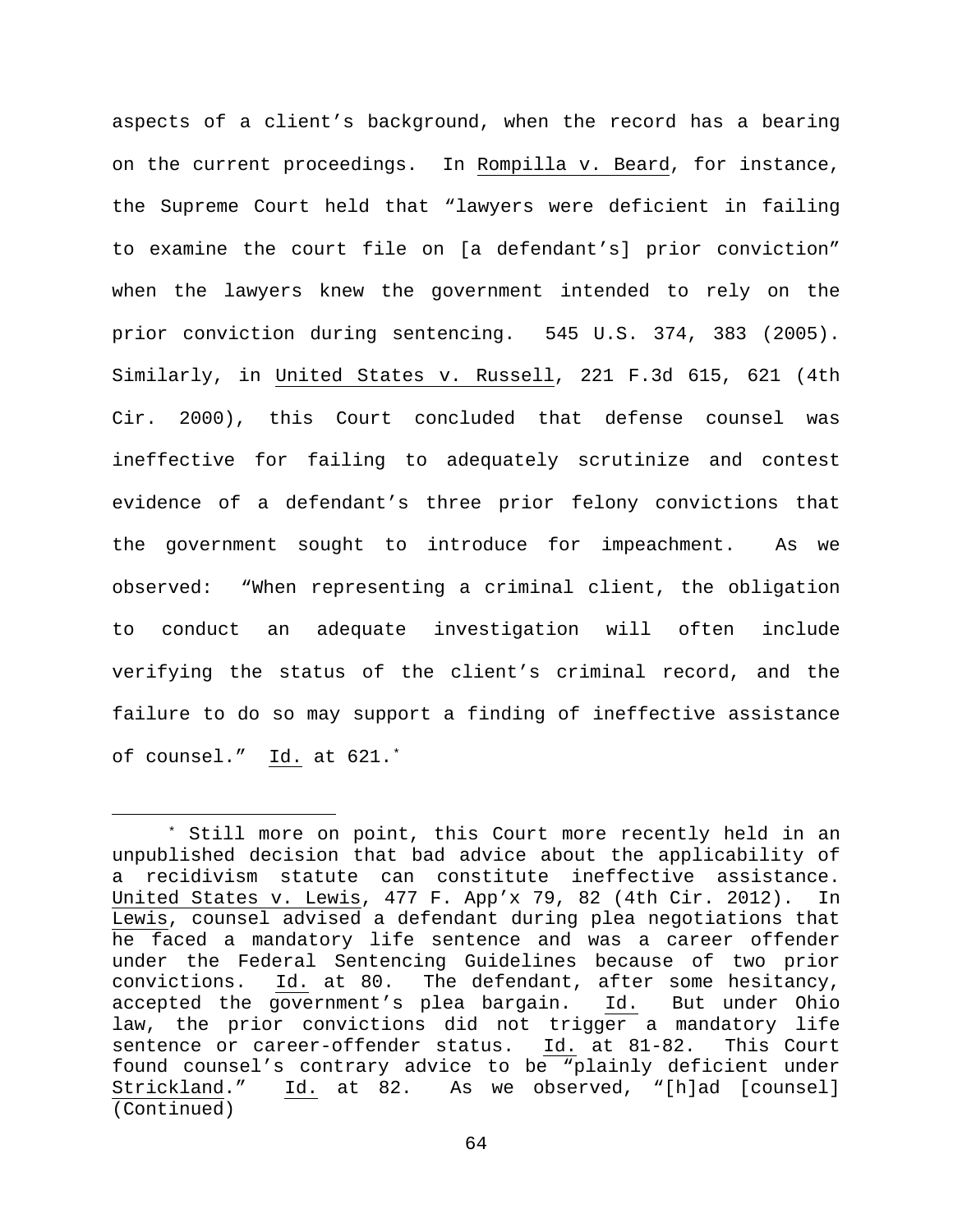Here, Henderson failed to investigate his client's criminal record – either by asking more questions or pulling a file – when accurate information was critical to the client's ability to make an informed, intelligent choice about whether to accept a plea deal. Indeed, Christian made clear during plea negotiations that his desire to avoid a recidivism enhancement was a significant motivating factor for accepting a deal – as revealed by the letter Henderson wrote to the government expressing Christian's demand that "THERE WILL BE NO RECIDIVIST FILED". J.A. 597. Doing a minimally sufficient investigation into Christian's record would have involved very little effort, requiring a simple examination of the dates of the two prior felony convictions. And the reward would have been significant, fundamentally changing Christian's calculus in deciding whether to forgo his Sixth Amendment right to a trial.

Of course, "when a defendant has given counsel reason to believe that pursuing certain investigations would be fruitless or even harmful, counsel's failure to pursue those investigations may not later be challenged as unreasonable."

ī

simply read the applicable federal statutes and correctly applied them to the facts of this case, they would have discovered their error." Id.; see also Hammond v. United States, 528 F.2d 15, 17-18 (4th Cir. 1975) (observing, before Strickland, that counsel's incorrect advice about possible sentences constituted ineffective assistance).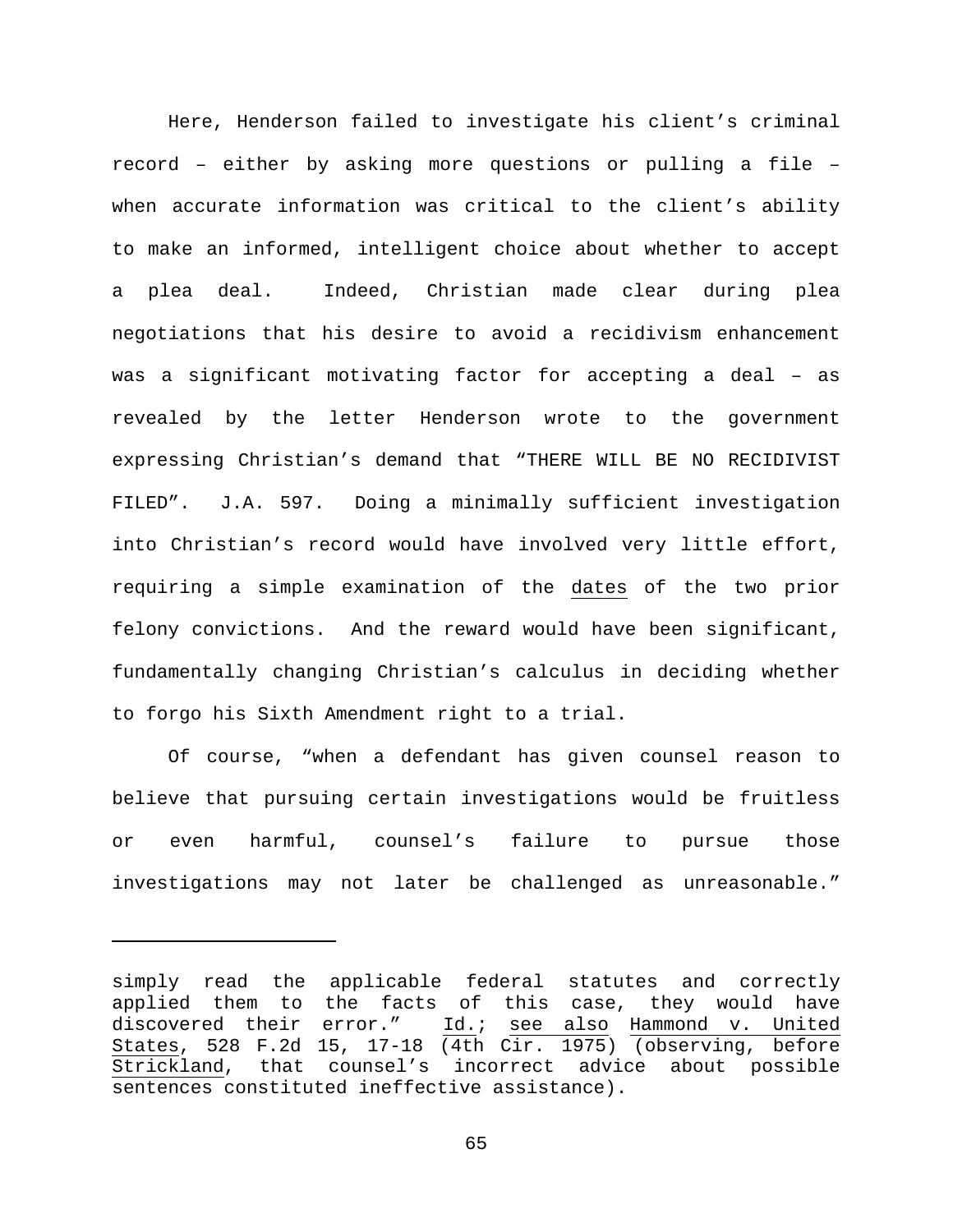Strickland, 466 U.S. at 691. But there is no showing in this record that Christian told Henderson that the convictions at issue were entered on different days, or that he otherwise dissuaded further investigation. The record thus supports the conclusion that it would have been an unreasonable application of clearly established law for the state court to find Henderson's performance objectively reasonable.

B.

The question of prejudice hinges on whether Christian has shown "a reasonable probability that, but for counsel's errors, he would not have pleaded guilty and would have insisted on going to trial." Hill v. Lockhart, 474 U.S. 52, 59 (1985). Again, the record provides a rather conspicuous answer. According to Henderson's erroneous advice, Christian faced a mandatory life sentence, with the possibility of parole after 15 years, if convicted of any of the three counts against him. In reality, Christian faced a mandatory minimum sentence of 10 years (if the sentences ran concurrently), even if convicted of all counts. He pled guilty to a sentence of 28 to 40 years imprisonment without the possibility of parole for approximately 11 years.

Christian's conduct reveals just how central Henderson's erroneous advice was in his decision-making. As previously described, Christian expressly stated during plea negotiations